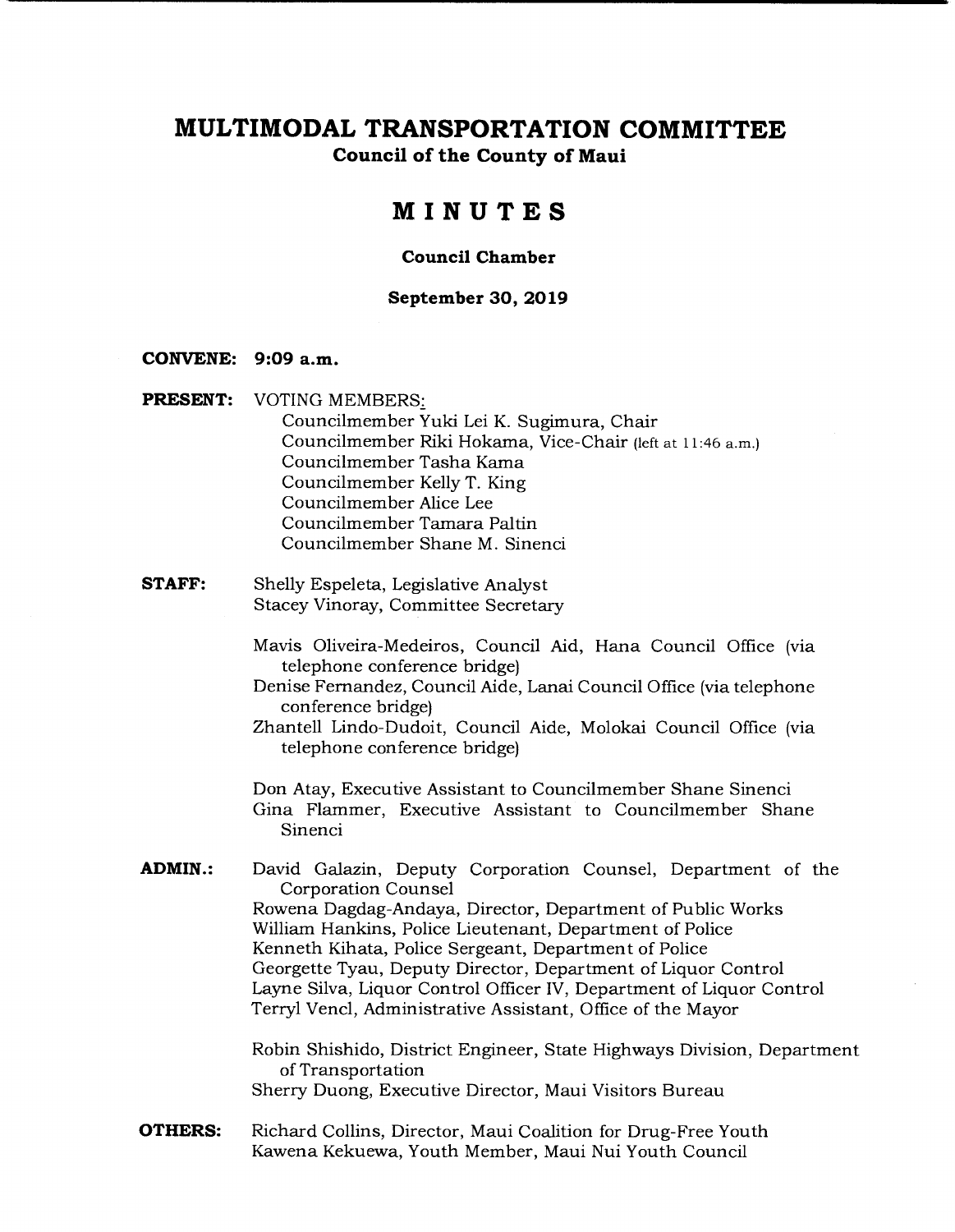#### **September 30, 2019**

Tyler Fisher, Youth Member, Maui Nui Youth Council Eric-Lee Correa, Volunteer, Mothers Against Drunk Driving Andrea Maniago, Volunteer, Mothers Against Drunk Driving Ashlee Kiemperer Chapman, Coordinator, Maui Coalition for Drug-Free Youth Katie Folio Garrett Marrero, Maui Brewing Company/Hawaii Craft Brewers Guild Kerith Harding, Rector, St. John's Church Jasee Law Johnnie Oliveira, Hana Branch Manager, Maui Economic Opportunity Jasmine King

**PRESS:** *Akaku Maui Community Television, Inc.* 

CHAIR SUGIMURA: . . . *(gavel). ..* Good morning, everyone. Today is September 30th and it is 9:09 a.m. Sorry for the delay. We're having technical difficulties with *Akaku* on our live feed. Welcome everybody. And can you believe we're almost into our October? This year has gone by too quickly. My name is Yuki Lei Sugimura and I am the Chair of this Multimodal Transportation Committee. With us today is my Vice-Chair Riki Hokama.

VICE-CHAIR HOKAMA: Good morning.

CHAIR SUGIMURA: Good morning. And Shane Sinenci --

COUNCILMEMBER SINENCI: Aloha and good morning.

CHAIR SUGIMURA: *--from* Hana. Good morning. Alice Lee.

- COUNCILMEMBER LEE: Madam Chair, back by popular demand, somebody caught me in the hallway, dobroye utro is good morning in Russian. And the person who asked me to say this greeting this morning is in the audience and he's Jasee Law, who's part Russian, part law.
- CHAIR SUGIMURA: Part law. How do you say it again?

COUNCILMEMBER LEE: Dobroye utro.

CHAIR SUGIMURA: Dobroye utro, good morning, Ms. Lee. Tamara Paltin. Good morning.

COUNCILMEMBER PALTIN: Aloha kakahiaka, Chair.

CHAIR SUGIMURA: Aloha. I see it was your birthday?

COUNCILMEMBER PALTIN: Yeah, on Saturday.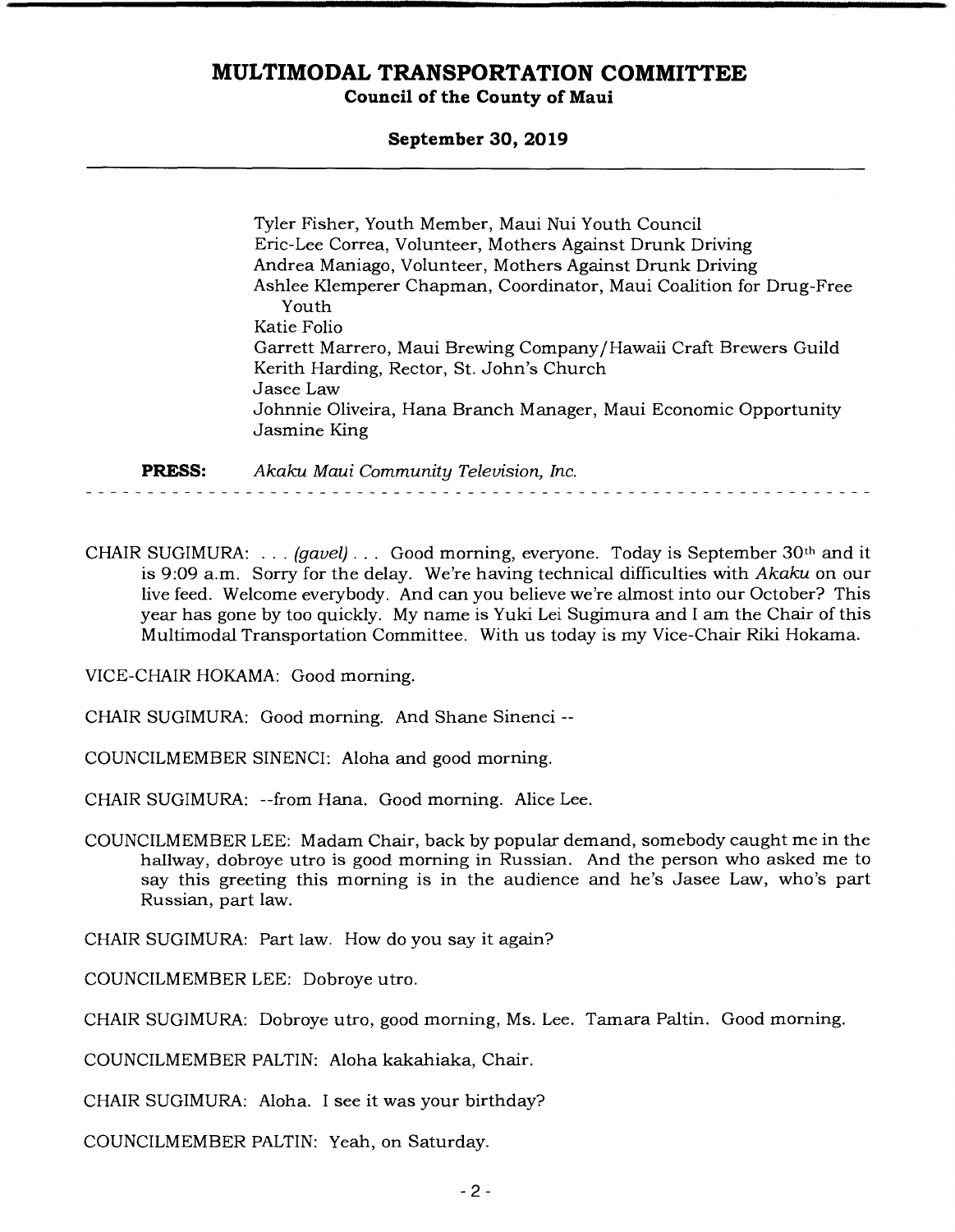#### **September 30, 2019**

CHAIR SUGIMURA: Oh, happy birthday, happy belated.

COUNCILMEMBER PALTIN: Thank you.

CHAIR SUGIMURA: And Kelly King.

- COUNCILMEMBER KING: Thank you. Aloha kakahiaka and hauoli la hanau to my colleague over here.
- CHAIR SUGIMURA: Yeah. Thanks for remembering her. Welcome, everybody. Today, we have on our agenda just two items, which is Promoting Traffic Safety on Two-lane Roadways, MT-30, which is actually a proposed bill from Member Shane Sinenci; and Roadway Safety MT-10, which is actually about roadway safety and today we have Liquor Department to talk to us about and share information on what they're doing. Also with us in the audience is Rowena Dagdag from Public Works. Thank you, Rowena, for being here. And we're thrilled to have Robin Shishido, who's the District Engineer from the State Highways Division and for Transportation and actually both items there may be kind of relevant information that we may want to ask you. So, thank you for being here. From the Police Department, we have Lieutenant William Hankins, Traffic Section; Sergeant Kenneth Kihata, also from the Traffic Section, I'm told he does the data analytics for the Department; and in the gallery, we have Terryl Vencl, which is the Tourism Liaison, Office of the Mayor; Sherry Duong, Executive Director from the Maui Visitors Bureau; we also have from the Liquor Control Department, we have Georgette Tyau, which is the Deputy Director and Layne Silva, not too sure what your title is--hi, Layne--you're the Chief Enforcer.

MR. SILVA: . . . *(inaudible). . .* LC-04.

CHAIR SUGIMURA: Oh, LC-04. Others that we have here is Michael.. .oh, no, Mr. Galazin is here from Corp. Counsel and Shelly Espeleta is my new Legislative Analyst--thank you, Shelly--and, of course, we have Stacey Vinoray, who's the Secretary. District Offices are online, so at this time I'd like to start with public testimony. We have.. .how many? We have nine here and we have one in Hana. So, the first testifier is Rick Collins, testifying on MT-8 *[sic],* which is roadway safety.

#### *• BEGIN PUBLIC TESTIMONY...*

MR. COLLINS: Good morning, Committee Chair --

CHAIR SUGIMURA: Good morning.

MR. COLLINS: --Sugimura and Committee Members. My name's Rick Collins. I'm with the Maui Coalition for Drug-Free Youth. Thank you for hearing this again and continuing to work on this issue of traffic safety. I'm here to testify on behalf of MT-10(8) and really, I want to first thank the Liquor Control for being here. Layne is here and I think Georgette is on her way. As you folks probably know, we've been working with this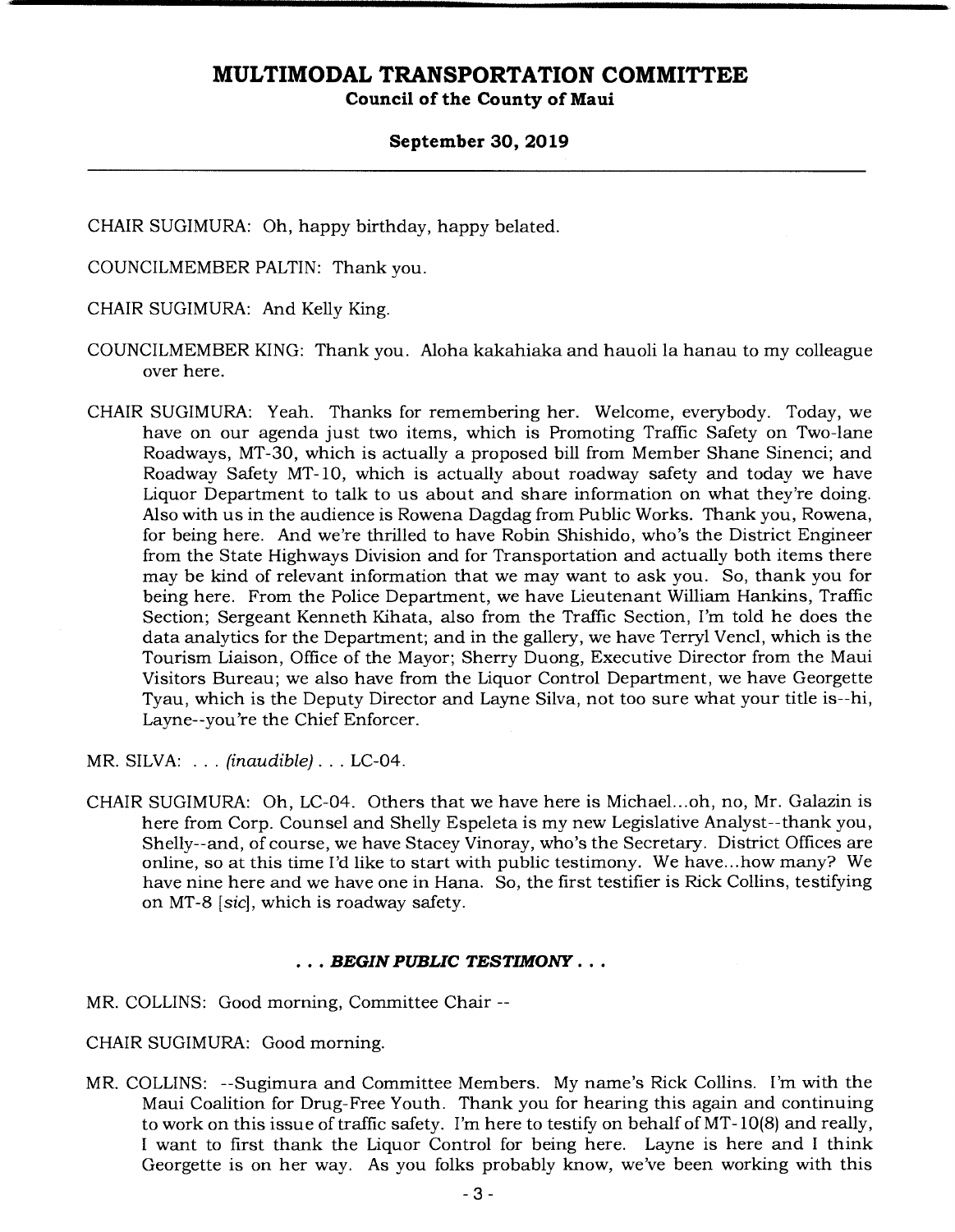**Council of the County of Maui** 

#### **September 30, 2019**

Committee for the last probably couple of months now on this issue and so you folks, Layne, and Georgette in the Liquor Control play a very, I think, key role in looking at how do we reduce DUI fatalities and DUI crashes on our road. What the coalition would like to propose and we're asking for the Committee's support with this is we would like to propose that the that Liquor Control work on two key areas and that's around licensee education is one and licensee enforcement, specifically, looking at their, reviewing the rules related to their beverage server training and their over service enforcement rules. What we would like to propose is that the coalition and also potentially Mothers Against Drunk Driving but that a few key community members be included in either the Small Business Advisory Committee or a separate committee that we create to review those specific rules related to education and enforcement. We'd like to make sure that those rules can't be strengthened at all. We have some resources both at the National Liquor Law Enforcement Association, U.S. Alcohol Policy Alliance, and some other key experts in the field where we could advise and bring support to Liquor Control to look at those rules. We believe that if the Liquor Control has gold standard rules that help minimize over service enforcement and ensure that all people who touch alcohol have a good solid beverage server training that we can reduce DUI rates on the road and, ultimately, we can reduce fatalities on our road. So, again, we'd like to recommend that Liquor Control be amendable to including us in a committee whether it'd be their Small Business Advisory Committee or a different committee to review those rules and we ask for the Committee's support in that. Thank you.

CHAIR SUGIMURA: Thank you. Any questions for Mr. Collins? Ms. King?

COUNCILMEMBER KING: Thank you, Chair. Thank you for being here again, Mr. Collins.

MR. COLLINS: Yes.

COUNCILMEMBER KING: So, I have a question for you. You were, I think you were here ... were you here for the discussion from the previous two weeks ago when we had this meeting --

MR. COLLINS: Yes.

COUNCILMEMBER KING: --and the Police Department was here promoting a reduction in the blood alcohol level --

MR. COLLINS: Yes.

COUNCILMEMBER KING: --from .08 to .05? Do you support that?

MR. COLLINS: Yes. I do support that.

COUNCILMEMBER KING: Okay. Okay. We're going to bring... I'm going to bring some, that up this later on when we get to that agenda item, so just wanted to get a general feel for it but this is going to be proposed to the HSAC.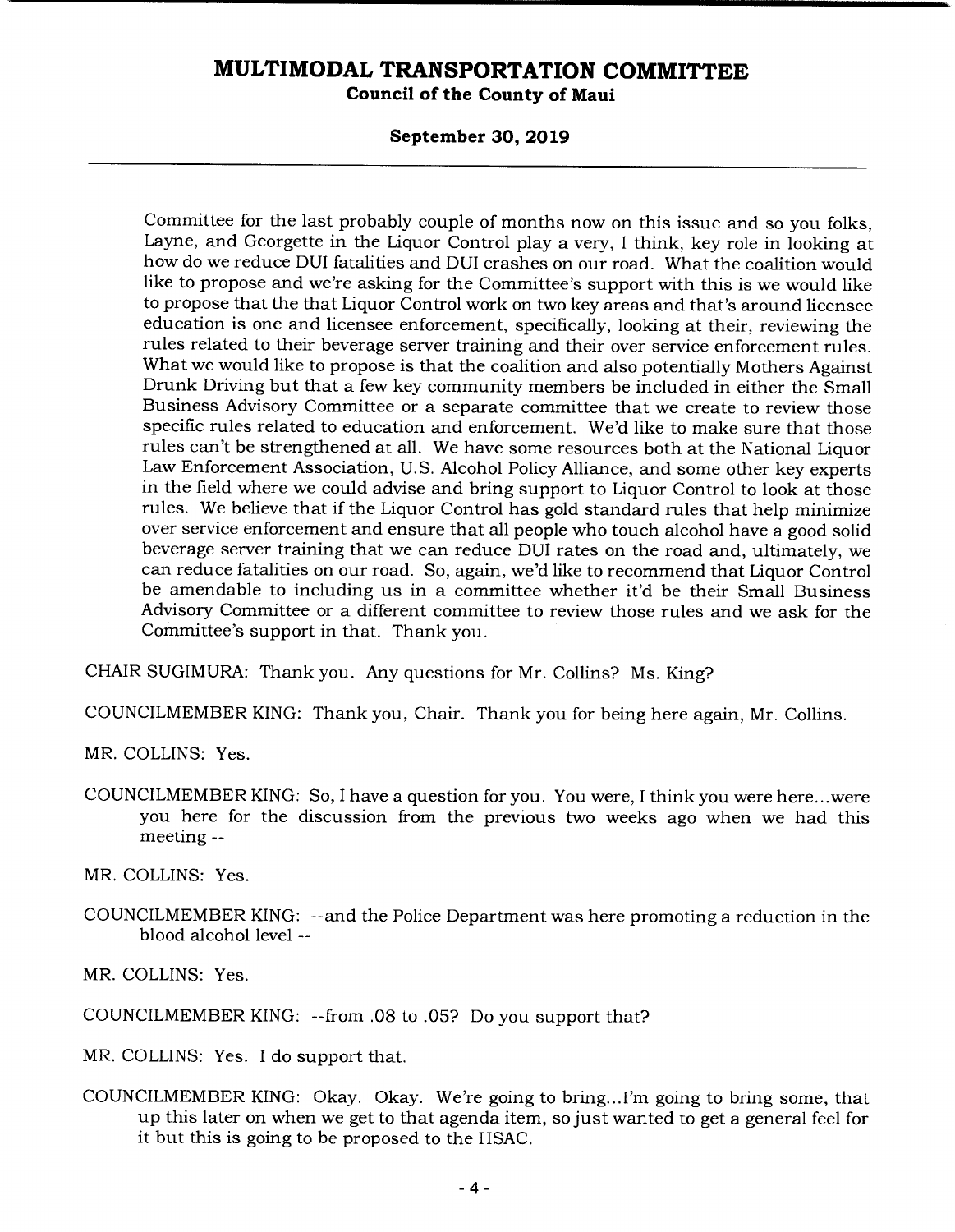**Council of the County of Maui** 

#### **September 30, 2019**

MR. COLLINS: Great, great. I think that's great. Yes.

COUNCILMEMBER KING: Thank you. Thank you for your support.

- CHAIR SUGIMURA: Any other questions? Seeing none, thank you. Next testifier is Kawena Kekuewa.
- MS. KEKUEWA: Sorry, I'm very small. Good morning, Council Chair

CHAIR SUGIMURA: Good morning.

- MS. KEKUEWA: --County Members, and everyone in this room. My name is Kawena Kekuewa. I am 19 years old and I have been a part of the Maui Nui Youth Council since my senior year of high school. Today, I am here to ask for your support on the MT-10(8) item agenda. It should be a known fact that drunk driving can lead to many severe consequences but because of selfish reasons many innocent lives have unfortunately just become another statistic. Before this, we have gone to the Liquor Commission for support regarding rule changes that would reduce over consumption of alcohol, but it wasn't effective. Now, we come to ask you guys for help. We as a community should be looking out for each other and keeping everyone safe and by strengthening the responsible beverage server training to bartenders about the signs of intoxication they can avoid over serving their customers and save lives. I hope this Committee will recommend the Liquor Department to work with the community to create solutions. Thank you so much for taking time to listen to me and addressing this issue.
- CHAIR SUGIMURA: Thank you for being here. Members, any questions? Seeing none, thank you. Thank you for testifying. Next is Tyler Fisher, after that is Eric Correa.
- MR. FISHER: Aloha, Council Chair and community members. I'm Tyler Fisher and I go to Maui High School and I'm a resident in Kahului. I work with the Maui Nui Youth Council. I'm here to ask for your support in holding the Maui County Liquor Control Department and Commission accountable for their role in the issue of drunk driving and roadway safety. I gave testimony to them in the past but they made me feel like my voice was unheard. I'm here to recommend the Liquor Control to work with us on these recommendations that can increase public safety. One recommendation is to strengthen the responsible beverage training roles, so we can provide better knowledge for those selling liquor in a licensed establishment. Servers of liquor with better education can understand the signs and symptoms of intoxication so that it can reduce the serving to customers. Another recommendation is to review rules relating to other service or over service. I thank you all for your time.

CHAIR SUGIMURA: Thank you for being here. Anyone have questions for him? Ms. Paltin?

COUNCILMEMBER PALTIN: Hi, thanks for being here and thank you for your service. I just was wondering what made you have the feeling that you weren't being heard?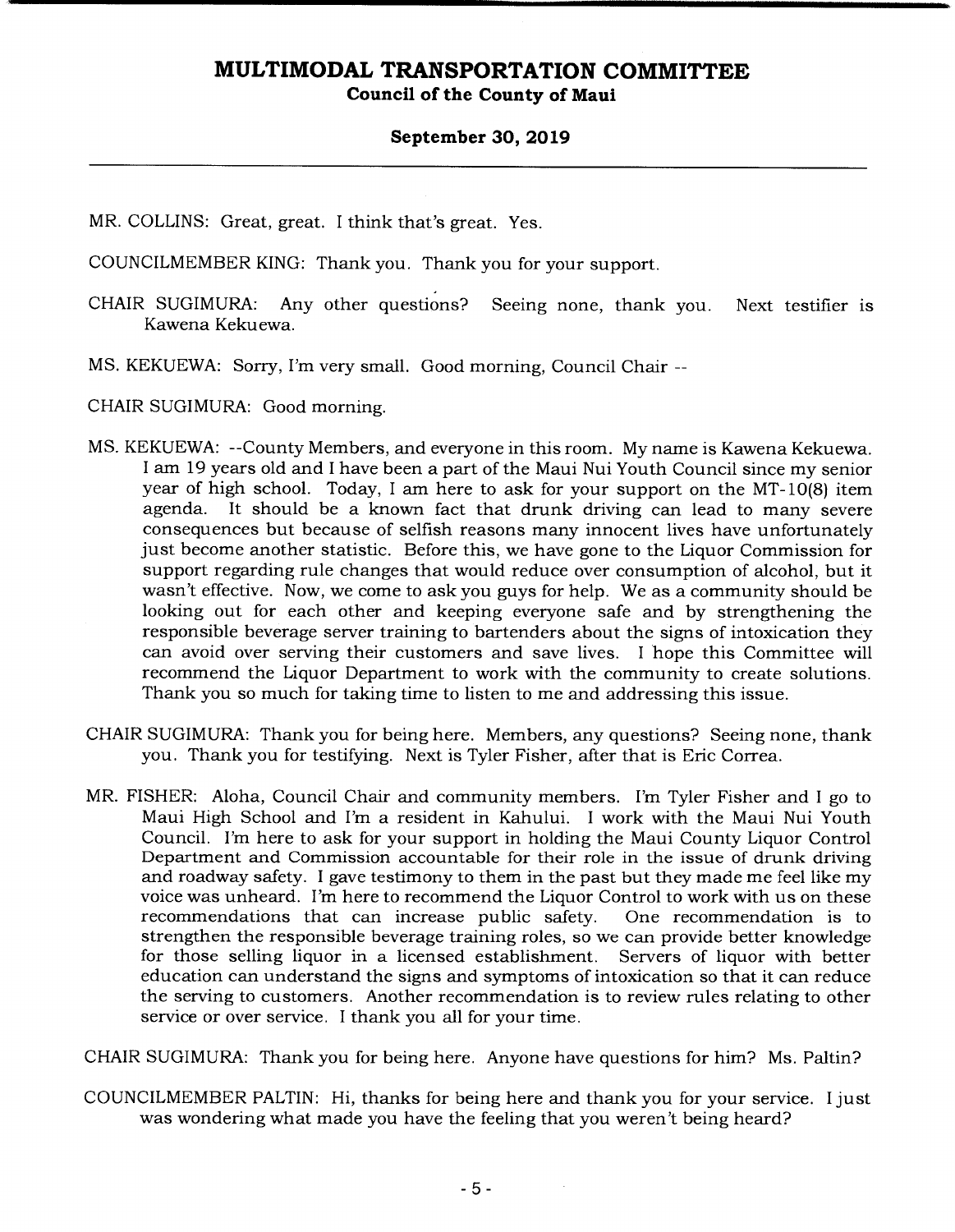#### **September 30, 2019**

- MR. FISHER: They just kind of totally ignored, not ignored, but it felt like they like rushed through it and bypassed it, what I said, what my fellow youth members, and what we all said.
- COUNCILMEMBER PALTIN: So, the rules weren't strengthened and there was no rules for training on over service of alcohol is what you're saying, like that's what you testified for and it didn't happen?
- MR. FISHER: *Yeah.*

COUNCILMEMBER PALTIN: Okay, thank you.

- CHAIR SUGIMURA: Thank you very much. Thank you. Next testifier is Eric, after that is Andrea Maniago.
- MR. CORREA: Good morning, everyone, --

CHAIR SUGIMURA: Good morning.

MR. CORREA: --Council... Committee Chair and Members. Thank you for having me this morning. I'm Eric Correa. I'm with Mothers Against Drunk Driving. I'm a volunteer. And we've been here the last two months talking about many issues and I think you guys made a lot of progress. I came here to mainly welcome the Liquor Commission, I mean, sorry, Liquor Control Department to the table, also to ask that maybe the Liquor Commission Chair, Nane Aluli, also be present since he's the chair of a decision making body and could provide explanation for whatever rule changes are made and voted on by the Commission. It's... it was very unclear on several occasions that what the reasons were for some of the rule changes. For as an example, the 24 hour liquor sales, when that went into effect, everyone was asking why would you want to sell liquor at for 24 hours a day, and who's idea was this, and we never got an answer. To his credit, Hayden, sorry, not Hayden, Nane Aluli's credit, he was not the chair at the time. But to have our Commission give us the answers we need, because members in our community are dying at a crazy rate on our roadways this year. It would be something logical, I think, so we can kind of more readily identify the problem and address it, take actions to address it. Also I would like to see that the department heads, Police Department, Fire Department, Prosecutor's Offices, and maybe Mayor's Office also get notifications of rule changes and submit feedback as to what they feel the impacts of such rule changes would on the public with regard to traffic safety, public health, and other social impacts. That's all I have.

CHAIR SUGIMURA: Thank you. Any questions for Eric? Tamara Paltin?

COUNCILMEMBER PALTIN: Thank you. So, from the agenda today, it looks like we're having a discussion on this. Did you have specific actions that you wanted us to take in addition to the discussion? 'Cause I'm kind of new here and just think that we are not allowed to tell the Liquor Commission and those folks how to do it, like, while I certainly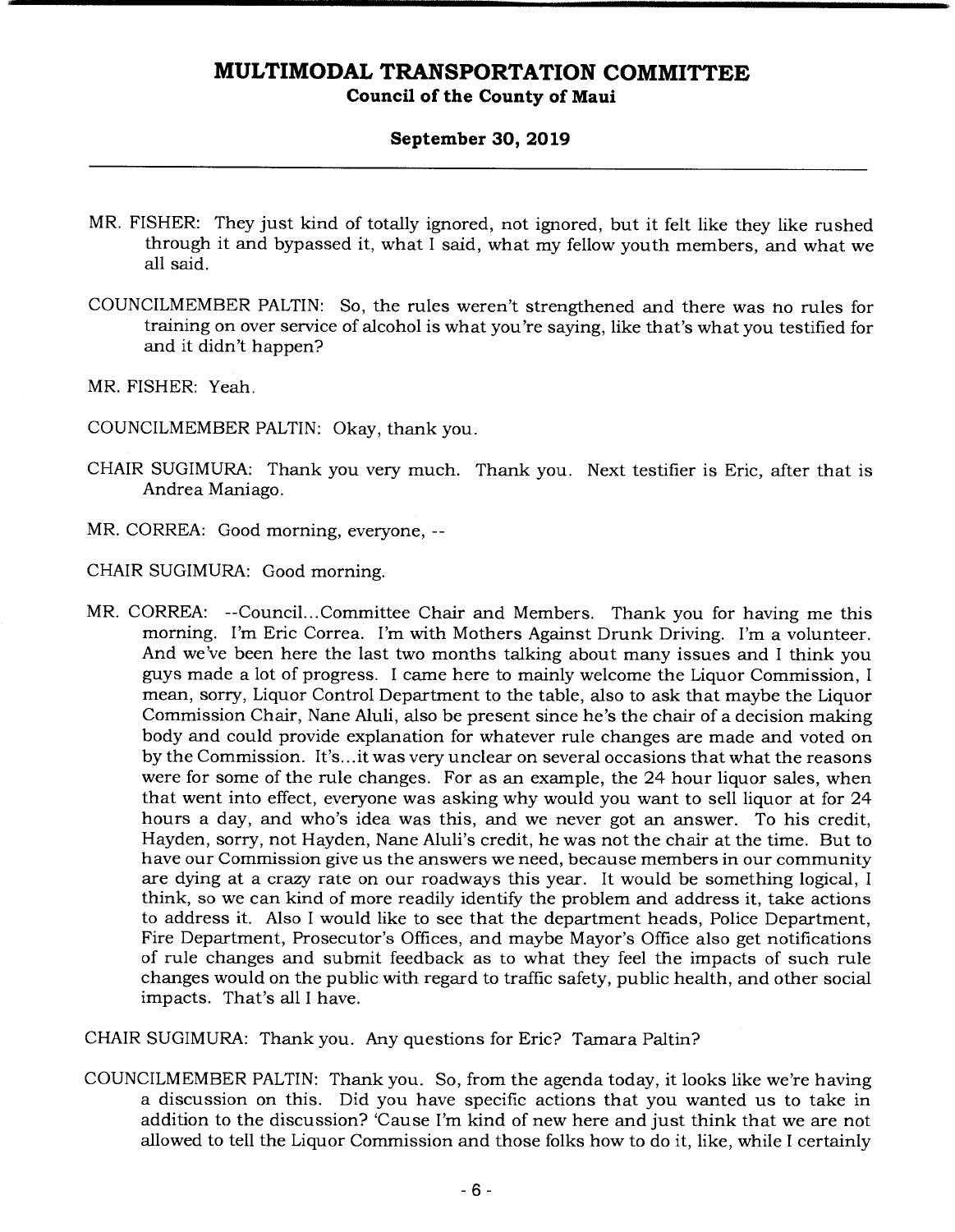#### **September 30, 2019**

agree with you on the things that they should be doing, what is it that you want us to do to get them to do what they should be doing?

MR. CORREA: Well, basically, I'm, first of all, I'm glad the Liquor Department is here. I'm not sure that the chair for the commission was invited to come 'cause he's, he heads that decision making body. And I would like questions posed to that decision maker, those decision makers as to who is proposing such rule changes that are more aggressive, are more, I don't know, favorable to the liquor industry, and also why those rules are needed.

COUNCILMEMBER PALTIN: Thank you.

MR. CORREA: Thank you.

CHAIR SUGIMURA: Thank you. Ms. King?

COUNCILMEMBER KING: Thank you. Mr. Correa, can I ask you one more question? Thank you. Thanks for being here. I really appreciate your support and what you guys are doing in the community. And I just wanted to ask you the same question I asked Mr. Collins. Is it... do you support the reducing of the blood alcohol, the legal alcohol limit to drive from .08 to .05?

MR. CORREA: Absolutely. As a victim of drunk driving twice, I've been hit by a drunk driver.

COUNCILMEMBER KING: Wow.

MR. CORREA: Once when I was a police officer. I had a drunk driver that I arrested was in my car, was about to pull on a roadway, another drunk driver rear ended my police car.

COUNCILMEMBER KING: Oh, wow.

- MR. CORREA: And then both guys got arrested, fortunately injuries were minimal. Second time was with my family at 8 o'clock in the morning. We were going to the beach, drunk driver came left of center, and hospitalized myself, my three-year-old son, and my wife. So, yes, a .05.. .I've read comments that people are afraid to drive at night or even visit Maui because of the service problem, the amount of alcohol we have on our roadways.
- COUNCILMEMBER KING: Wow. Okay. Thank you. And then, did you, did MADD lobby for that back when, a few years ago, when then Senator Josh Green proposed that legislation?
- MR. CORREA: I don't know specifically if they did or not. I wasn't with the organization back then. My understanding was a while ago and I'm not sure I can answer that question accurately.

COUNCILMEMBER KING: Okay. Okay. Thank you.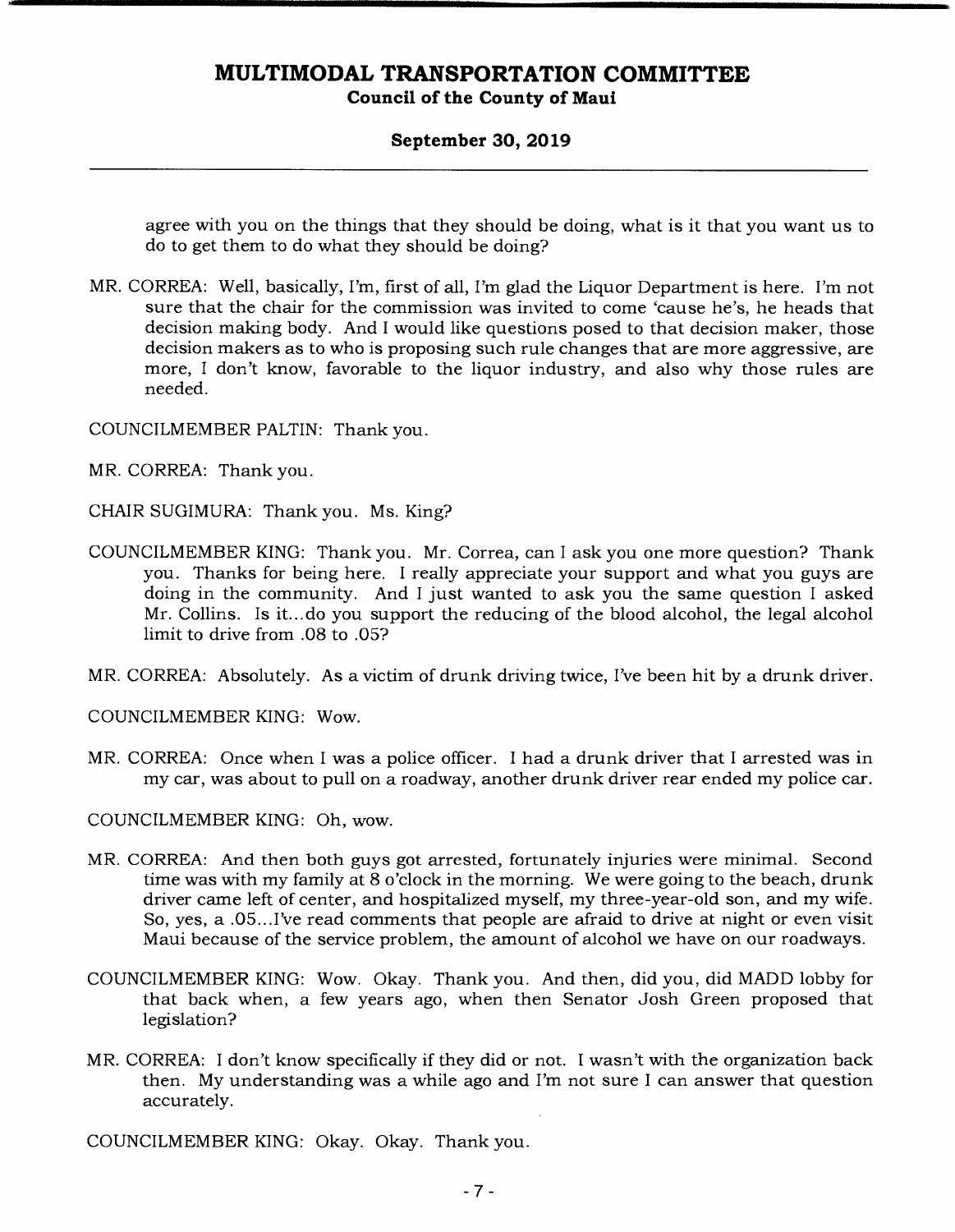#### **September 30, 2019**

- CHAIR SUGIMURA: Thank you, Mr. Correa. Thank you very much for what you do. Next testifier Andrea Maniago and then Ashlee Kiemperer after that, followed by Katie.
- MS. MANIAGO: Good morning. I have spoken at the first meeting but for those of you that don't know me I'm a volunteer for MADD and the reason why I volunteer is because I lost my son to a drunk driver ten years ago. And in ten years, our roadways has not gotten better. They've gotten worse. We've been seeing way too many deaths. So, I'm here to ask for you to listen to the ideas that the coalition has. I think we're trying to come up with solutions and I just hope that you are able to... sorry. I hope that you're able to, not give us what we need, but just to give us a chance to coming up with solutions and basically, I think the Liquor Commission is doing what they need to do, but I think it could be better. I think our roadways could be better. So, I'm just asking how. How can it be better? And we're trying to give solutions, so I'm hoping that this will help us in some way. Thank you.
- CHAIR SUGIMURA: Thank you. Any questions for her? Seeing none, thank you. Thank you for your --
- MS. MANIAGO: Thank you.
- CHAIR SUGIMURA: --commitment to the community.
- MS. MANIAGO: Thank you.
- CHAIR SUGIMURA: Next is Ashlee.
- MS. CHAPMAN: Good morning, Committee Chair, Committee Members. My name is Ashlee Klemperer Chapman. I coordinate the Maui Coalition for Drug-Free Youth and the Director of the Maui Nui Youth Council. I, too, would like to thank the Department of Liquor Control for being here. Thank you, Georgette, for being here and Layne as well. So, I just want to echo my fellow coalition members and our youth councilmembers and that we have tried over many, many times to advocate directly with the Liquor Control and Commission around various issues relating to reducing the potential for over service and associated harms of over consumption, and we have not been very successful. In our experience, we have found that what ends up being implemented are rule changes that ultimately benefit the local liquor industry. And so, what we're asking for is a seat at the table to contribute to those solutions and to the rule changes either as Rick recommended through the current Small Business Advisory Committee, which we have asked for a seat, and we've been denied by the Liquor Department, and I have that in writing. So, our question is why aren't we allowed at the table? Why haven't we been invited? They have stated that when there are relevant rule changes that will brought into the conversation, but for us, we don't feel like that's good enough. So, we would really appreciate a seat at that table, part of that committee, part of that work group where we can contribute our expertise from the public health perspective, and contribute to reducing drunk driving, and improving roadway safety. Thank you.

CHAIR SUGIMURA: Thank you. Mr. Sinenci?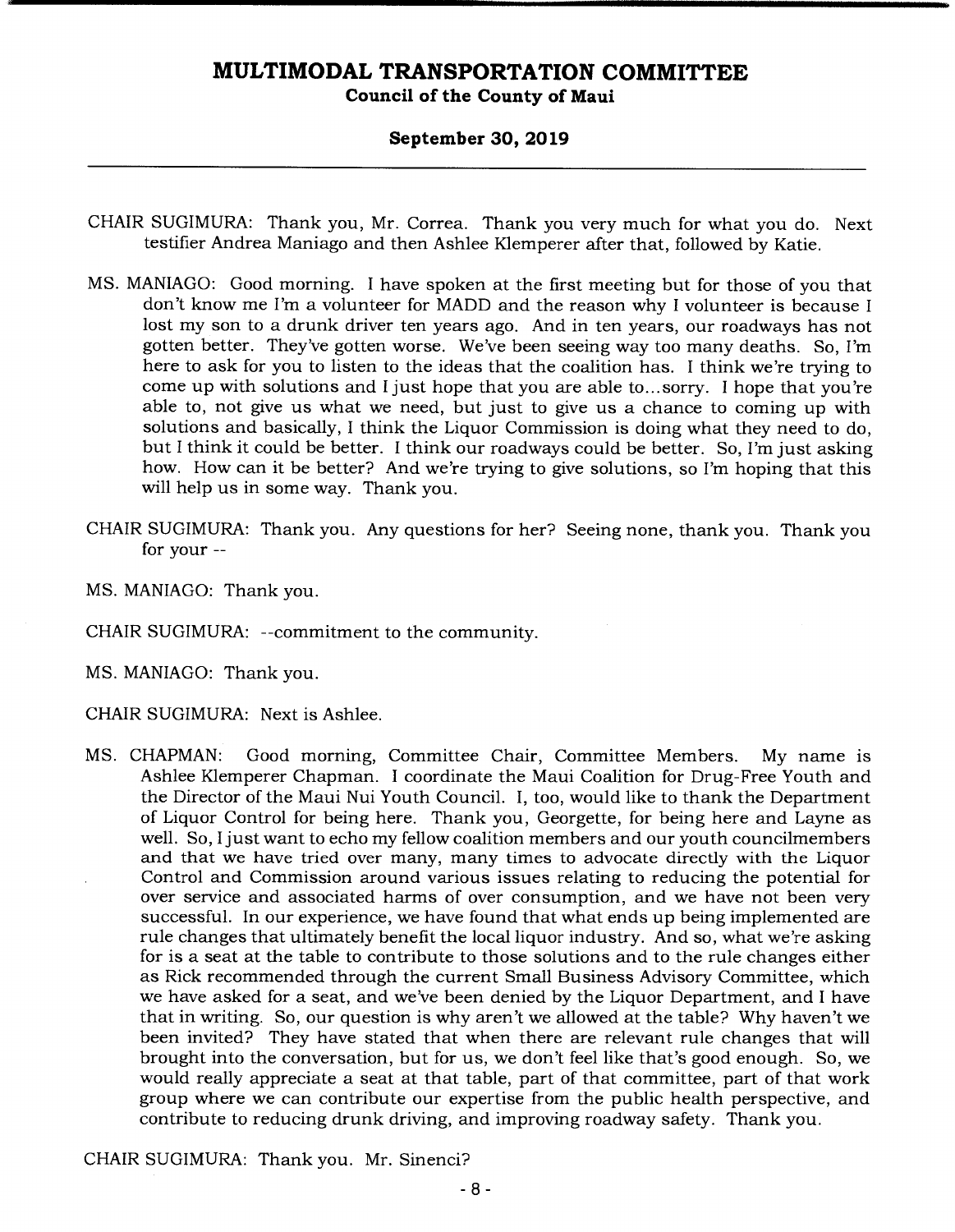#### **September 30, 2019**

COUNCILMEMBER SINENCI: Thank you, Chair. Thank you, Ashlee, for being here. I just had a clarification question. So, do we have 24 hour alcohol sales now?

MS. CHAPMAN: No.

COUNCILMEMBER SINENCI: But it's being proposed?

MS. CHAPMAN: It had been proposed back in 2016 and the coalition among many other very invested community members advocated very heavily over the course of three months to repeal that 24 hour alcohol sales and reinstate the blackout hours. So, that was effective, but it required 47 testifiers at the first meeting and 35 testifies at the second meeting before the Liquor Commission would make the decision to repeal 24 hour sales.

COUNCILMEMBER SINENCI: Okay, great. Thank you.

MS. CHAPMAN: Thank you.

COUNCILMEMBER SINENCI: Thank you, Chair.

CHAIR SUGIMURA: Thank you for your good work. Ms. Paltin?

- COUNCILMEMBER PALTIN: Thank you for your service and testimony. I just was wondering if you could clarify. You want the Coalition for Drug-Free Youth to be on the Liquor, have a seat on the Liquor Commission?
- MS. CHAPMAN: No. To be an active member of the Small Business Advisory Committee or as Rick recommended the creation of an additional committee that would help oversee the rules pertaining to public health.

COUNCILMEMBER PALTIN: Small Business Advisory Committee.

MS. CHAPMAN: Yes.

- COUNCILMEMBER PALTIN: And is that... do you know if that's within the Council's authority to put, to legislate that?
- MS. CHAPMAN: I am unaware.

COUNCILMEMBER PALTIN: Oh, okay.

- MS. CHAPMAN: I don't know.
- COUNCILMEMBER PALTIN: Okay, thank you.
- CHAIR SUGIMURA: Okay, thank you.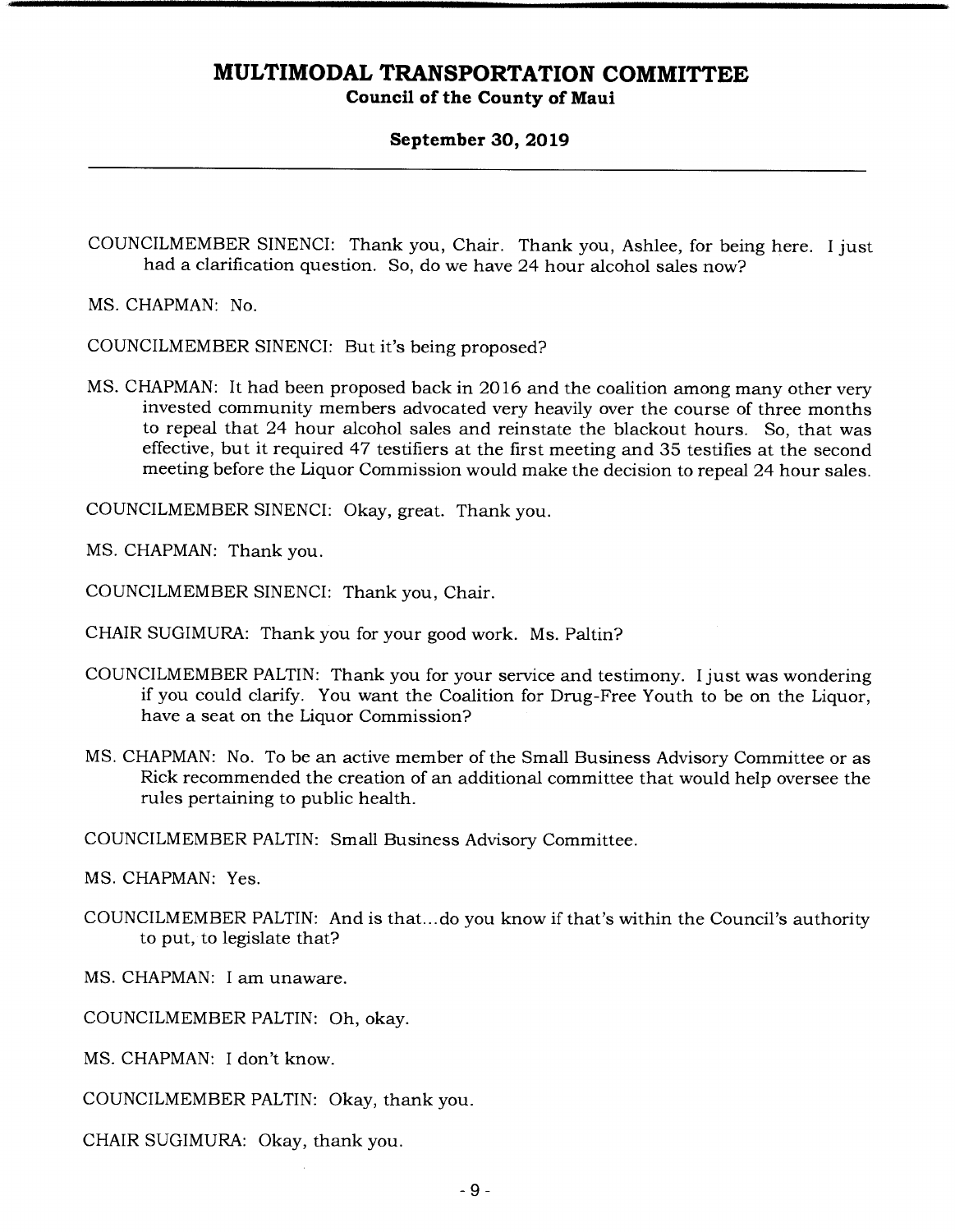#### **September 30, 2019**

MS. CHAPMAN: Thank you.

CHAIR SUGIMURA: Next we have Katie Folio, followed by Garrett Marrera *[sic].* Yay.

MS. FOLIO: Hi, good morning, Chair Sugimura --

CHAIR SUGIMURA: Good morning.

- MS. FOLIO: --and Members of the Committee. My name is Katie Folio and I'm here today as a member of the Coalition for a Drug-Free Youth to support the recommendations that we've put forth to help reduce drunk driving in our County. While implementing consequences and downstream accountability is an important piece of this equation, we must not forget about upstream interventions. They could help keep our citizens from becoming overly intoxicated in the first place from ever getting in their car when their blood alcohol level is too high. To this end, we kindly request that Council pass a resolution requesting that the Liquor Commission create a work group including community members like MADD and the Maui Coalition for a Drug-Free Youth along with a Multimodal Committee member, which would review enforcement rules related to over service enforcement, serving size of a standard drink, one drink at a time rule, and beverage server training. They could help the committee DUI rates. Half of drunk drivers have had their last beverage at a restaurant or bar, so by strengthening these rules there's an opportunity to help reduce half of drunk driving occurrences in our County. Thank you for taking the time to address this very important issue and for the opportunity to testify this morning.
- CHAIR SUGIMURA: Thank you. Any questions for Katie? Seeing none, thank you for being here. Garrett is next and he is from Maui Brewing Company, Garrett Marreno *[sic].*
- MR. MARRERO: Marrero.
- CHAIR SUGIMURA: Marrero.
- MR. MARRERO: Aloha and good morning to Chair and Committee Members.
- CHAIR SUGIMURA: Good morning.
- MR. MARRERO: I would...I just want to start off to Maui Brewing Company was built on the idea of responsibility in the community, not just to community members but to the environment, sustainability, and et cetera. We certainly support reasonable legislation and definitely encourage responsible consumption that is first and foremost. I think it's... I'm definitely supportive of the ideas. I think a committee with stakeholders, both industry members as well as legislatures makes sense to have that discussion. So, I'm very supportive of that action, and we've actually talked about things like that in the past. It has been implied that there are rule changes are being proposed to benefit the liquor industry and as the one representative it seems of the liquor industry in the room today, I can tell you that we have not proposed any rule changes that benefit the liquor industry for A. And B, we also do not have a seat at this table that we keep hearing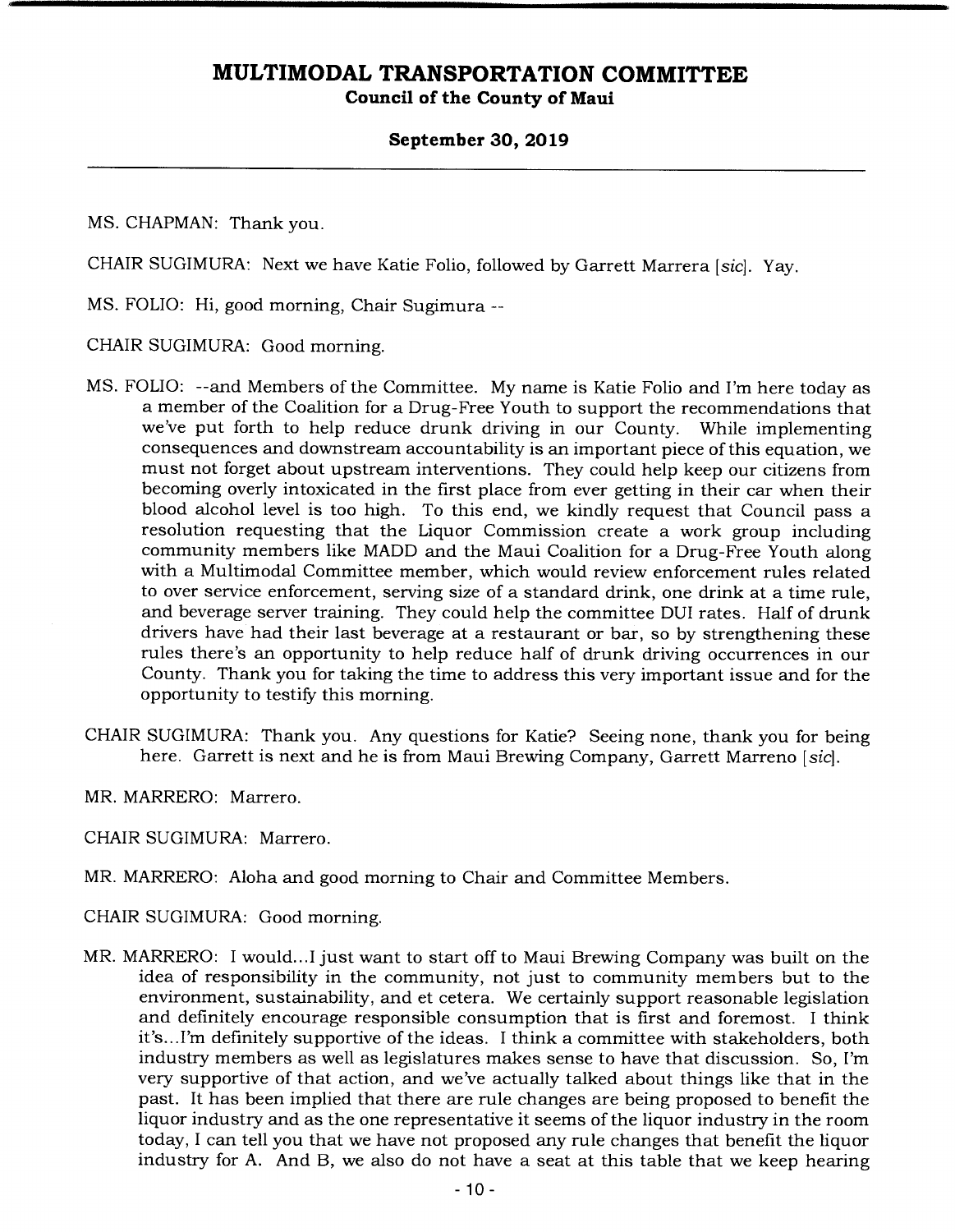#### **September 30, 2019**

about, the Small Business Advisory Council *[sic].* I would welcome that opportunity; however, on behalf of Maui Brewing Company, we are not there. I also came to clarify a couple things. There was talk in, I think, the last hearing about the standard drink and how Liquor Control seemingly in the testimony created this rule change to eliminate a standard drink, this is not the case. Liquor Control is directed by legislative action at the State level and was required to comply with SB 772, which was signed into law in July. The reason that that legislation came to be is because prior to that, especially in Maui County, you could have two pints of beer sitting in front of you, you could have two glasses, 16 ounce, actually there was no specific ounces, but we would serve four glasses for four ounce, tiny samples, so that you can select a beer you might like or maybe you just have the sampler and leave. So, we were actually cited for having twice as many glasses albeit half the beer for over service. Now, we worked very diligently with legislation as well as the Department and I just wanted to stand up on behalf of the Liquor Department in that regard in that this was not a rule change that they dictated; it was certainly legislative. Second on the standard drink, it's very difficult if not impossible to administer that. Alcohol by volume for beer across America ranges from 1.5 percent alcohol to 50 percent alcohol by volume. So, a standard drink of  $12$  or 16 ounces, I would advocate 16 if we had to have one is really irrelevant when you're talking about the true alcohol in that beer. Maui Brewing Company, most of our beers range between 3 and 8 percent alcohol with a few that might go above that, but I wanted to just let you know that the issue is far beyond just stating an ounce limit and also where some of those rules came from. So, I welcome the opportunity to offer my support to the community and any way that Maui Brewing Company can be a even more responsible community member. Thank you.

CHAIR SUGIMURA: Thank you for being here. Anyone have questions? Ms. King then --

COUNCILMEMBER KING: Thank you, Chair.

CHAIR SUGIMURA: --Tamara Paltin.

COUNCILMEMBER KING: Thanks for being here, Garrett.

MR. MARRERO: Thank you.

- COUNCILMEMBER KING: And I agree that you are a very responsible restaurant and bar owner, so I appreciate that, and I have had that sampler, I haven't even be able to finish it actually because the, you know, too much for myself, but so I understand. appreciate the concern about the actual issue of limit of glasses because there are different sizes of glasses. So, Ijust wanted to ask you if you, if we did end up being able to create a working group for these liquor laws that, the local ones at least, would you be available to be on it as a, you know, as one of the maybe, kind of, more moderate liquor distributors?
- MR. MARRERO: Sure. I would find the time for the community, of course.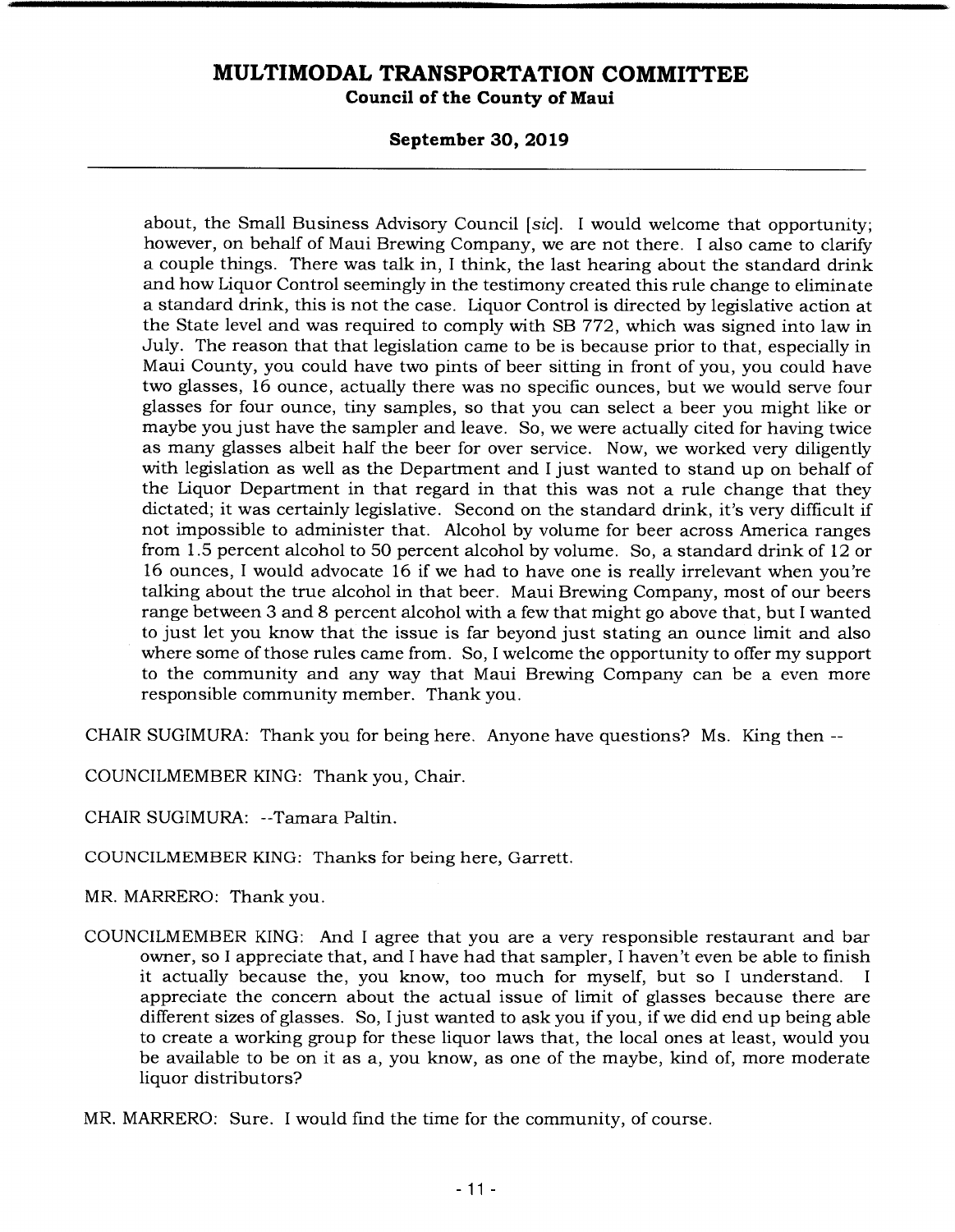#### **September 30, 2019**

- COUNCILMEMBER KING: Okay. I appreciate that because I think we, I think there are, there's the industry and then there's the industry, so I think what people are complaining about is not the type of, you know, responsibility that you've displayed with your operations. So, the other thing that I wanted to ask you is as a liquor seller, would you support lowering the legal blood alcohol limit for drivers from .08 to .05? And, you know, I think it needs to be stated that this is not trying to limit what people can intake, it's what you can drive. It's what you can have in your system when you drive.
- MR. MARRERO: Sure. I'm a pilot and so when I fly, I don't drink. You're not allowed to drink within eight hours or below .04 or above .04. I believe 0.0 is the right number for flying, for riding a motorcycle, for certain things. Now, driving, I think that's very difficult. I think our country has had a very different history in that regard. I think of Utah and I think of the legislation that they have passed trying in front of the Olympics to go to .05 and decimated tourism for a bit there because there was a probation, there was a article put into the paper it said that a beautiful lady in her ski bunny outfit said come on vacation, leave on probation. So, I think it has to be done responsibly. It has to be done with a lot of discussion. I think it would drive up the number of DUI arrests personally, and I don't know that it has a direct correlation. I personally would want to research that a lot further and do a deep dive with stakeholders in that regard.

COUNCILMEMBER KING: Okay.

MR. MARRERO: But in the short answer no. I would not support that at this time.

- COUNCILMEMBER KING: Okay. Because it did pass in Utah and then apparently according to the police there was marked success with that as far as the number of alcohol-related deaths. So, that's kind of what we're looking at.
- MR. MARRERO: I think, too, you know, if I was to be on that committee, I sit on the National Trade Guild Committee called the Brewers Association, I'm a board of director member there and this is an issue we talk about nearly every board meeting as well as government affairs committee meeting. So, I certainly bring, you know, the 50 states view to that situation.

COUNCILMEMBER KING: Okay, thank you.

MR. MARRERO: Yeah. Thank you.

CHAIR SUGIMURA: Thank you for that contribution.

MR. MARRERO: Of course.

CHAIR SUGIMURA: Ms. Paltin?

COUNCILMEMBER PALTIN: Thank you, Chair. Thank you for being here and giving us a different perspective on the issue. I just was wondering, you know, what the protocols are for your establishment when you believe somebody is intoxicated?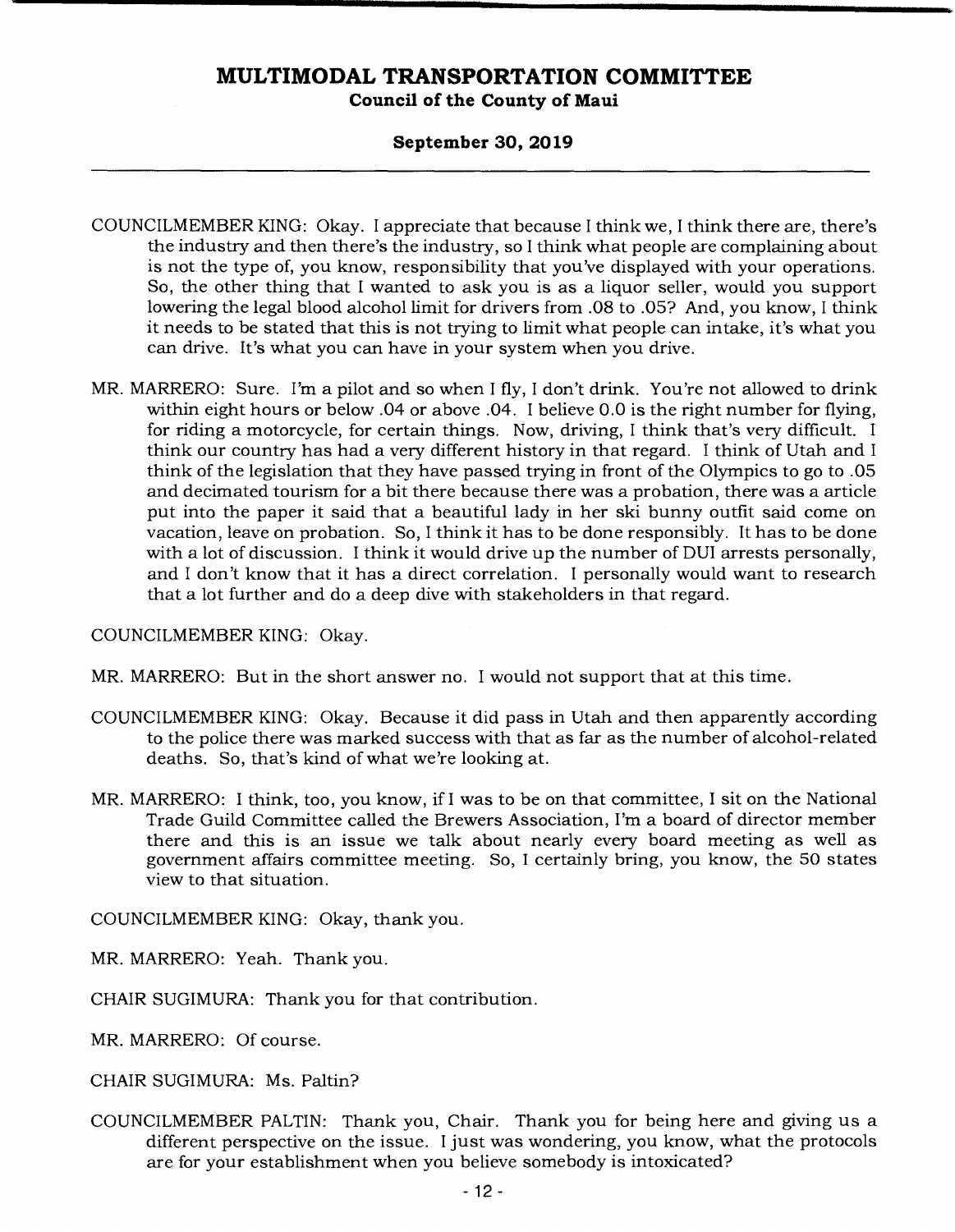#### **September 30, 2019**

- MR. MARRERO: Well, we certainly stop serving them immediately. We pull drinks. All of our servers are trained beyond what's required by Maui County, and this is, you know, very high-level training as well as very detailed training and identifying, you know, what someone looks like when they've had either too much to drink or on the, under the influence of as we say other influences. So, of course, pulling drinks, offering rides, putting them in cabs even, whatever it takes on our own dime to make sure that they get home safe and that they aren't a hazard to others. Anecdotally, I'd like to say that as much as we are, I argue one of the most responsible licensees I would say in the industry, you know, we have put people in cabs and we've sent them to hotels and they catch Ubers or other cabs back and get in their car, and I am then held liable even though they've never set foot in the establishment. So, I think with, you know, issues surrounding tort law and responsibility of the service, I think, you know, the industry needs to be considered as well as safety of the community, of course, far more importantly, but when we do the right thing to put someone literally into their hotel and they somehow get back, I think, the issue is no longer ours. I think we need to not only educate licensees but Uber drivers, valets, the hotels calling the taxi for this person. You shouldn't be putting them into a cab anywhere. So, I think it goes so far beyond the simple over service and, you know, it's not an A and a B. I think it's a very wide discussion that starts to put its fingers into a lot of different areas. This is why I'd love to be a part of that committee.
- COUNCILMEMBER PALTIN: Yeah. I mean, I don't know how the valet or the concierge or whoever would know that they're going back to their car to drive it, they could be like going to get more --
- MR. MARRERO: To get another drink.
- COUNCILMEMBER PALTIN: --food or whatever, getting another drink. But within the industry, like how you say that you guys are one of the more responsible ones and I don't dispute that at all, are you aware of other members in the industry that don't have the type of reputation?
- MR. MARRERO: Yeah. I think we all know who they are and I think that the industry could definitely benefit from better education and enforcement, so.
- COUNCILMEMBER PALTIN: And then, so as a member of an industry knowing that others in the industry are not being responsible, what do you feel is your role in self-policing the industry as a whole so that you folks don't get the bad rap?
- MR. MARRERO: Well, I think we lead by example, and we hold ourselves to a higher standard than the law requires. It is why we're successful and have been here for nearly 15 years on Maui and have grown from 23 team members to over 800 within the State of Hawaii, brewing 300 barrels of beer in 2005 to more than 60,000 barrels this year, sold on just Maui to now 23 states and 4 countries with 4 restaurants throughout the State of Hawaii as opposed to just 1. The reason that we've had that success beyond the community driven sustainability quality, innovation, authenticity is because we hold ourselves to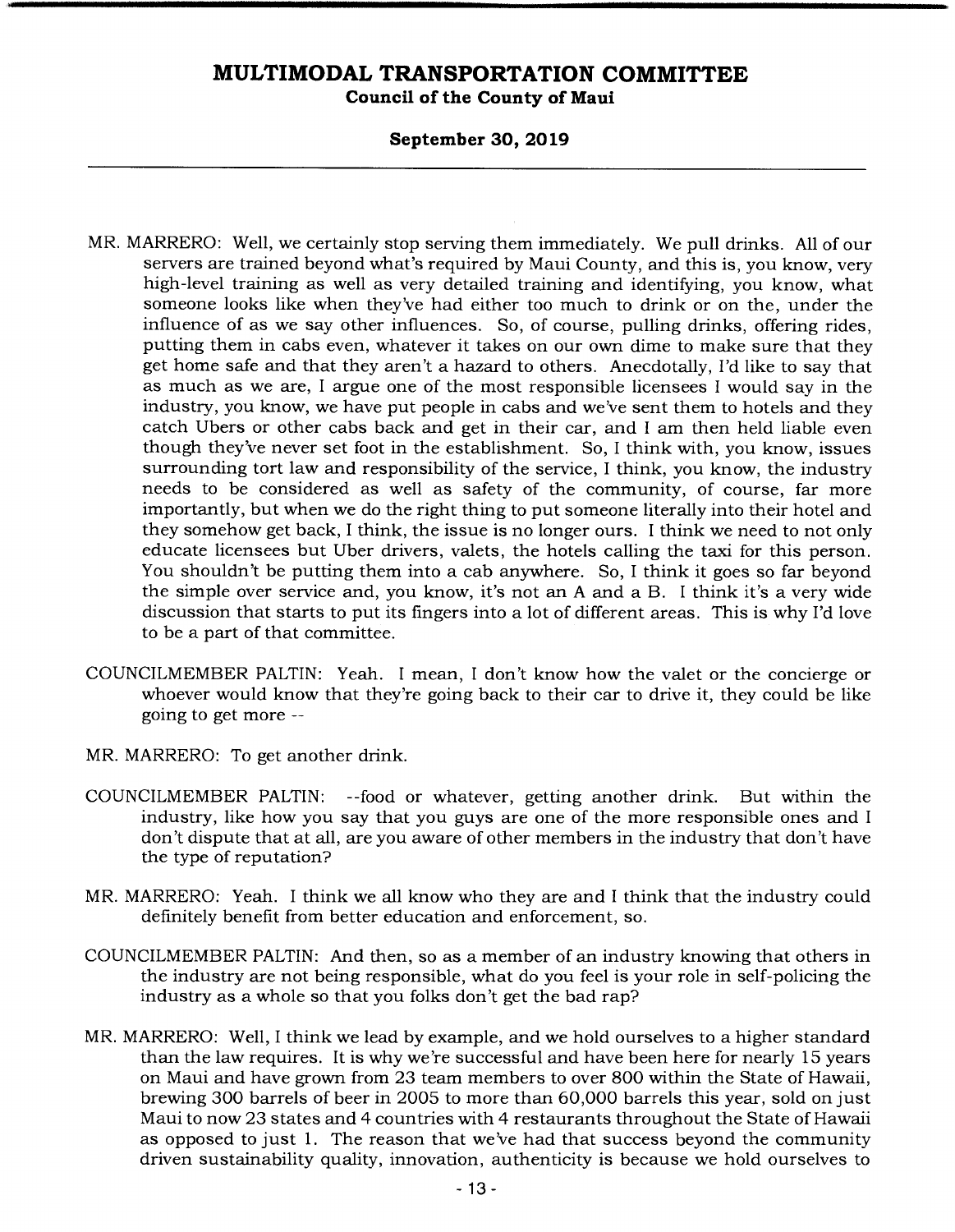#### **September 30, 2019**

that high standard and refuse to be, refuse to get that incremental sale but put people at risk.

COUNCILMEMBER PALTIN: And can you share your physical locations on Maui?

MR. MARRERO: On Maui, we have our original location in Kahana, that's in the Kahana Gateway Center, we've been there for it'll be in January will be 15 years in business, then we have our Kihei production brewery and restaurant in the Research and Technology Park. Sorry about that.

COUNCILMEMBER PALTIN: And you follow all the laws and...

- MR. MARRERO: Yes. I believe so. You know, we have had incidents. You know, unfortunately, you know, we have had, I believe, two incidents that one was a overservice, which was interesting because we could prove that it was a one pint of beer the person was served while eating a half rack of ribs, and this is going back 12 years, 14 years ago something along those lines. There was a period of hours between when he left our establishment and was in an accident, yet, we were still held liable. We were the last place you could peg him. Rumor was he was pounding shots while doing laundry at the Laundromat, but that wasn't provable. The second one, we did have someone who we put in the cab and got into an accident when they came back to get their car. We proved that they had one beverage, one beer, exhibited behavior that was other than beer and was removed from the location, put in a cab and sent home. We took the responsibility for those incidents and paid the fines and those are, of course, outlier situations that were not directly correlated to the staff doing something wrong, but in fact, the staff upholding the rules even to our own detriment.
- COUNCILMEMBER PALTIN: And all of their laws such as zoning and whatnot, you follow all of them?

MR. MARRERO: Of course, yeah.

COUNCILMEMBER PALTIN: Okay. Just checking.

MR. MARRERO: Yeah.

COUNCILMEMBER PALTIN: Okay, thanks.

MR. MARRERO: Thank you.

CHAIR SUGIMURA: Thank you very much for being here.

MR. MARRERO: Of course. Thank you.

CHAIR SUGIMURA: Yeah. Next testifier is Kerith Harding.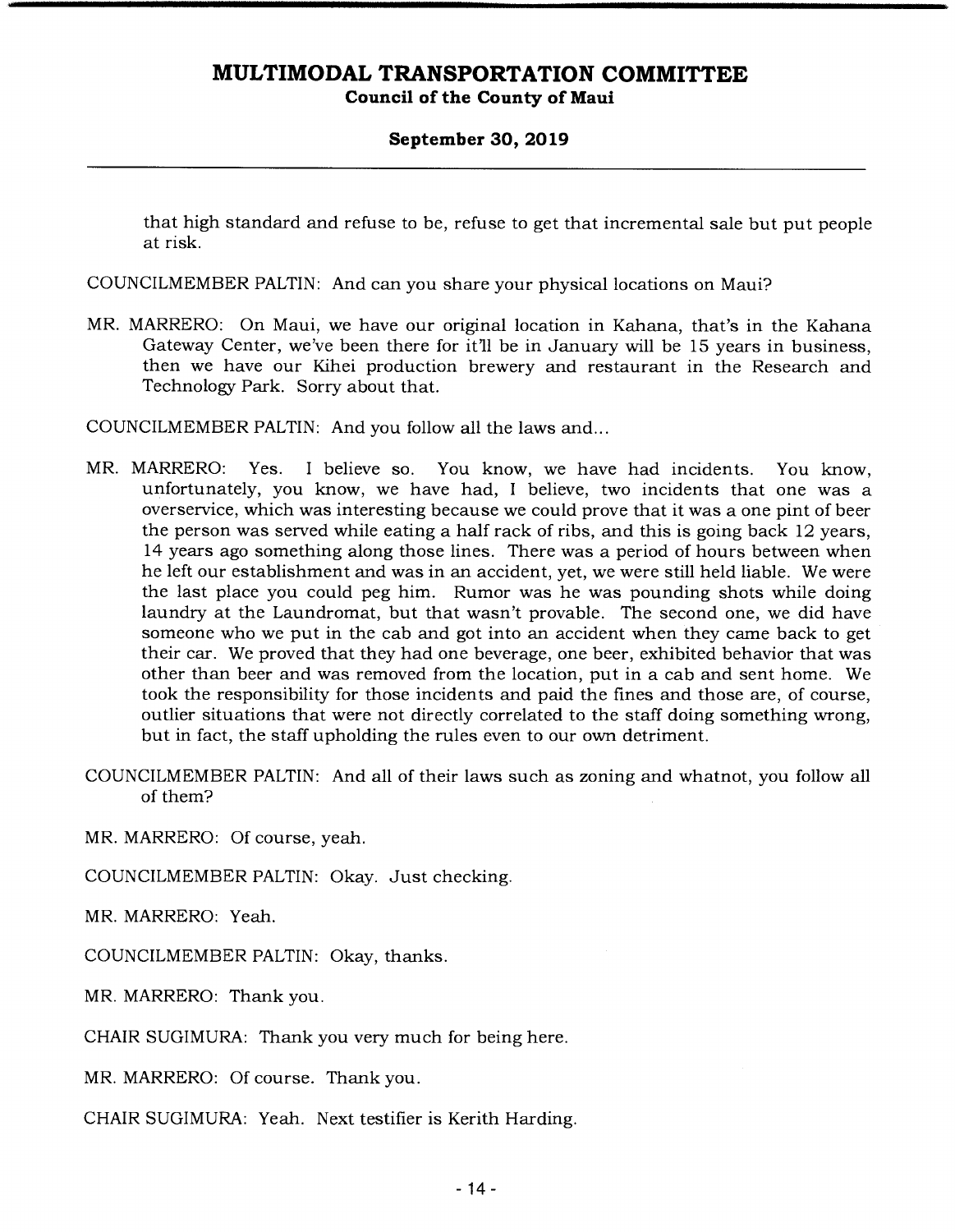**Council of the County of Maui** 

#### **September 30, 2019**

- MS. HARDING: Good morning. My name's Kerith Harding. I'm the pastor of St. John's Episcopal Church in Kula. I'm speaking both as a pastor and as a mother as you can see this is my daughter Maddie, who is not actually shy but is just pretending to be right now. I'm here to request that the County Councilmembers create a resolution or some other official sort of request on behalf of the Committee that specifically requests that the Liquor Commission create the work group that others have been talking about to look at both issues of over service enforcement and beverage server training rules. Because I work in the Keokea area all day, I am frequently driving down after work hours either within Kula or down to Pukalani to do some grocery shopping, and I can tell you that on at least maybe four or five occasions in the last few years I have been behind someone who very obviously had been drinking. You know you can kind of tell the difference between who's texting and who was drinking and sometimes they're going to the same store that I am except for I'm going to get ice cream and they're obviously going to get beer or whatever their drinking. And frankly, I don't know what to do in those situations. It's really disturbing particularly when I have my daughter with me. Sometimes I just pull over to give myself some space between me and them. Sometimes, out of curiosity I bet are they going to this store or are they going to go further down the hill. I'm usually right and I'll go in and see what they're purchasing and then they leave again. But, you know, we're way up there in Kula and I think to myself should I be calling the police about this but they're going to be in and out before the police could possibly arrive. So, anyway, it's a real concern when you see drunk driving and you see that somebody is selling this guy more to drink when it's pretty obvious. So, that's why I'm particularly concerned about server training, both within restaurants but folks who are working at small stores or larger stores, Longs and Foodland and such like that, so that they know what to do when they encounter a situation like this. I've never worked in a position like that, so I suspect it must be very uncomfortable when someone walks up who's been drinking and wants to buy another six pack of beer. But to put them back on the road with that is just, it really troubles me and so I know that there have to be some gold standard rules for server training in this country. I know that the Maui Coalition for a Drug-Free Youth would love to help the Liquor Commission take a look at those rules, and just see how we can improve them for the safety of our community. Thank you.
- CHAIR SUGIMURA: Thank you, Pastor Kerith. Anyone have questions for her? Seeing none, thank you very much. Thank you for being here, Maddie. Do we have any... looks like we have Jasee Law coming to the podium. Don't forget to sign up at the front desk.
- MR. LAW: Okay. Thank you all for being here. Xie xie and dobroye utro, thank you, Chairwoman King, I mean.. .yes, thank you, yeah, for saying that 'cause it reminded me that we have to think about transportation in a larger sense than just roads. So, Yuki Lei, here's something you can chew on is the planes too, you know, that there the tours and stuff slowing down is stuff we need to pay more attention to travel from Russia and from China. So --

CHAIR SUGIMURA: Airplanes.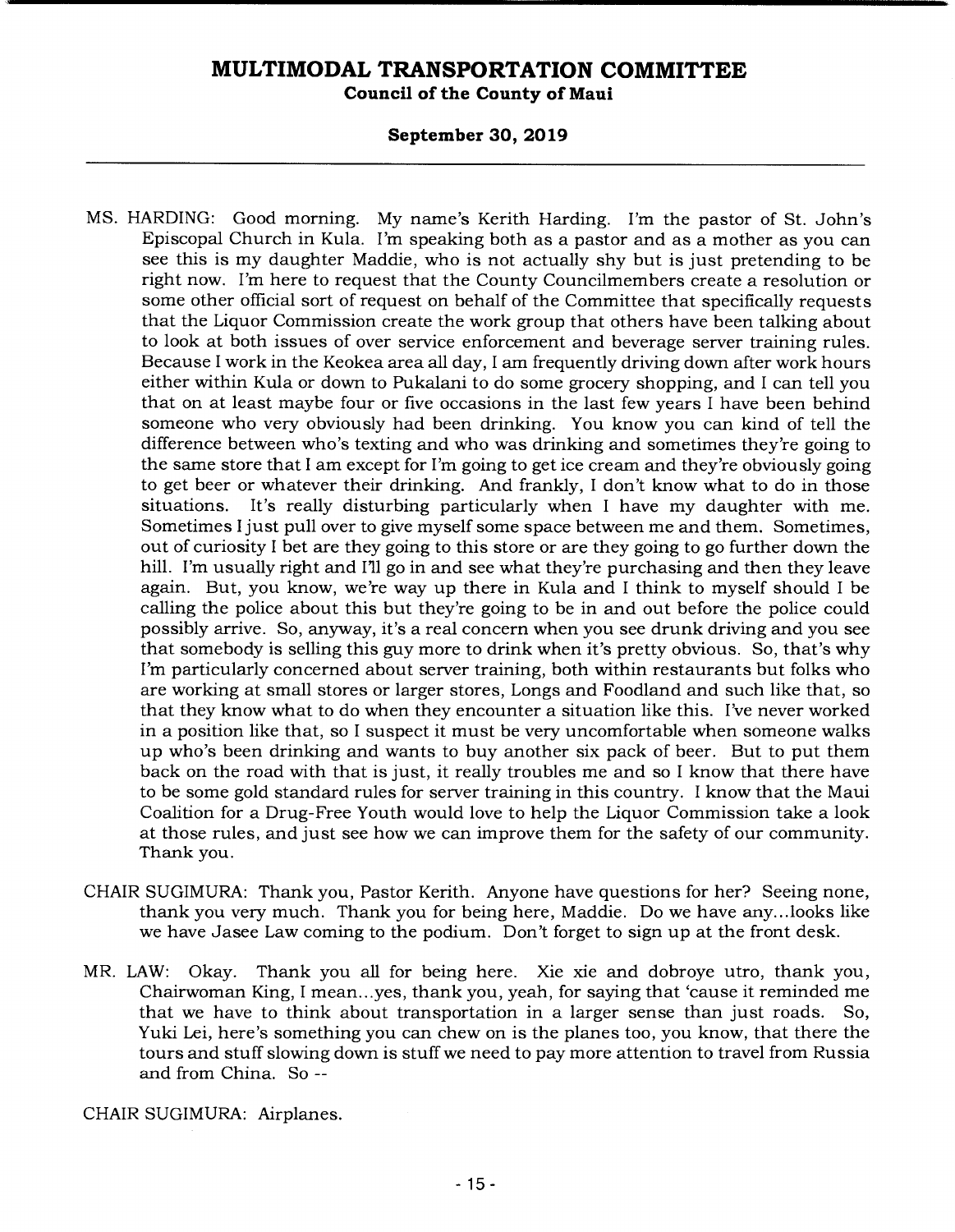#### **September 30, 2019**

- MR. LAW: --but more closer to home, Yuki Lei, and thank you, Reverend Harding, for coming here, I don't drink and I don't...I got to admit I did drink and drive like one time, but I was only about a mile from home, but it was a straight road and I couldn't even stay in between the lines, and so please don't drink and drive. But I did lose my license for smoking pakalolo though. So, Yuki Lei, if you could somehow, I know there's like some stipulations between County roads and State roads, but if you could put some kind of signs or talk to the people in the State and get some people to slow down on your road there coming around that curve up towards Morihara Store but also on Kula Highway going around the bend there by Kula Park. Thanks everybody, aloha.
- CHAIR SUGIMURA: Thank you. Any questions for Mr. Law? Seeing none, thank you. That's the last testifier we have here. At this time, I'd like to take District Offices and we have two testifiers in Hana. Mavis Medeiros, do you have testifiers? You have two testifiers. Mavis?
- MS. OLIVEIRA-MEDEIROS: Aloha, Chair. This is Mavis from the Hana Office. I have two testifiers. One is testifying on MT-30 and the other on MT- 10(8). So, here's the first testifier, Johnnie Oliveira.
- MS. OLIVEIRA: Aloha, good morning. My name is Johnnie Oliveira. I'm the Hana Branch Manager for Maui Economic Opportunity and I'm testifying on MT-30. So, we with the Hana MEO, we supply transportation to Kahului and back five days a week, Monday through Friday. So, on the way back, we are on the Hana Highway between 1:00 and 3:30 and we find that there's a lot of traffic, a lot of illegal parking, and the illegal parking makes it so hard to get through sometimes. We worry about kids running through cars and just on, you know, we always be aware of all that, but sometimes parents they kind of let their kids go before them and kids are not, they don't always remember to be aware of their surroundings and aware of cars coming and going past them. So, illegal parking is a big concern and issue on our Hana Highway. Also, sometimes there's a whole line of cars, so if we can somehow provide some kind of sign or something but not to damage the look our Hana Highway just letting people know of pull-out areas to let vehicles pass if there's a whole line of vehicles behind them, that would help. And then there's a new tourist spot like within a mile on the Hana side of Puaa Kaa and there's like cave that, for some reason, I don't know who found, but a lot of cars stop there and it's literally like a step right off the road and the problem is because of that is literally a step back on the road and the vehicles, like my drivers are sometimes startled because people coming out of the caves, they, you cannot see them coming because they're just coming right out of the caves and then onto the roads. So, that cave is an issue. I don't know if there's some way to block the caves so that no longer is available. So, that is our, pretty much our main concerns, just illegal parking and congestion, and those type of things. So, thank you for your time. Aloha.

CHAIR SUGIMURA: Thank you. Any questions for the testifier? Mr. Sinenci?

COUNCILMEMBER SINENCI: Thank you, Chair. Thank you, Johnnie.

CHAIR SUGIMURA: Wait.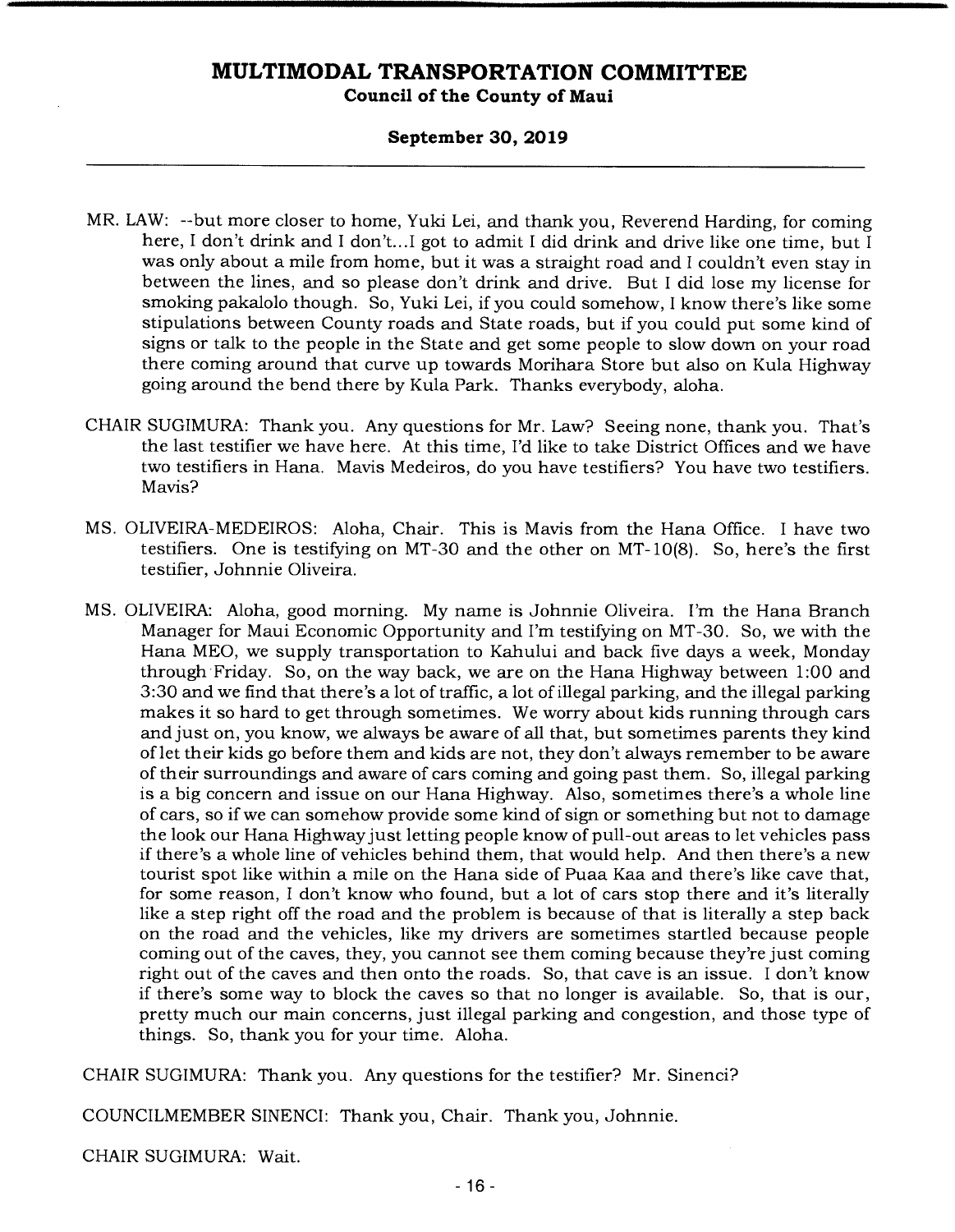#### **September 30, 2019**

MS. OLIVEIRA-MEDEIROS: Okay, we have --

COUNCILMEMBER SINENCI: Thank you...

MS. OLIVEIRA-MEDEIROS: --Jasmine Min [sic] --

CHAIR SUGIMURA: One moment, we have questions for Johnnie Oliveira.

COUNCILMEMBER SINENCI: Thank you, Johnnie, for your testimony.

MS. OLIVEIRA-MEDEIROS: --testifying on MT-1O(8). Oh, did you guys have questions?

CHAIR SUGIMURA: Yeah. We have a question for Johnnie. Shane and Tamara has questions.

COUNCILMEMBER SINENCI: I just wanted to thank Ms. Oliveira. She called the office...

MS. OLIVEIRA: Any questions for me?

CHAIR SUGIMURA: Yes.

COUNCILMEMBER SINENCI: Thank you, Johnnie, for your testimony. I just wanted to say that that cave is near mile marker 23 when I came out and I looked where that cave was. So, I just...

MS. OLIVEIRA: I believe it's around mile marker 23, maybe 22, but around there, yes.

COUNCILMEMBER SINENCI: Yeah.

CHAIR SUGIMURA: Thank you.

COUNCILMEMBER SINENCI: Thank you.

MS. OLIVEIRA: Thank you.

CHAIR SUGIMURA: Wait, one more question. Ms. Paltin?

COUNCILMEMBER PALTIN: Thank you, Johnnie, for your testimony. I just was wondering if you knew if the cave was public property or private property?

MS. OLIVEIRA-MEDEIROS: We can hardly hear you guys.

CHAIR SUGIMURA: Oh. Is the...

MS. OLIVEIRA-MEDEIROS: You have more questions for Johnnie?

CHAIR SUGIMURA: Is the cave public or private property, was the question.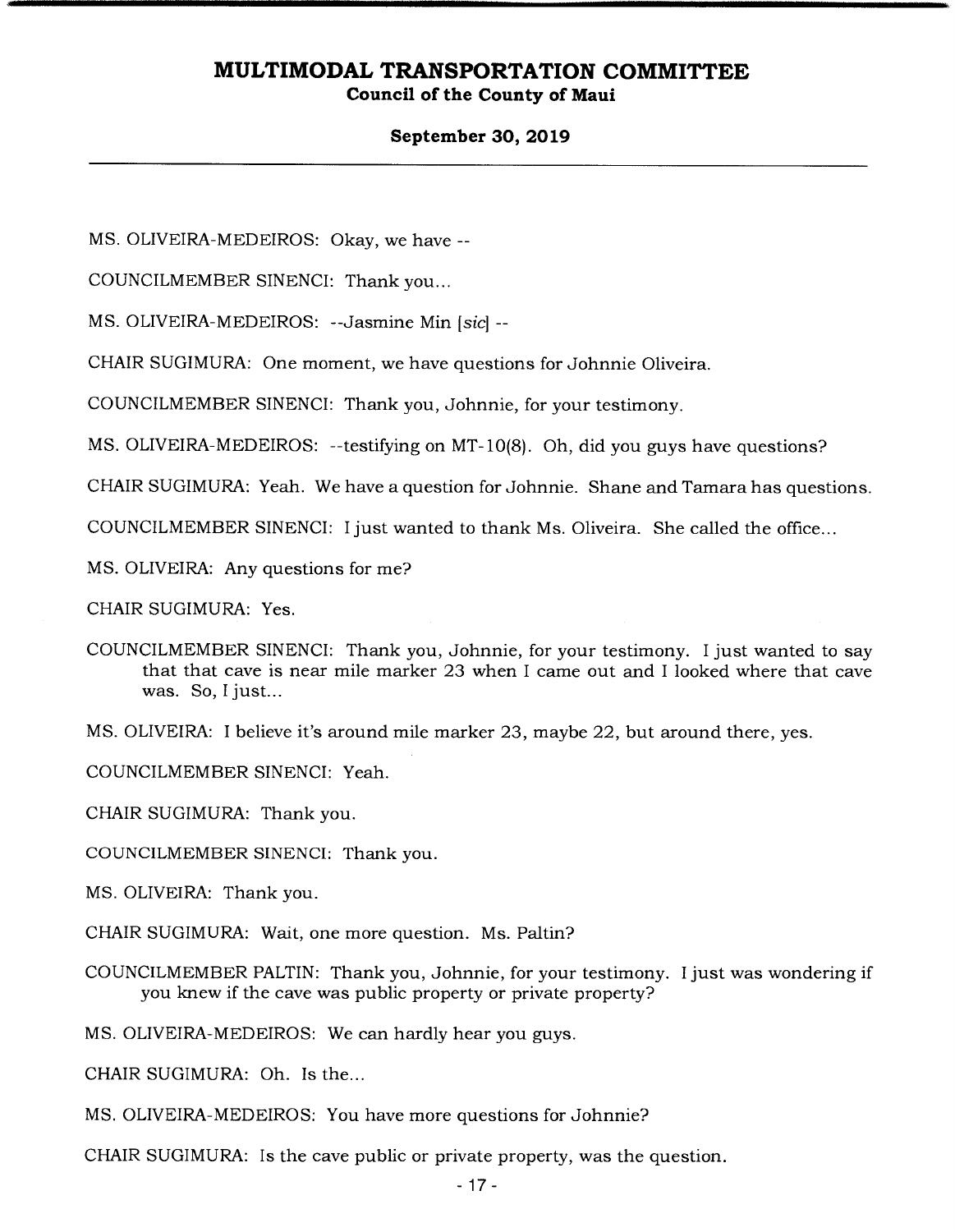#### **September 30, 2019**

#### MS. OLIVEIRA-MEDEIROS: Tamara?

- COUNCILMEMBER PALTIN: Yeah. I was wondering if it's public or private property, the cave, mile marker.
- MS. OLIVEIRA: Sorry. What was that?
- COUNCILMEMBER PALTIN: Is the location that you're talking about, do you know if it's public property or private property?
- MS. OLIVEIRA: My guess is public. It's like right there on the side of the road. So, my guess is it's public.

CHAIR SUGIMURA: We can check.

COUNCILMEMBER PALTIN: Okay, thank you.

MS. OLIVEIRA: It's like a step right off the Hana Highway, like literally the cave is right there.

COUNCILMEMBER PALTIN: So, might be State property since it's off the State highway.

MS. OLIVEIRA: Probably yes.

CHAIR SUGIMURA: Thank you. Thank you.

MS. OLIVEIRA: We can barely hear, sorry.

CHAIR SUGIMURA: Next testifier.

MS. KING: Aloha, my name is Jasmine King and, to correct, I'm here to testify on MT-30 on specifically the East Maui safety for the highway. I submitted a letter in support of some type of relief for Hana before in pointing out that through the unofficial studies that has been done, there's over a thousand tourists on our roadways on a daily basis taking into account that this small community only consists of approximately the same amount of people but not all of them drive every day, most of them are at work and school. So, really, the brunt of the burden is from the tourism industry and should be considered that way. I am very much in support of signage on five-plus cars pulling off. As Johnnie mentioned that's also going to require signage on where the pull offs are. And if this is through an ordinance, what is the penalty for not doing this? I believe that will help for the tourists who do come here to respect the community and the land. I believe that will help but we have to consider there are many tourists who do not come here with respect in mind and as the tourism numbers grow, this mass mentality seems to be taking over. I'm not a lifelong Hana resident but for the past ten years have seen this upswing in very crude tourist behavior, even when there are signs. I was just on a short drive with my infant informing someone that they were parked under a no parking sign and two people flipped me off. This is just a small anecdote. It happens constantly. So,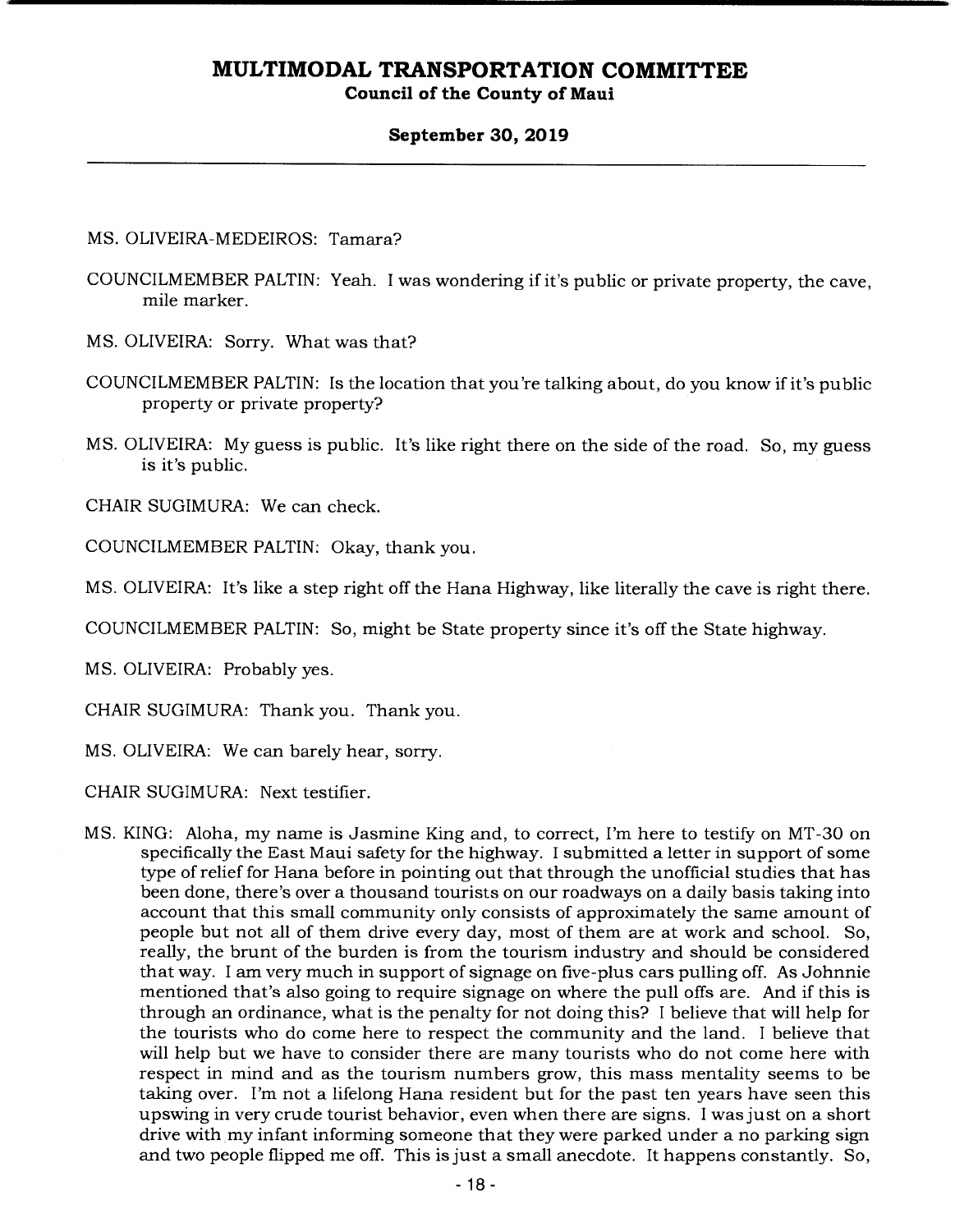#### **Council of the County of Maui**

#### **September 30, 2019**

what I'd like to point out is that the calculations used to determine police and emergency services in Hana do not account for the mass flow of tourists on a daily basis. We only have as our Hana police officers are quick to point out two officers on duty at all times to cover the entire East Maui region and their priorities typically are not parking infractions. So, that number doesn't reflect our population when you count the tourism. There's also I would consider a de facto policy of police to not overly burden tourist with types of citations that involve court dates. I think, you know, being that we're here talking about alcohol it's also worth considering that this occurs with alcohol related driving incidents as well because who wants to create that kind of a bad, you know, appearance for Maui as a tourism destination. Well, unfortunately, we've reached the tipping point where however, you know, awful it may seem to ruin somebody's vacation, there's also the need for tourist to respect the local community. And without this police assistance, there's increasing vigilantism going on a regular basis --

MS. ESPELETA: Three minutes.

MS. KING: --because there's no one else to help. The conflict is both on the roadways and in the community through illegal activities such as illegal camping and it's putting our community members in, you know, harm's way for their own reputations and careers. I think there needs to be something done by the County to overcome the fact that Hawaii Revised Statutes do not allow for people to call the police and report a traffic incident that such as a parking incident and allow the police to take action on it. So, without those things in mind, you know, vigilantism is just going continue to rise because these numbers are becoming overwhelming.

CHAIR SUGIMURA: Thank you.

MS. KING: Thank you. Mahalo.

CHAIR SUGIMURA: Thank you. Any questions for the testifier? Ms. King?

COUNCILMEMBER KING: Thank you.

CHAIR SUGIMURA: We have a question for you, please.

COUNCILMEMBER KING: Jasmine, are you still there?

CHAIR SUGIMURA: I guess not.

COUNCILMEMBER KING: Hello?

CHAIR SUGIMURA: They hung up.

COUNCILMEMBER KING: Okay.

CHAIR SUGIMURA: I don't know. It was unusual. Anyway, thank you.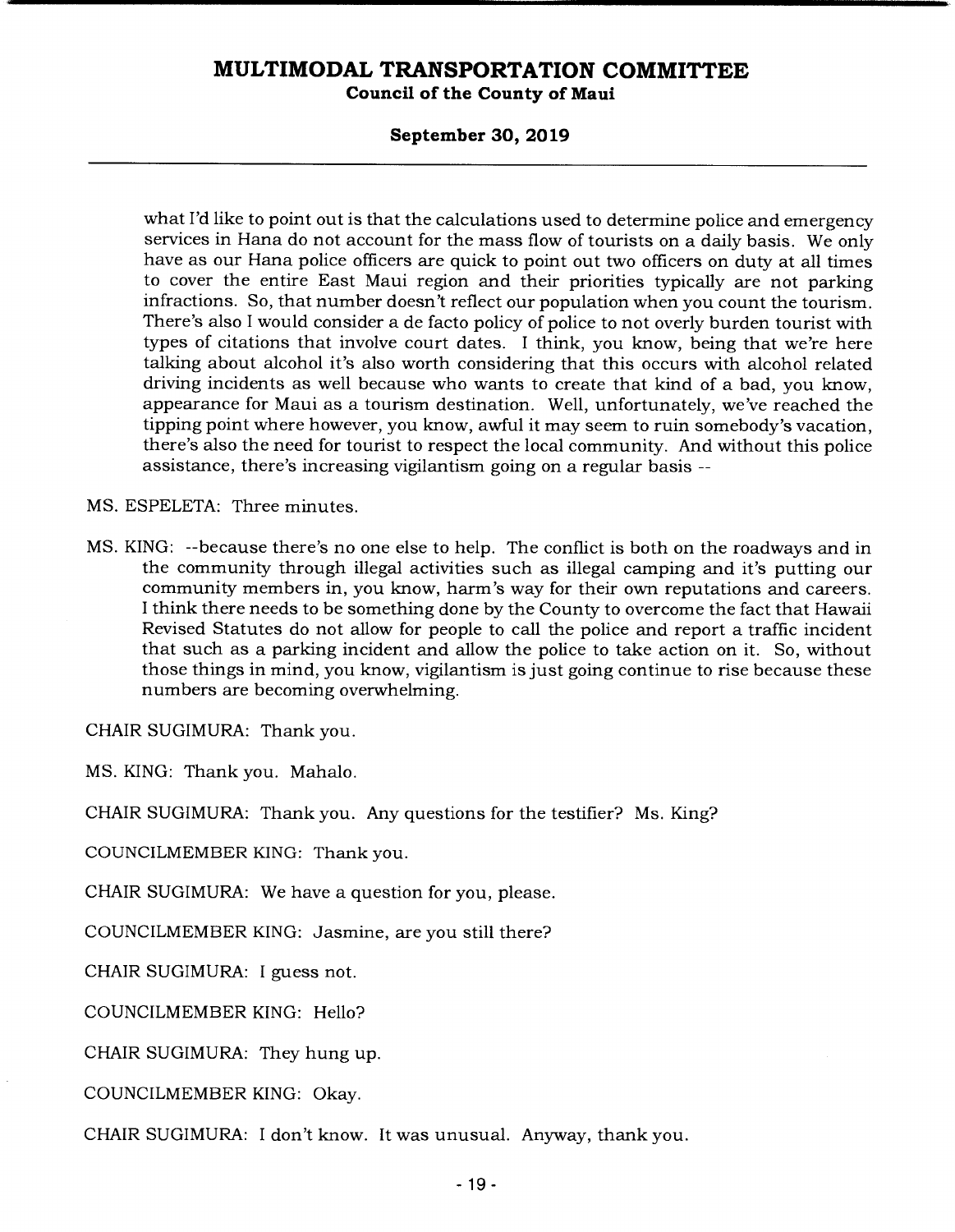#### **September 30, 2019**

COUNCILMEMBER KING: Bad connection.

CHAIR SUGIMURA: Yeah, bad connection. Thank you very much. How about the other offices? Molokai Office?

MS. UNDO: Good morning, Chair.

CHAIR SUGIMURA: Good morning.

MS. LINDO: This is the Molokai District Office and there are no testifiers.

CHAIR SUGIMURA: Thank you, Zhantell. Lanai Office, Denise Fernandez?

- MS. FERNANDEZ: Good morning, Chair. This is Denise Fernandez at the Lanai Office and there are no testifiers.
- CHAIR SUGIMURA: Thank you. Thank you very much. Any other testifiers in the Chamber? Seeing none, I'm going to close public testimony, Members, with your permission.

COUNCILMEMBERS: No objections.

#### *END OF PUBLIC TESTIMONY...*

CHAIR SUGIMURA: Thank you. So, today we only have two items on our agenda. The first item MT-30, Promoting Roadway Safety on Two-Lane Roadways is actually a proposal from Member Shane Sinenci, and the second item, MT-10(8) on Roadway Safety, we have the Liquor Department here to talk to us and share with us information today. I'm grateful for that.

#### **MT-30 PROMOTING TRAFFIC SAFETY ON TWO-LANE ROADWAYS (MISC)**

CHAIR SUGIMURA: Let's see, on the MT-30, Promoting Traffic Safety for Two-Lane Highways. This item was actually proposed in the GET, Mike Molina's Committee, as part of a HSAC, Hawaii State Association of Counties legislative package on August 20th, but the bill as it was discussed in that Committee it seemed like it needed more work on it and review, so it was referred to this Committee and today we have a presentation. First time we've had a presentation from a Member, so this is a first, Mr. Sinenci, and so you'll do a presentation first and then well take up the item. I also wanted to find out from you about passing out the bill. Did we pass out the bill?

UNIDENTIFIED SPEAKER: . . . *(inaudible)...* 

CHAIR SUGIMURA: Oh, it's with the package, okay. So, the bill is passed out also with the.. .oh, I see it. And then, Mr. --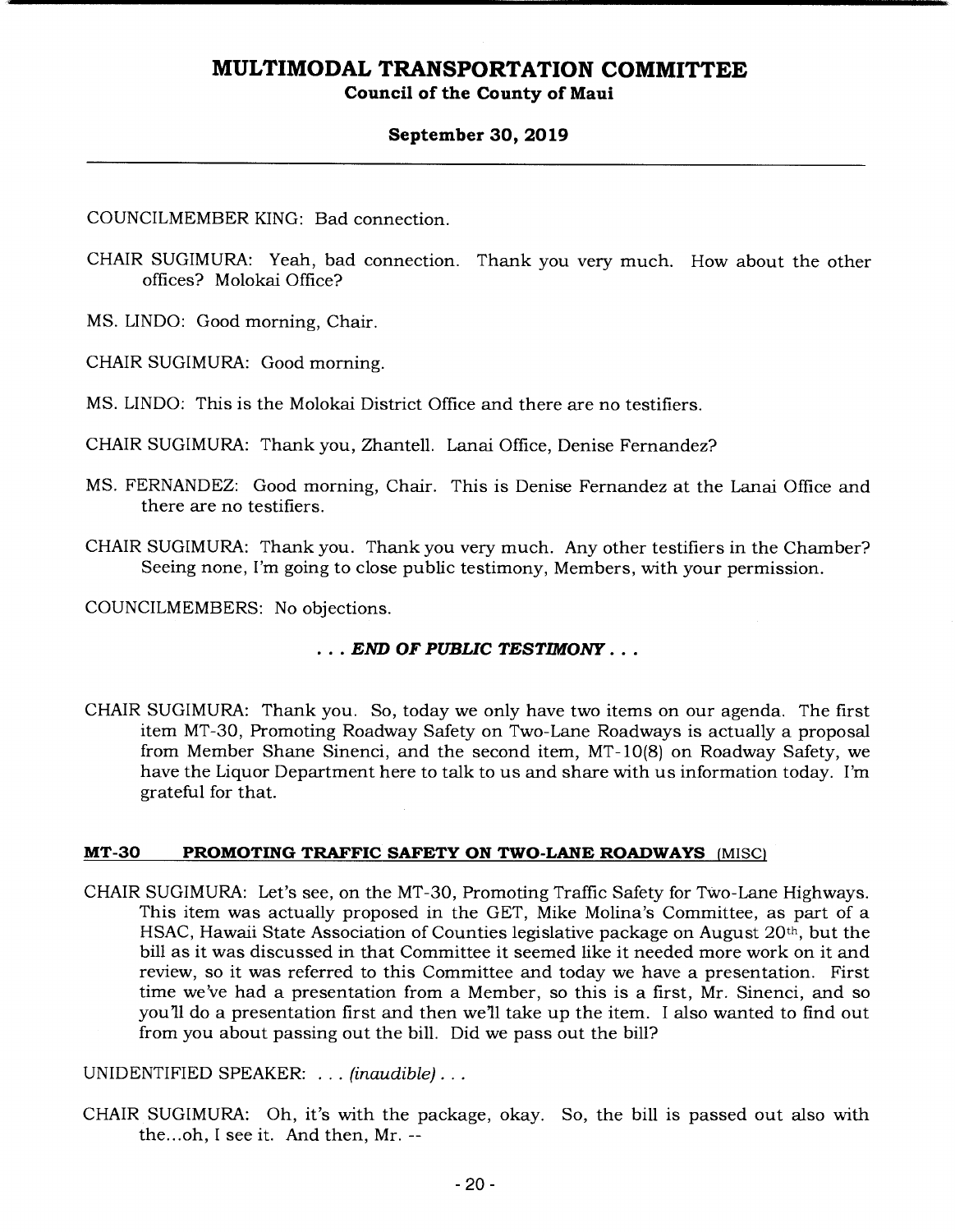#### **September 30, 2019**

COUNCILMEMBER KING: Chair, just point of...

- CHAIR SUGIMURA: --Sinenci, you can direct us on what your wishes are after you do your presentation. Ms. King?
- COUNCILMEMBER KING: Just a point of order. Are we allowed to vote on this legislation if there's nothing in the... it just says committee may discuss the matter, but are we allowed to...maybe Corp. Counsel can... can we take a vote on whether or not we want to send this legislation on through?

CHAIR SUGIMURA: Mr. Galazin?

MR. GALAZIN: Thank you, Chair. So, Council Chair King, if I understand your question when you're referring to just MT-30 voting on the...

COUNCILMEMBER KING: Anything, actually.

MR. GALAZIN: Well, voting on anything. Yeah, it's unclear to me just looking through the communication as what's been posted that there would be legislation available for this Committee to take today over, you know, I would have to look back at the committee report from the GET Committee just to see if there's anything specific in there that mentioned it. So, while you all discuss that, I can check on that.

COUNCILMEMBER KING: Okay. Just --

CHAIR SUGIMURA: Okay.

COUNCILMEMBER KING: --curious because the, Chair, October 10th is our next HSAC meeting, that's where we're going to be kind of finalizing all the legislation for the Statewide package.

CHAIR SUGIMURA: Okay.

- COUNCILMEMBER KING: Thank you.
- CHAIR SUGIMURA: So, Mr. Galazin, I have the committee report here. Yeah. So, Mr. Sinenci, why don't you go ahead with your presentation.
- COUNCILMEMBER SINENCI: Okay. Thank you, Chair, and thanks for bringing, agendizing this on your, in your Committee. You know, as you know and listen to some of the testifiers this morning that the Hana Highway is a lifeline for our community, our rural community, and its, it connects us to Central Maui. And so, we're always travelling on the highway. And as you know, we've had with the increase of visitor, rental cars, and tour vans on a small two-lane road is definitely seen, it's the impacts especially with the community. So, next slide, please. So, it just, I just got a couple slides. This is just the State and County roads. So, the State portion of the road starts at Kaupakalua at mile marker 0 and then it goes to Hana Town towards the North Shore of the island.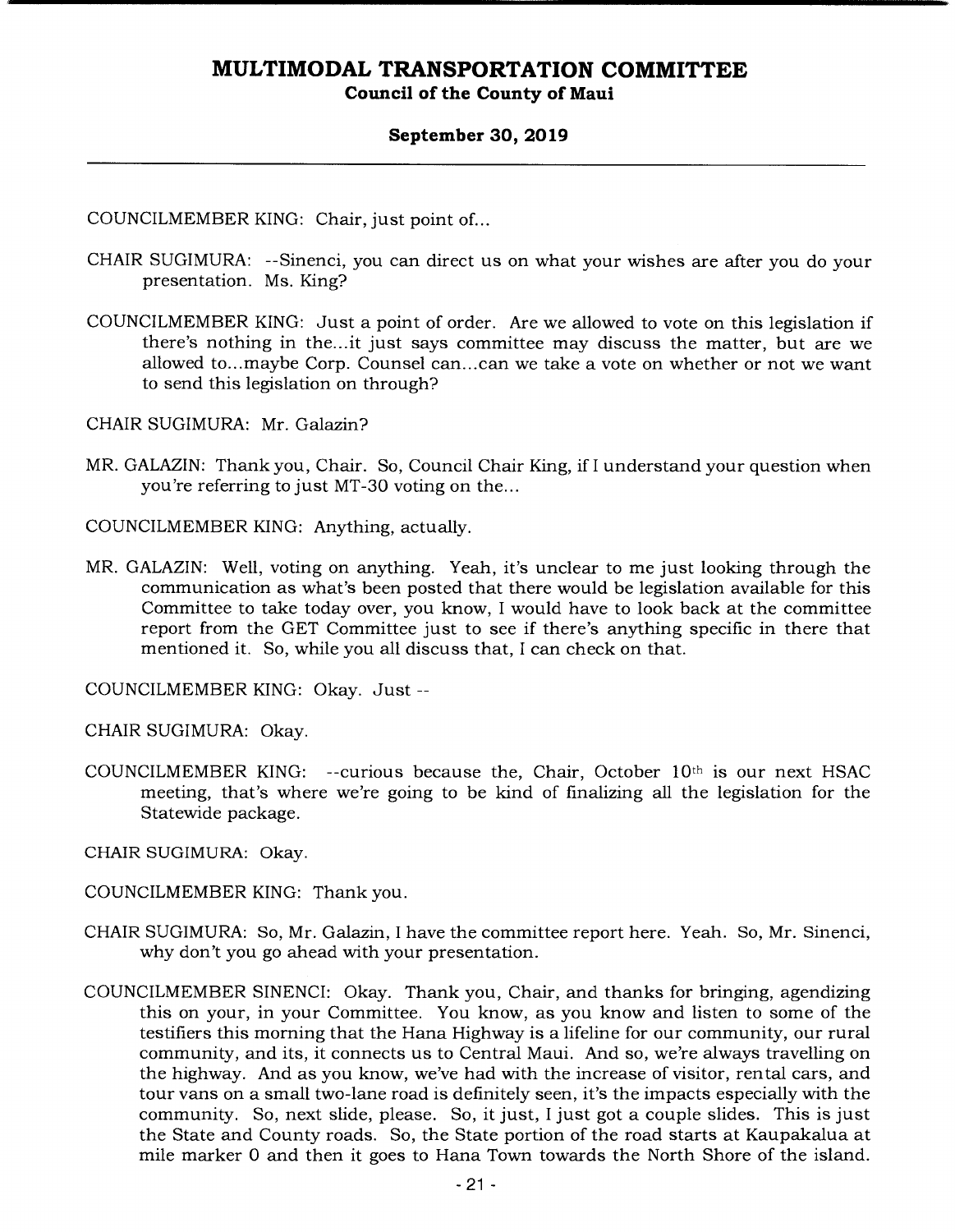**Council of the County of Maui** 

#### **September 30, 2019**

And then from Hana Town all the way up to Ulupalakua is the County section of the road. Next slide, please. Okay. So, some of the problems, a majority of main uses is for residents, from the residents side is travelling to work, doctor's appointments, school, dentist, shopping, businesses. A lot of our kupuna use the road, as Johnnie said, on MEO to come out to Central Maui to, for their doctor's appointments and if schools are travelling for athletics the buses will also be travelling on the road. As far as.. .we've also got a couple construction projects that are going on. We've got about four or five construction projects, so we're seeing more State and County workers on the road. And those project sites are only one lane, but during the business hours there's normally a flags person there that's conducting traffic. As far as the top visitor destinations, we have a State park, Waianapanapa State Park, and then a lot of, we're going talk later about tourist that are going to the Oheo National Parks in Kipahulu. Next slide, please. And so, in 2016 from the Hana Highway Regulations Survey, there was an average of over 2,000 vehicles a day in July that was going into Hana Town. And at the bottom, some of the promotional ads that you can find online or throughout the County. Next slide, please. So, some of the numbers that the national parks in Kipahulu and in July and August it's usually about 1,800 people per day; September, 1,150 people per day. And the cars, we just kind of average 2.5 per car, so just to the national parks, not all the traffic goes to the national parks, but the cars in July and August is 700, about 740 cars; September, about 460 cars, and in October and November, it goes down to about 320 cars just to the parks alone, one day, per day. Next slide, please. So, we definitely have a big problem that we need to take some action. The road, it was just an old...I remember as a kid it was a dirt road. When they finally paved the road, so it's with the added traffic, there's some, definitely some impacts. Next slide. So, having these, all of these things happen on the road is just creating some unsafe conditions that we've never seen before. So, there has been some road rage. Let's see, so just some of the main issues have been slow traffic holding up traffic flow, stopping at bridges or scenic points instead of pulling off the road, illegal parking that hinders traffic to access the bridge approaches, an increase in tour vans, and sometimes they'll empty out their patrons onto the highway to look at some scenic areas that we don't have any turnouts for, and then just creating the long car trains, sometimes up to 20 cars without the lead car pulling over. So, sometimes you'll be following these car trains and if you, you're lucky to squeak by them there might be in another two miles or so you'll hit another car train. So, there's about four or five of these car trains during the high peak hours that you'll hit if you're trying to get home or get to work. So, that has caused, you know, some frustration, some road rage on the residents' part, and some people even trying to overtake on short road spans or even around blind corners. So, it's definitely be getting to a dangerous point. Next slide, please. And so, the staff just found some of the... this is affecting other places throughout the country, so this, we made *The Sacramento Bee* news about bad behavior on our highway. Next slide. This was a Facebook page, some negative resident experiences and, you know, sometimes, you know, oftentimes, they, the residents would try to be helpful and sometimes mitigate traffic, but it doesn't always turn out well. And so, if they're trying to help people go by or hold traffic, we might get, like Jasmine said earlier, you know, some responses from visitors that are, don't want to take input well. Next slide. This was negative visitor experiences from Pennsylvania, road to divorce, I would rather get a root canal, we hated it, nerve wracking. So, these are some of the Trip Advisor things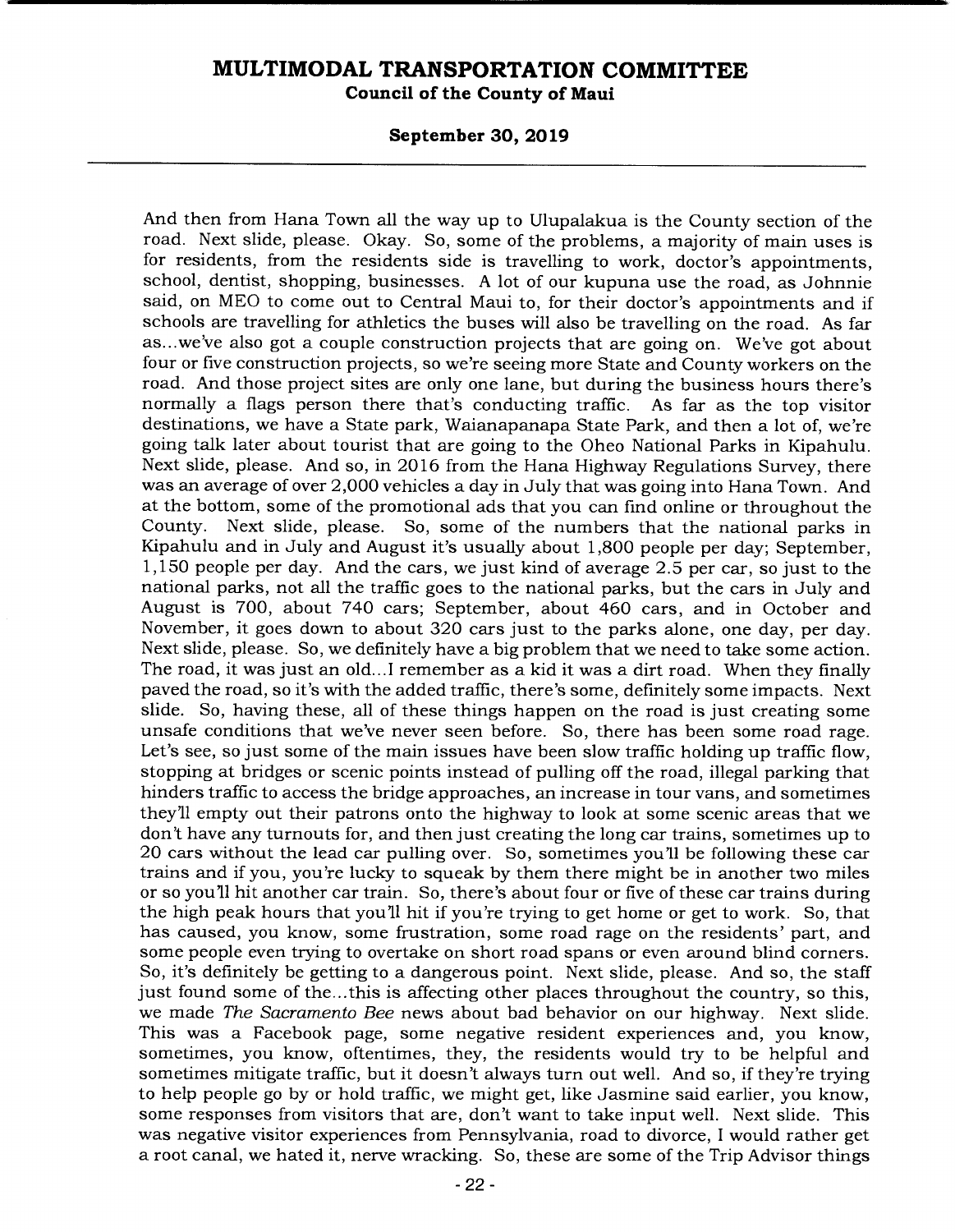**Council of the County of Maui** 

#### **September 30, 2019**

that are coming up online. Next slide. But there are some people that want to help visitors. This is GyPSy Guide trying to codify some common courtesy and they say at the bottom, holding up traffic on this winding stretch of road can cause chaos especially if drivers try to pass. So, be polite and earn some karma points by letting locals scoot by. So, that's just some of the people trying to... and this is outside of the State trying to warn visitors before they get here. Next slide. We talked about Haena Kauai, and so they recently, I guess, stopped the road according to the June *Civil Beat.* Communities of Wainiha and Haena are emerging from isolation with new regulations geared toward mitigating the crush of tourism at the area's most popular attraction. A redesign Haena State Park boasts experimental crowd control features including a 900 person daily visitor cap, and increased law enforcement, and has become a case studies in how to stave off over tourism, not only for the benefit of local residents and the delicate natural resources but for the enjoyment of the tourist themselves. So, Haena is also experiencing some of the same issues that we are in on the Hana Highway. Next slide. Another survey, 39 percent of residents stated that the slow visitor drivers not pulling over is the number one visitor nuisance. Next slide. So, the proposed law is just one tool, you know, and I think a lot of the concerns has been enforcement on this stretch of road. And I think for residents, you know, enforcement would be great, but I think we truly desire education prior to driving the road specifically about turnouts, where you can stop, where you can and cannot park. So, managing tourism on the Hana Highway. Next slide. There's already some similar laws used in other states, California, Oregon, Washington, Idaho, Nevada, and Delaware. Washington along the Pacific Coast Highway, there's the five car, because it's only two lanes, they'll actually have and they've got more room than we do, but they'll actually have turnouts where you can, if you've got five cars or more behind you, you can turn on to a slower lane and let others by. Next slide, please. California has a similar law. The five cars or more hold up that you're required to turn out onto some designated turn-out lanes. Next slide. And so, a turn out is a patch of pavement on the right side of the road. Slow drivers can just pull off the road and let faster drivers go by. It creates the legal duty to pull over and let drivers go by where there are number of drivers that want to go by. Next slide. And so, the turn out law is just one tool, again, education, visitor education before driving the highway. We've seen a lot of first-time drivers, too, try to drive the highway, too. So, a lot of foreign drivers from other countries, and so they mean well and they're, you know, nice slow drivers, it's just holding up traffic on the highway. So, we've met with Hawaii DOT, Department of Transportation, just for some better signage, where you can park, where you can't park, where upcoming bathroom facilities. I believe we have only three along the way, but we don't have any signs that say it's coming up or it's within a mile or within two miles. So, oftentimes, if people don't know where the bathroom is they'll just stop on the side along these turn outs and just do their business on the side the road, whereas right around the corner there might be the bathroom facilities. So, just simple, I think these are... the signage would really help to let people know and gauge their overall trip. The parking along some of the scenic bridges and waterfalls that tends to be a problem. If there are larger trucks, buses, or emergency vehicles, some of the parking will actually hinder larger emergency vehicles from approach, the approach onto some of these one-lane bridges. Next slide. And so, our proposed law was to upon a two-lane roadway where passing is unsafe because of traffic in the opposite direction or other condition, any vehicle proceeding upon the roadway behind which five or more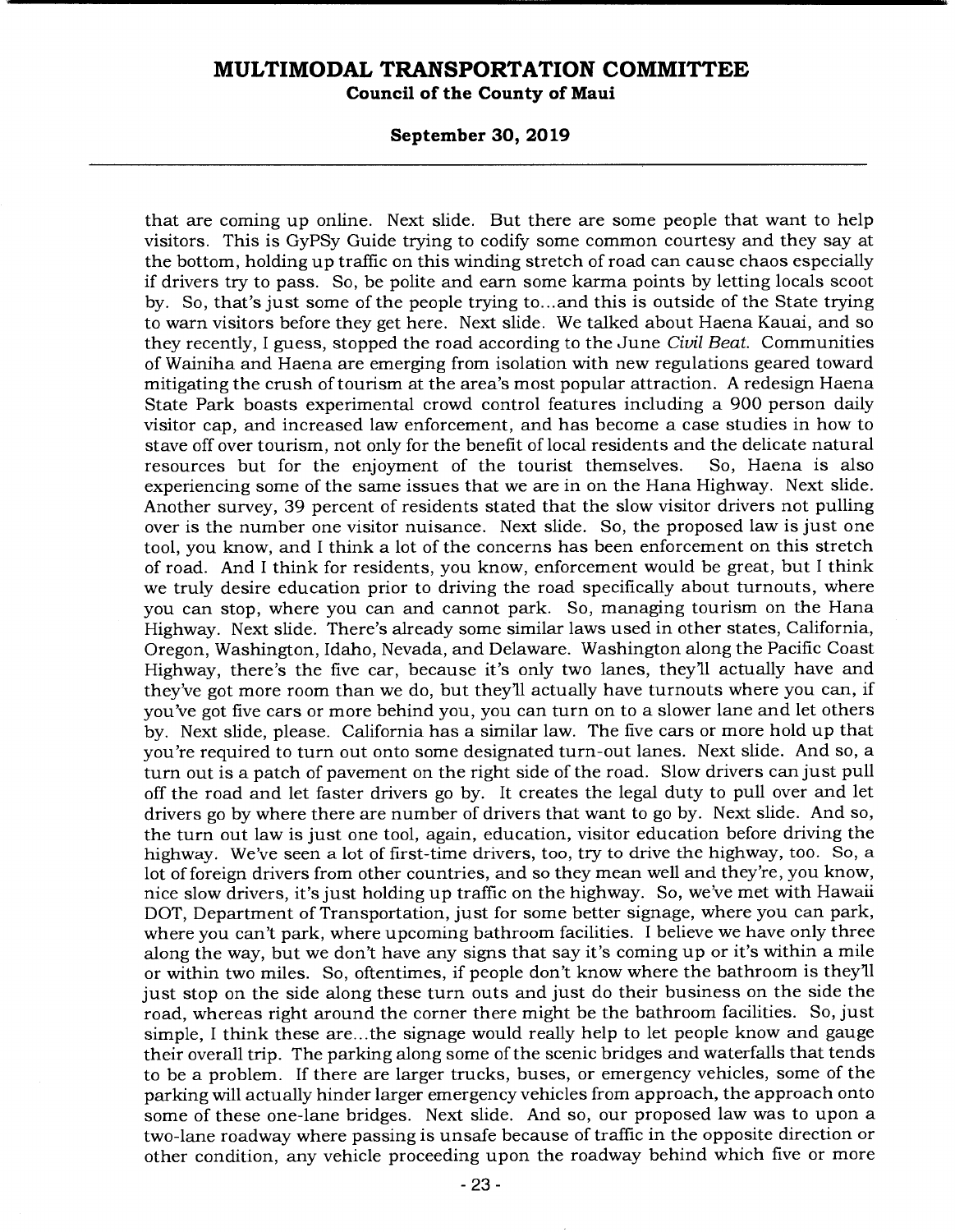#### **Council of the County of Maui**

#### **September 30, 2019**

vehicles are formed in a line, shall turn off the roadway at the nearest place designated as a turnout spot by signs erected by the authority having jurisdiction over the roadway or wherever sufficient area for the safe turnout exists in order to permit the vehicles following it to proceed. And I know some of the members said that, right, we're not always... normally, it's State properties or we would have to acquire the land along the roadways especially for County roads, but we do have areas where people turn out already. So, we'll.. .the residents, normally, if they're following some slow moving cars, they'll kind of honk a couple of times to let vehicles know that they're coming up on one of these turnouts already on the road. So, again, if visitors were educated about turnouts, I think it would really alleviate some of the traffic. Next slide. So, yes, today's purpose was just to... I know we didn't add this to the legislative package and this was just a first step. Again, we thank the Chair for bringing it up in her Committee. And if we can somehow add it to, I don't know, some, a County reso or something like that then well be happy to pursue.

CHAIR SUGIMURA: Thank you. So, you're looking to submit this to the Legislature in this...

COUNCILMEMBER SINENCI: Well, this wasn't accepted in the HSAC package.

CHAIR SUGIMURA: Yeah, we didn't...

COUNCILMEMBER SINENCI: I don't think the Members... I know Mr. Hokama thought, as far as a Statewide it might kind of have some problems with acquiring property along State highways throughout the State. So, that's why.

CHAIR SUGIMURA: So, that's why it got sent to the Committee for further discussion.

COUNCILMEMBER SINENCI: Right. And so, if we could do something as on a County level, we'd be open to it.

CHAIR SUGIMURA: So, would you be, and based upon what you said in your presentation, I think your initial intent was to add it to the HSAC package --

COUNCILMEMBER SINENCI: Correct.

- CHAIR SUGIMURA: --that's why it was first talked about in the GET Committee, but today are you interested in not submitting it to the Legislature and just focusing on the Hana Highway?
- COUNCILMEMBER SINENCI: Well, I'm, we, I'm open to, if possible, send it to HSAC and then if the other counties feel like they could use this, if they're experiencing the same thing in their counties, maybe it could be something that they adopt. But so I'd be willing to and have the other counties decide.

CHAIR SUGIMURA: So, you would like to propose it for the Legislature.

COUNCILMEMBER SINENCI: If the Members so choose.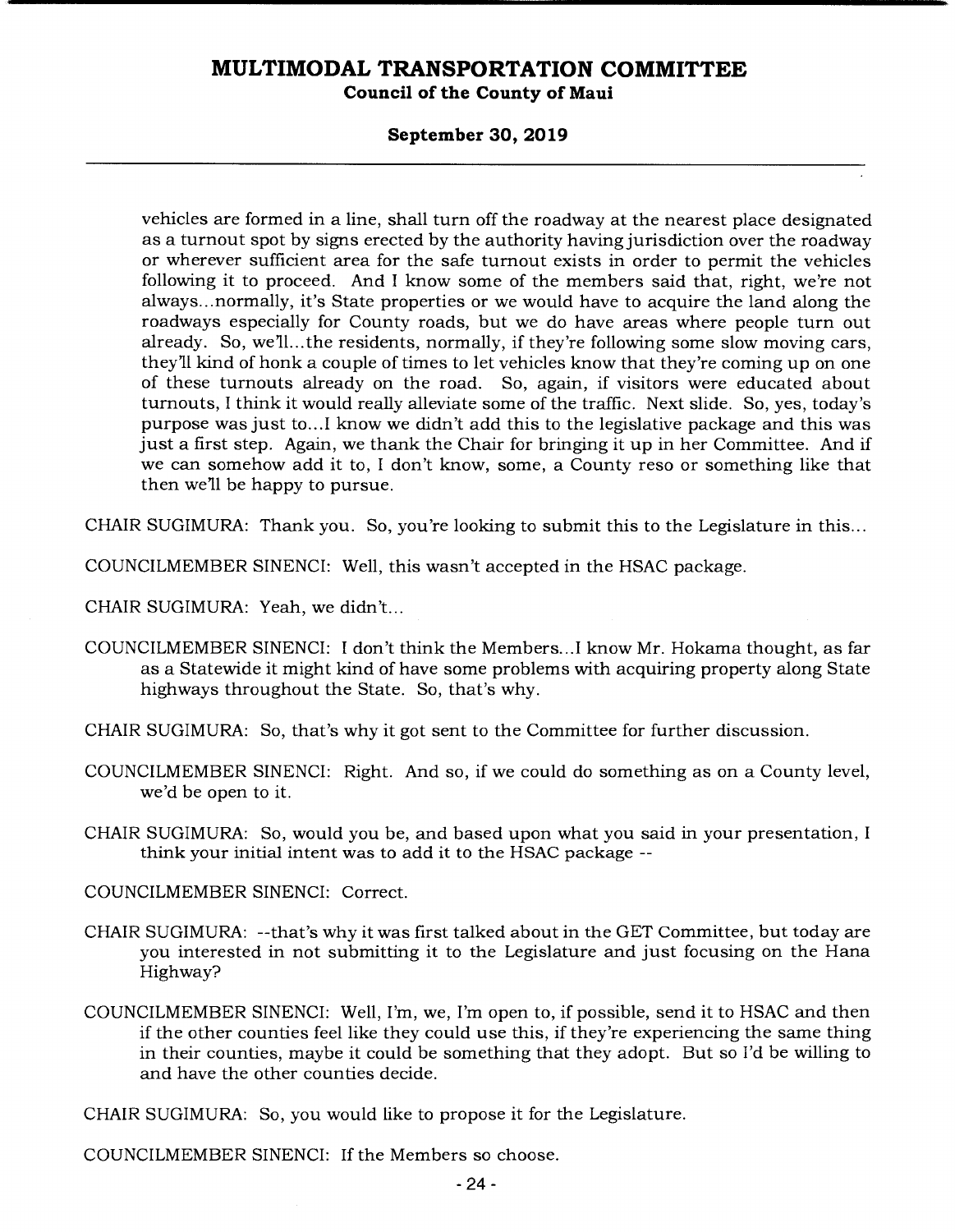## **Council of the County of Maui**

#### **September 30, 2019**

CHAIR SUGIMURA: Okay. Member King?

COUNCILMEMBER KING: Thank you, Chair. So, I think what we decided in the last meeting was that we would send this to the Committee for possible inclusion in the Maui Legislative Package. So, there's two separate packages. One is the HSAC, which is Statewide, issues that affect Statewide, and then the other, the other package is whatever we, Maui, chooses to put in that the other counties may not support. So, we can... we still have.., and we can add legislation to the Maui County package at any time with, if we vote on it in the Maui County Council. We don't have to go back to HSAC for that, so that's the benefit of that. HSAC already has a measure, a number of legislative proposals that were due last Friday to HSAC, to the HSAC Board to review and will be reviewing them on the 10<sup>th</sup>, and then once the HSAC group decides which legislation we want to move forward, then well send it back to the counties for ratification. So, that's completely separate from the Maui Legislative package. As far as what this legislation, I think it does have to be State Legislation whether it goes to the Maui package or HSAC because it's a State road, it's a State highway that you're talking about. And so, if there's a, I guess, there needs to be kind of clarity whether you want this to apply to all roads, all two-lane roads, or State highways, or if it's, you know, I'm not sure what the intent of it is. I think it's all two-lane roads, which would mean it would have to go through State legislation. The State Legislature can tell us what to do on our two-lane roads, but we can't tell them what to do on the two-lane highways. So, that's kind of where we're at right now.

COUNCILMEMBER SINENCI: Yeah.

CHAIR SUGIMURA: Mr. Sinenci?

COUNCILMEMBER SINENCI: Thank you, Chair.

CHAIR SUGIMURA: So, I guess, that's a really good question because do you want it to be... do you want us to focus on Hana Highway? Seems like that's what you talking about.

COUNCILMEMBER SINENCI: That's where it's coming from.

CHAIR SUGIMURA: Yeah.

COUNCILMEMBER SINENCI: It's coming from my community, and so if it's, if other communities share the same sentiment or have the same issues, then well welcome them to hop on board, but if not, this is just because we are a rural community and Hana Highway is our lifeline, we want to make sure that evacuation or access is, you know, open to visitors and residents alike.

CHAIR SUGIMURA: Okay. So...

COUNCILMEMBER KING: So, yeah, I guess the... that if we're focusing on Hana Highway, which is, you know, when I brought this up at the previous HSAC meeting, they saw it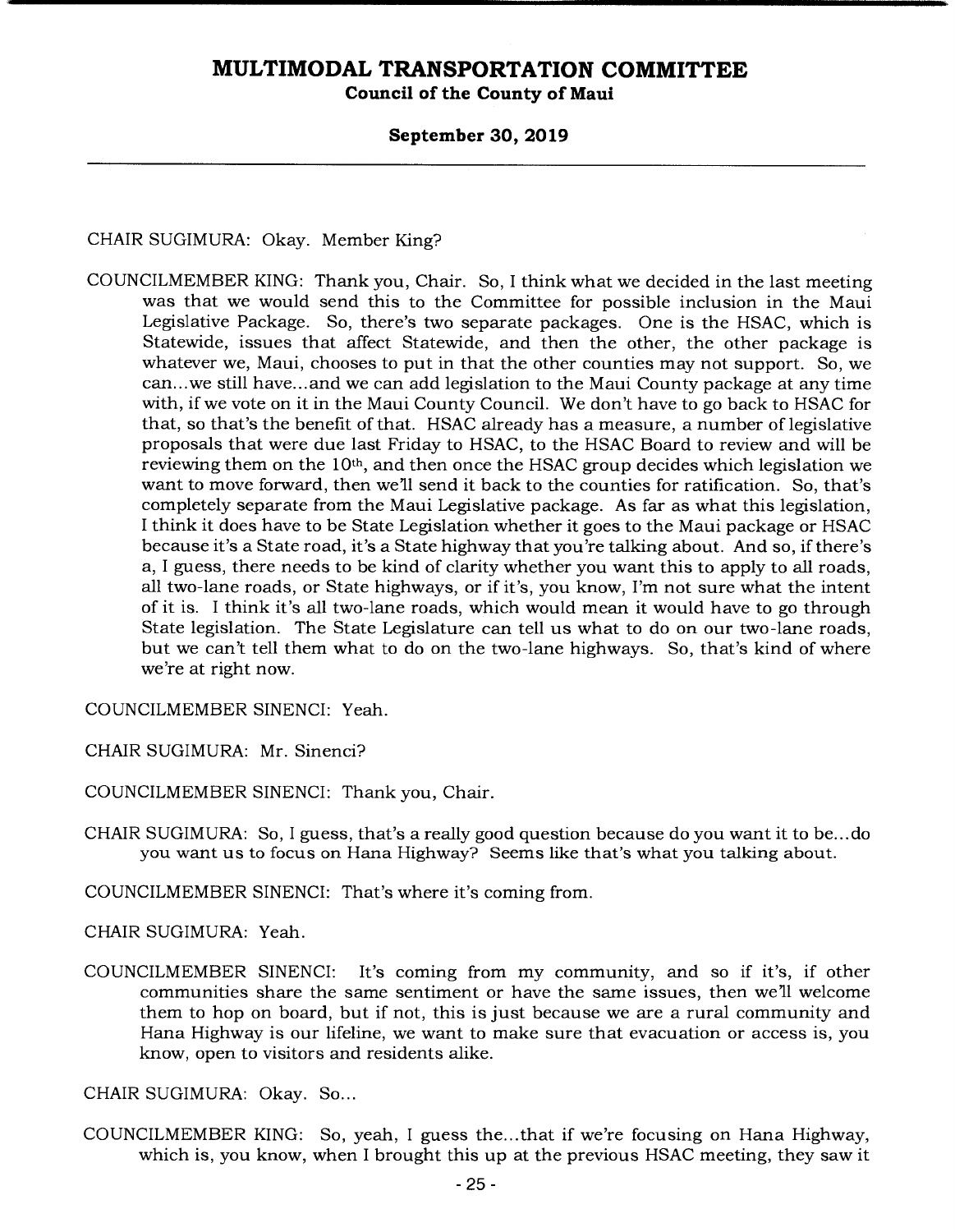### **Council of the County of Maui**

#### **September 30, 2019**

as a Hana Highway thing and they didn't want to make it a Statewide issue. But if it's a matter of us trying to put regulations on our State highway, I'm not sure what the, if we can do that outside of the State Legislature, but I think that's the actual goal is to effect this requirement, the pass on using, the requirement, the legality of the turnouts.

COUNCILMEMBER SINENCI: And, Chair?

COUNCILMEMBER KING: Yeah, I'm not sure. Maybe Mr. Galazin has, can give...

CHAIR SUGIMURA: Mr. Sinenci, you have a comment?

COUNCILMEMBER SINENCI: Well, and just to comment that the south side of the road is actual County roads so from past Kipahulu, Kaupo, and up to Ulupalakua, those are County-regulated roads.

COUNCILMEMBER KING: Oh, okay. Is that problem exist down in that area as well?

COUNCILMEMBER SINENCI: Yes.

COUNCILMEMBER KING: Okay.

CHAIR SUGIMURA: Okay, thank you. Mr. Hokama?

VICE-CHAIR HOKAMA: I would just maybe for my colleague's consideration, Mr. Sinenci, I find this to be a unique situation. Yeah, there's other State two-lane roads but Hana is unique. It's a Federally recognized heritage highway that is very definite physical limitations on flexibility of how we can and do what with that highway. So, I would say maybe Mr. Sinenci would focus it more to have the bill just be specific about Hana Highway 'cause I think it has enough unique attributes that the legislation can be specific and create the bill to be a Maui package, Mr. Sinenci, because I think then Mr. English and Ms. DeCoite can give it the due focus and priority as our district members to make that their district priority, one of their key district priorities. So, that would be my suggestion to Mr. Sinenci and have it introduced accordingly. Thank you.

CHAIR SUGIMURA: Thank you.

COUNCILMEMBER SINENCI: Okay, thank you.

CHAIR SUGIMURA: Mr. Sinenci? Okay. Ms. Tamara Paltin?

COUNCILMEMBER PALTIN: Oh, thank you, Chair. I was just wondering because we have Robin Shishido in the audience, I was wondering if we can get any comment from him and if he sees this as a problem --

CHAIR SUGIMURA: Yeah.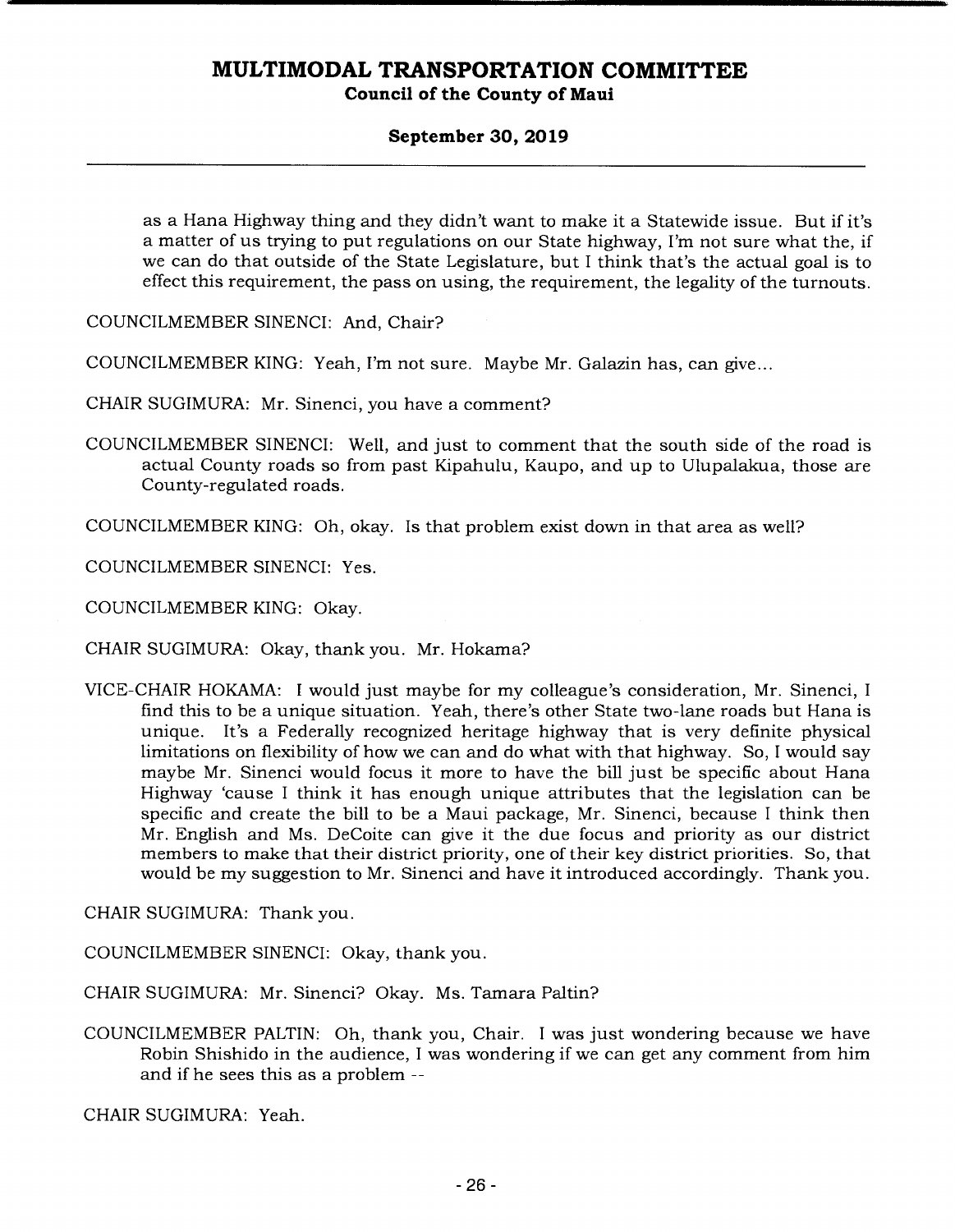#### **September 30, 2019**

- COUNCILMEMBER PALTIN: --and if he does, what actions they're taking to remedy it presently and if he think, what his opinion on the matter is.
- CHAIR SUGIMURA: Okay, thank you. Yeah, Mr. Shishido can come down. Thank you very much. So, you were passed out the proposed resolution, this is from Mr. Sinenci, and attached to that is his bill that talks about this and... okay, let's hear from Mr. Shishido. Thank you, Robin, for being here. Can you talk to us about Hana Highway and some of the discussions that you heard today?
- MR. SHISHIDO: Yeah. Thank you for having me here. So, as Councilmember Sinenci mentioned, we did meet with his office, so we do have our maintenance crews, they will be installing the signs for, you know, bathrooms ahead. They're also going to be installing signs for slower vehicles to pull over. At this time, we're not going to designate or identify exact pullouts, and I think a lot of the pullouts or majority of 'em, they're not on State DOT property, you know, they're on either DLNR or might even be private property. So, right now, we just, you know, have the slower vehicle pullover signs. As far as the general parking in the area, I mean, we do have areas with no parking signs and, you know, we worked with MPD as far as enforcement, you know, when we're, when we've got complaints and things like that. At some of the waterfalls, you know, like Waikani, we did install those delineators to prevent the parking. At Waikamoi, that was also requested, but because of the tight radius, we weren't able, we're not going to be able to install the delineators like we did in Waikani, but I think before and after we can do something to at least help prevent that portion of it. And, you know, Twin Falls area, it's another area with, you know, a lot of parking issues because of the fruit stand in there, so we've been talking with the owners over there and, you know, ensuring that they provide enough and we also, you know, upkeep our signs. As far as legislation requiring cars to pull over, you know, I think like you say it has to go through the State because it is a State highway. And whether or not you can make it specific to Hana Highway, I think it would be difficult, but, you know, I think because of the, maybe the historic district, you know, that was mentioned, it could be.

CHAIR SUGIMURA: So, what are delineators? What do you mean by that?

- MR. SHISHIDO: The delineators, those tough ... *(inaudible). . . , you* know, three or four foot tall, those sticks.
- COUNCILMEMBER SINENCI: Plastic.
- MR. SHISHIDO: The candlesticks, I guess they kind of call 'em --
- CHAIR SUGIMURA: Oh, oh, those.
- MR. SHISHIDO: --on the roads.
- COUNCILMEMBER SINENCI: Yeah, those things were really helpful. I mean, they just put up, you know, maybe 100 of 'em and that kept the parking, because when visitors were parking, there was only one lane and it created a gridlock at those bridge approaches.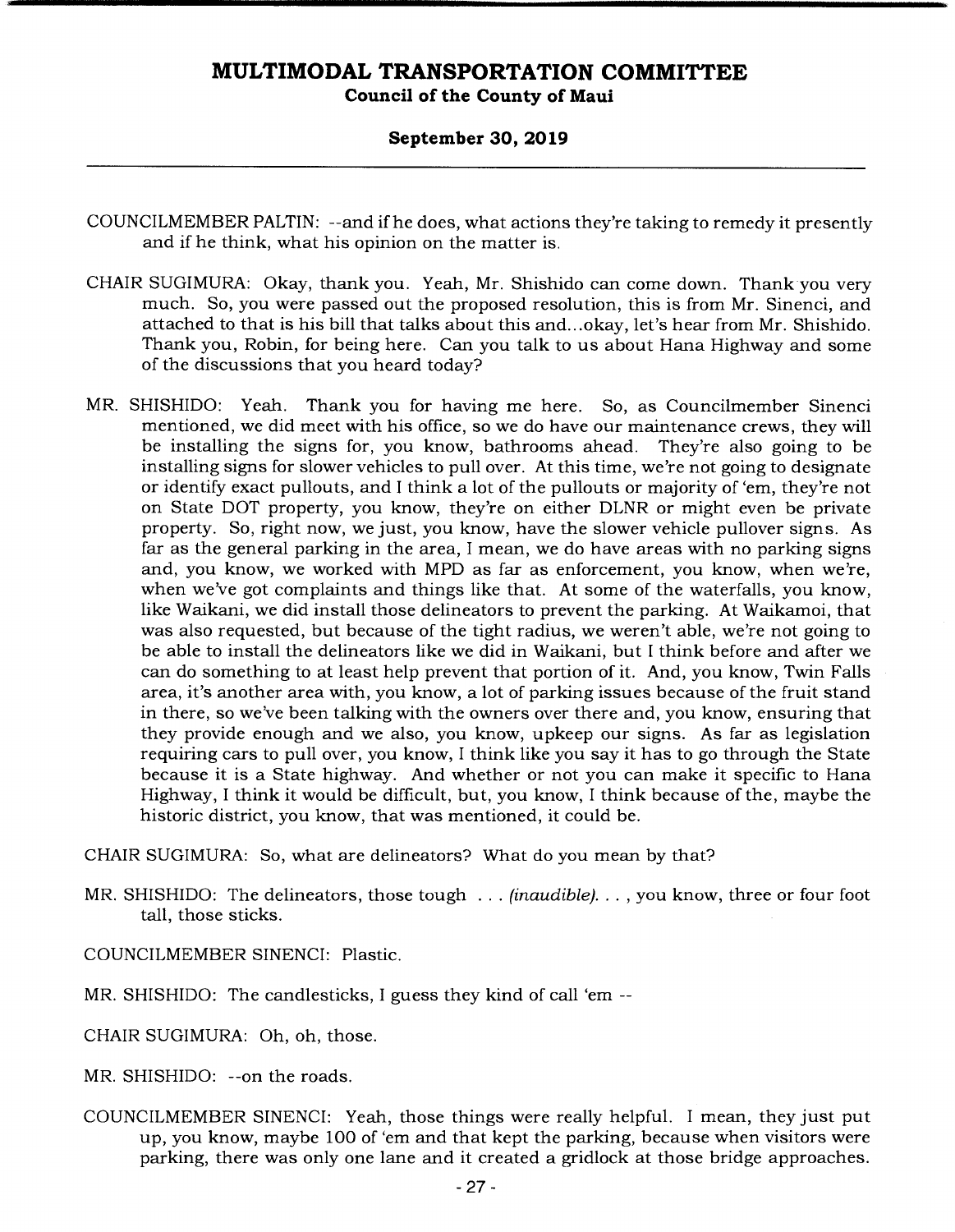#### **Council of the County of Maui**

#### **September 30, 2019**

So, thank you, Mr. Shishido, for doing that. And I just wanted to add, you know, in the Mayor's, well, with the MPO, Metropolitan Planning Organization, one of the long range transportation plans, and this is from the Mayor's Office to possibly look at including some type of reservation system similar to the Haena State Park on Kauai as an alternative to keeping those numbers down. So, I mean, I think we have some representatives from the Mayor's Office, but everybody's trying to help, so we appreciate it. Mahalo.

CHAIR SUGIMURA: The problem is being noticed.

- COUNCILMEMBER SINENCI: Yes.
- CHAIR SUGIMURA: So, I think, well, last week the Mayor had a press conference of which.. .did we pass out the press release? Okay. So, everybody has that and it basically talks about Mayor had a press conference endorsing the tourism group recommendations, which we've been hearing about. Terryl Vencl, who's in the audience as well as we have Sherry Duong from MVB here just kind of listening in, but one of the things that are mentioned here on the last item is manage visitor traffic and parking along the Hana Highway with better signage and better illegal parking enforcement. So, their thought going into this also from the Mayor's side. Yes, Mr. Sinenci?
- COUNCILMEMBER SINENCI: Yeah, I just had a question for Mr. Shishido. So, for those pullouts along the State highway, that's under Department of Land and Natural Resources, could we technically pursue getting easements for those types of... 'cause those turnouts are already paved, yeah. Is that an option?
- MR. SHISHIDO: Yeah. I think you could ask DLNR for easements and, like you said, I think over time because they just have become pullouts or turnouts they have been paved when roadway work was done. But if it could add, you know, getting back to the situation in Kauai with Haena Park, so in that one, I believe the park is at the end of a State roadway. So, that's why they were able to turn over that portion of the roadway to DLNR, and because it's a park, then they could block and limit. You know, Hana Highway, it's the, you know, roadway that goes continuous connecting to the County coming back around, so I think it's a little bit different situation.
- COUNCILMEMBER SINENCI: Yeah, you know.. .they're coming to the State park, Waianapanapa State Park, and that has really, that place there's no parking and I think there's only one or, one bathroom that cannot take the numbers. The other thing is the national parks in Kipahulu. And I know that there's an online reservation system in place for Haleakala, mainly because of the parking up on the mountain, but when we're looking at numbers during July and August coming through, 'cause you need to get through our community to get to the national parks, and so, I mean, if...we'll definitely look into a similar system for Kipahulu National Park, so especially when there's, you know, 2, 3,000 cars coming through our neighborhood to get to the national parks.
- CHAIR SUGIMURA: Mr. Sinenci, have you talked to the businesses in Hana? Have you gotten impact from them, input from them?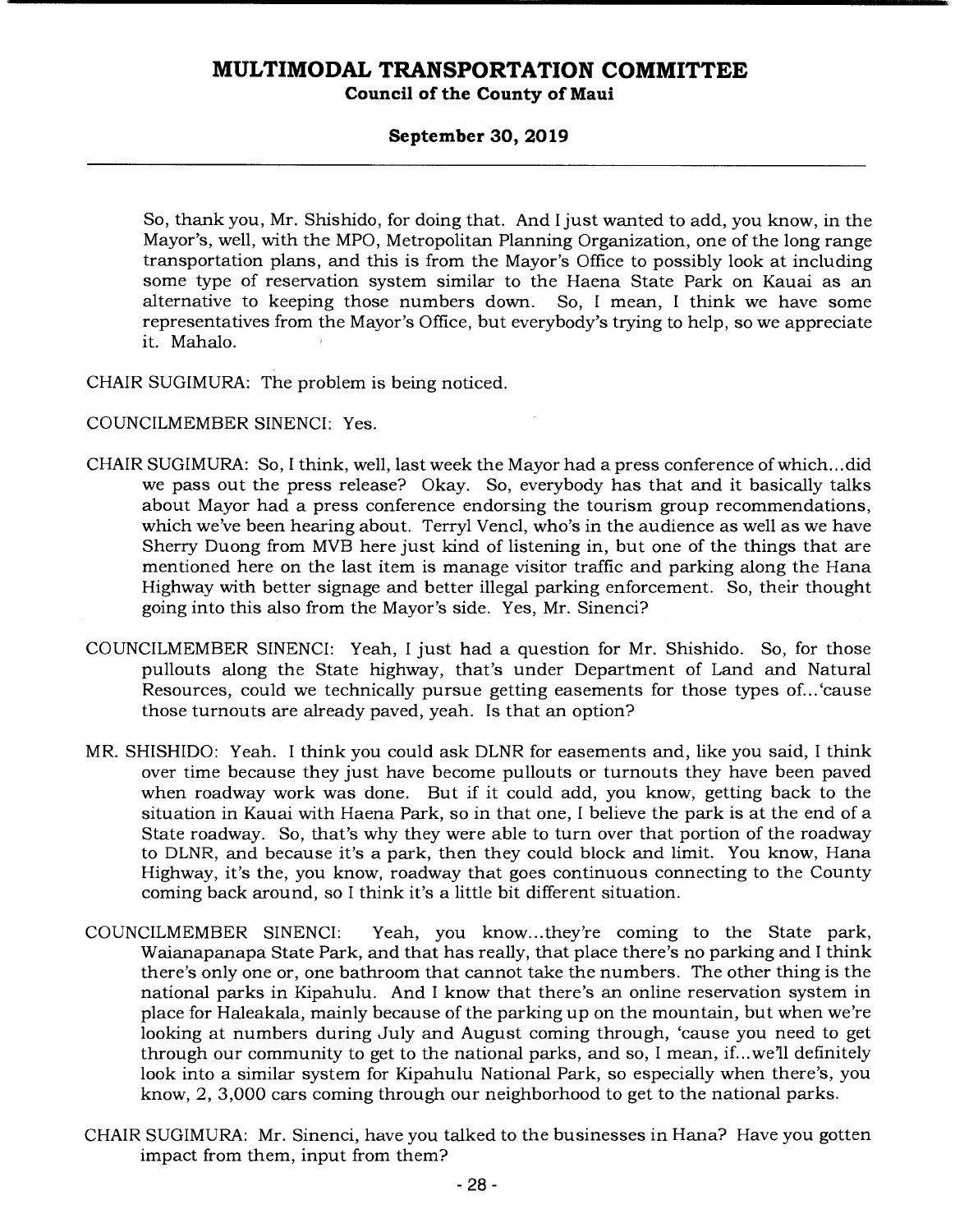#### **September 30, 2019**

- COUNCILMEMBER SINENCI: We've definitely seen a spike in fruit stands and lunch wagons. We've got, I don't know, maybe, 50 of 'em now because of the added traffic, and so that's another issue that keeps, you know, traffic to people who pull over for some fruit stands. And so, you know, residents are trying to cash in on the added traffic but, you know, not knowing that sometimes it's also adding to the problem.
- CHAIR SUGIMURA: So, what about the businesses in Hana Town? So, let's say, if we were to stop or try to deter lot of the businesses from, or visitors from coming over, have you talked to them about this also?
- COUNCILMEMBER SINENCI: I think with the fruit stands and the lunch wagons, many of the businesses are starting to lose money because of these roadside attractions that have just kind of popped up. So, they're competing for, you know, for all the drivers that come through the community.

CHAIR SUGIMURA: So, it's another problem.

COUNCILMEMBER SINENCI: It's another...

CHAIR SUGIMURA: That's something different.

COUNCILMEMBER SINENCI: It's another.. .yeah.

COUNCILMEMBER KING: Chair?

CHAIR SUGIMURA: Members... Ms. King?

COUNCILMEMBER KING: Thank you, Chair. So, I wanted to ask Mr. Sinenci, first of all, do... so the original whatever the roadside, original roadside businesses seem they're now having a lot of competition, but is there a requirement for them to have parking, any of the roadside businesses that are out there? Do you know? Because...

COUNCILMEMBER SINENCI: I'm not sure.

- COUNCILMEMBER KING: So, I think that's the problem is they should have their own parking if they're going to create a place to stop. But the other thing I wanted to ask you is what would be the benefit of getting, of taking over the easements of DLNR's pullouts if they're already maintaining them, they're already paved, what would be the benefit of the County taking those over, 'cause then we would have to maintain them and we would have to regulate them?
- COUNCILMEMBER SINENCI: You know, some tourists use it already for turn outs. We use it for turn outs. Residents will actually pull over for faster traffic. If people are coming up behind you, the residents will actually turn out and use these turnouts, so we're already using 'em, so it'll probably just be for, you know, legal purposes, or if we need to put additional signage or striping.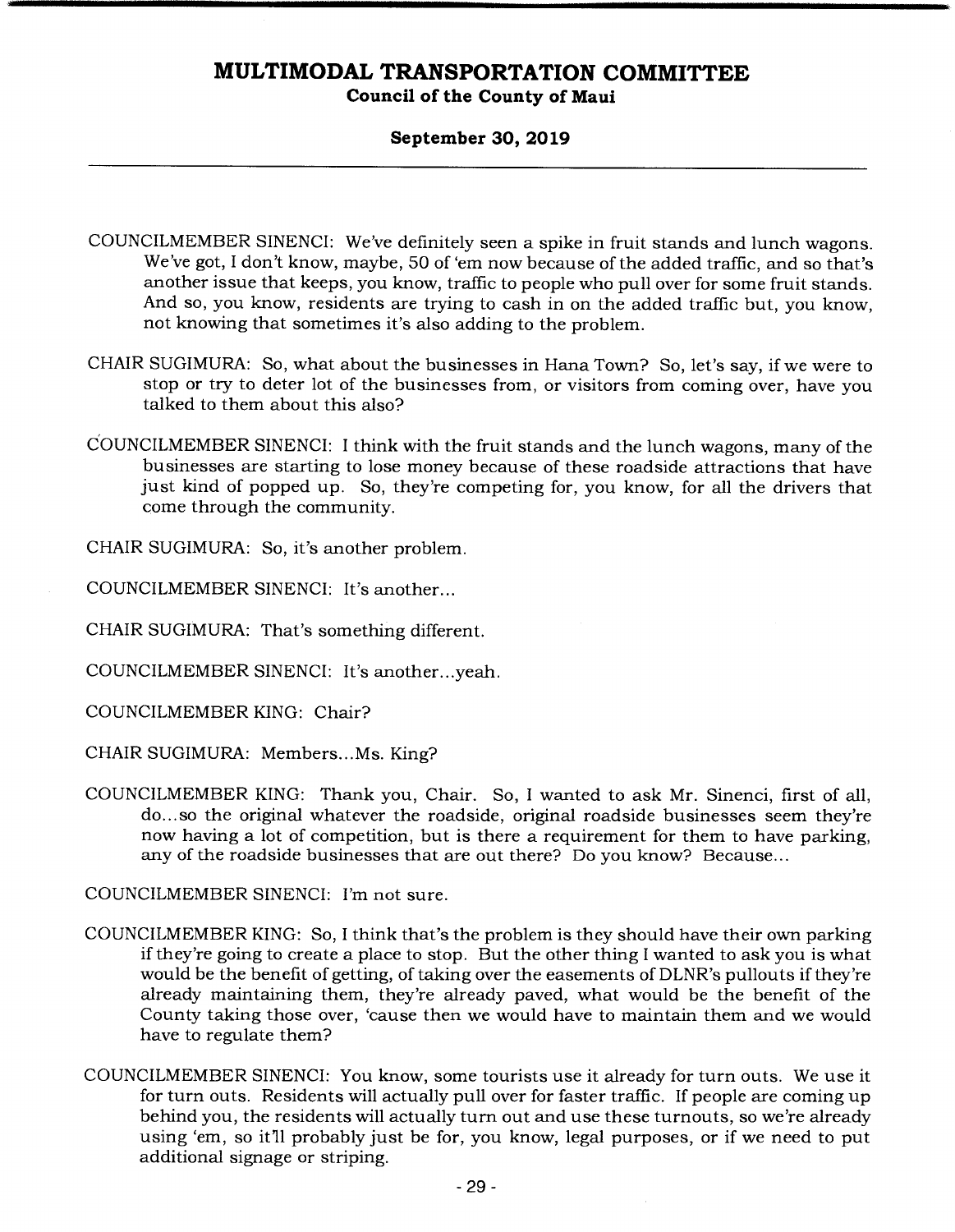#### **September 30, 2019**

- COUNCILMEMBER KING: Okay. Or, you know, maybe what we're trying to do is ask the State to put up additional signage to notice them, because, you know, if the State is already, maybe Mr. Shishido knows, you're already as the State, I don't know if it's you or DLNR maintaining the pullouts and I know there's sign at the pullouts or sometimes just before them. But is there any benefit to the County to... I know there's a benefit to the State 'cause we would take over your job of maintenance, but what would be the benefit to the County of taking over those easements?
- MR. SHISHIDO: I guess the only benefit as Councilmember Sinenci mentioned you guys have more control over it and what you can, you can officially designate them as pullouts along the highway.
- COUNCILMEMBER KING: Okay. But if we were going to put signs to let people know that there's a pullout coming out, that would have to go on State property, wouldn't it? It's still on the State highway.
- MR. SHISHIDO: Correct. And so, right now, we're just looking at putting up signs that says slower vehicles pull over, not necessarily designating a area for them or pullouts on it to pull over.
- COUNCILMEMBER KING: Okay. But we... but, oh, pull over at the pullout.
- MR. SHISHIDO: Just pull over, yeah.
- COUNCILMEMBER KING: Okay. 'Cause I thought that was part of the problem is too many people pulling over and that's keeping people from being able to drive. I mean, we want them to pull over, I think, at the pullouts, right? Is that what this... that's what this legislation is.

COUNCILMEMBER SINENCI: So, some of these pullouts are filled with abandoned vehicles.

CHAIR SUGIMURA: Oh my god.

- COUNCILMEMBER KING: Okay.
- CHAIR SUGIMURA: So, you know...
- COUNCILMEMBER KING: That is our problem then.
- CHAIR SUGIMURA: By listening to this discussion, Mr. Shishido, do you have like a map that you could provide us that shows where all the pullouts are and where the restrooms are and, or can you help us with that? 'Cause in order to make this decision, we're kind of looking at each other like with various questions. It would be nice if we had something definitive.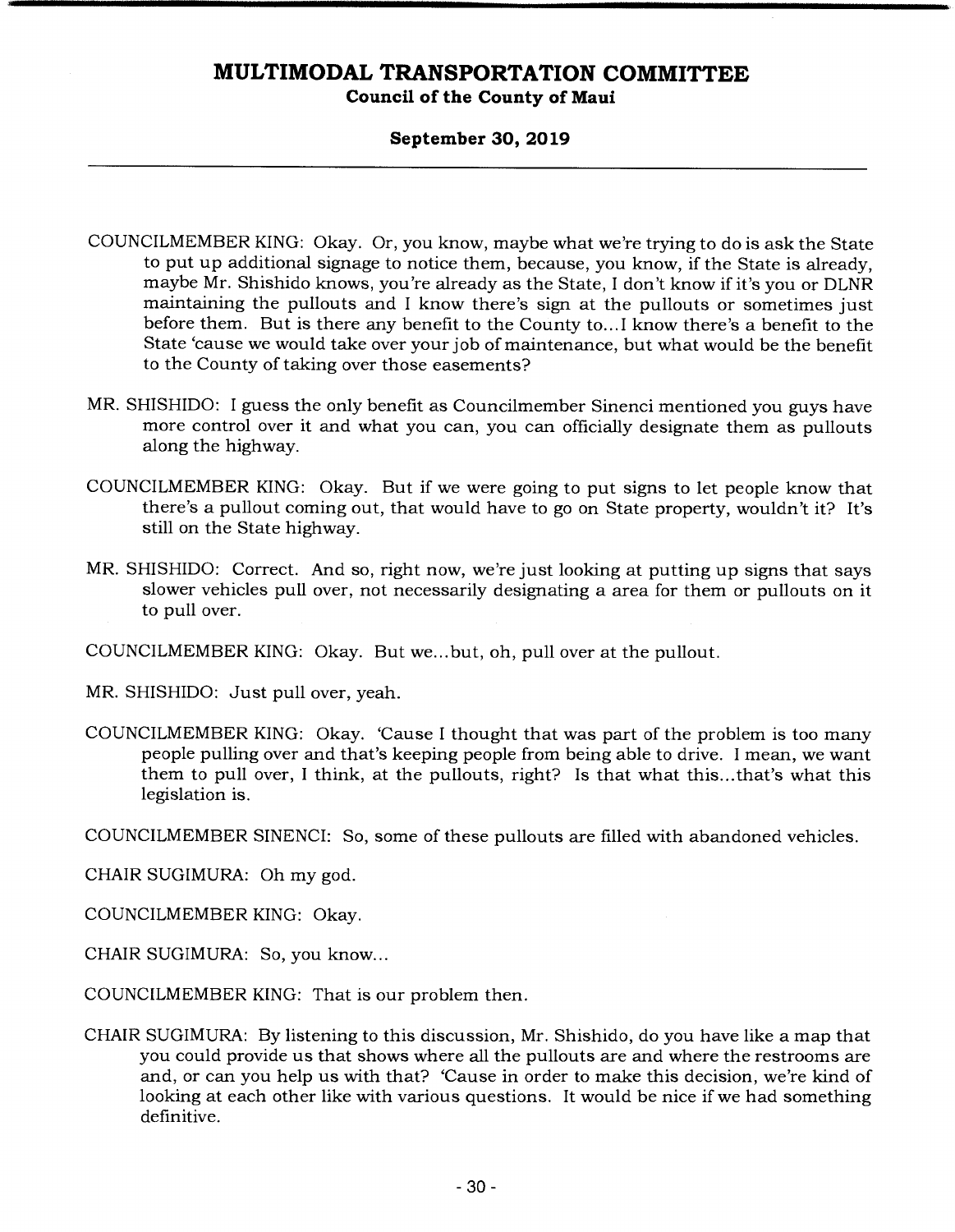#### **September 30, 2019**

MR. SHISHIDO: Yeah, I can look at our last set of our resurfacing plans. We should have those areas.

CHAIR SUGIMURA: Okay.

COUNCILMEMBER KING: Wow, that'll be great.

CHAIR SUGIMURA: And then you'll know who owns the land, like, DLNR or you or the County?

MR. SHISHIDO: I'm pretty sure it's not State DOT. I think our right-of-way barely goes outside the paved roadway. But, yeah, we can provide that.

CHAIR SUGIMURA: Okay.

- COUNCILMEMBER KING: But are all the signs that are up that designate the turnouts or designate the restrooms, are those all State DOT signs?
- MR. SHISHIDO: Yes, they will be State DOT signs.

COUNCILMEMBER KING: Okay.

CHAIR SUGIMURA: Okay, thank you. Mr. Hokama had a question.

VICE-CHAIR HOKAMA: I just was going to say, I think we have time, because I'm sure we want to hear from Liquor Department this morning, Chair.

CHAIR SUGIMURA: Yeah. We do.

VICE-CHAIR HOKAMA: But since you have some of your resources from Mayor's Office, I think would be great to have a comment or two from them.

CHAIR SUGIMURA: Can. Okay.

VICE-CHAIR HOKAMA: Because I don't see what's so hard. Okay. We know we get one problem. It's going to get worse with us doing nothing. So, like other destination areas, we should work with the State, design where the turnouts should be, construct it, and it may be an inconvenience 'cause the current turnouts may not be existing in the future because of safety and other concerns. But, you know, it's a doable thing. I think one of the things that we heard or that Mr. Suzuki *[sic]* deals with at the County is he deals with cells, okay, DLNR is a cell with DOT, DOT has three cells, airports, harbors, highways, right. So, obviously they having problems working through departmental and interdivisional areas. I think we can help in those areas and I think we need to get Public Works, 'cause one thing we cannot forget, there's Federal monies already in these roads. If you think the Federal Highways is not gonna have a say, we're mistaken. So, I think we should hear from your resources at your pleasure.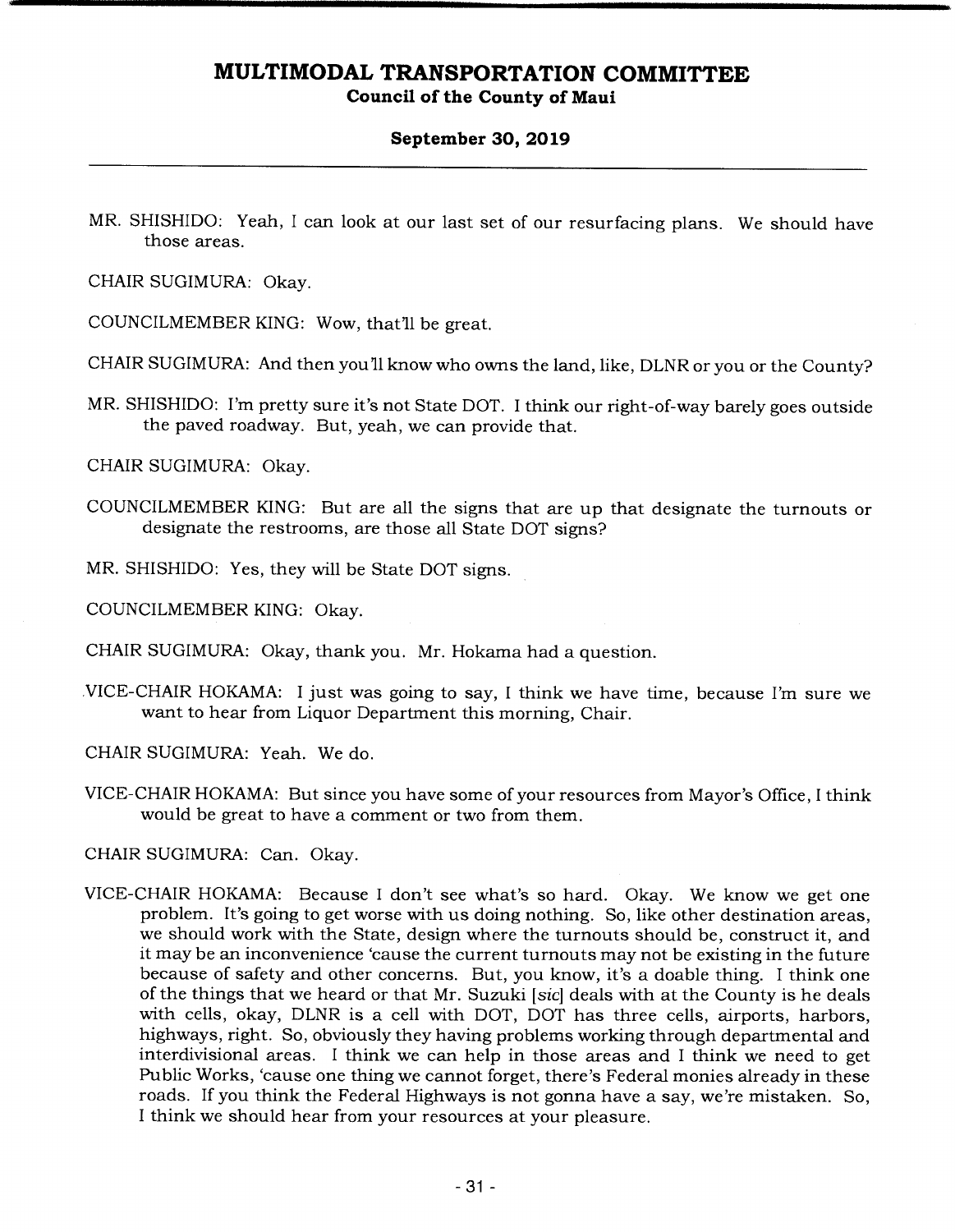#### **September 30, 2019**

CHAIR SUGIMURA: Yeah. So, I'm going to take a short recess, and then I'm gonna ask maybe if Mayor's Office can come down to comment on this, and I have Rowena Dagdag-Andaya from Public Works, and is Police also here to talk about this item?

UNIDENTIFIED SPEAKER: . . . *(inaudible)...* 

CHAIR SUGIMURA: Okay. Okay, good. If you could come down? I'm gonna call, like, a short recess, so well reconvene at 7.. .not 7:40, 10:45. . . . *(gavel).* 

**RECESS: 10:37 a.m.** 

- **RECONVENE: 10:45 a.m.**
- CHAIR SUGIMURA: ... *(gavel) ......*the Multimodal Transportation Committee. I want to finish this section off. It's such good discussion, but I can tell where we're going that we're, we need more information. So, we got... thank you very much, Robin, for being here. I tried to get him here and I've had conflicts because of your busy schedule, and I know every time we call you for community things you always show up, so I appreciate that. We have Public Works, and we have, I want to say your right title, is it officer, sergeant, lieutenant, Hankins here. Lieutenant, okay, also. So, if you want to give us a brief comment as well as Ms. Vencl from the Mayor's Office. What I would like to do, Members, on this is try to get more facts, so that we can reappear at another meeting and get what, I think what Member Sinenci is trying to do is, kind of, focus on more plans for Hana Highway and looking at what we heard at HCPO, what Haena National Park did or State Park did, and got control over the over tourism. So, thank you very much. At this time, Member Kama, thank you for being here.

COUNCILMEMBER KAMA: Thank you, Chair, and good morning.

- CHAIR SUGIMURA: Thank you. I know you were at a planning meeting, so thank you very much for making the time to come.
- COUNCILMEMBER KAMA: Thank you.
- CHAIR SUGIMURA: So, Ms. Vencl, you want to talk about your tourism group and your goal as it relates to this item?
- MS. VENCL: Aloha. Aloha, Councilmembers, Madam Chair. As you know, there was a press conference last week and one of the items that was mentioned was the Hana Highway situation. I can tell you that as this now what will be a permanent tourism advisory committee comes forth, it will be their job and our job to try to figure out how to make some of these things and these suggestions happen for us. I'm enlightened as well as happy to hear and see this presentation this morning, because many things that have been talked about in our group sessions have really been about Hana Highway. And so, some of the things, most of the things, that were brought up today have been discussed. And what I see and hear today is that, obviously, there are many And what I see and hear today is that, obviously, there are many jurisdictions that appears on this highway, and so we're going to need to figure out and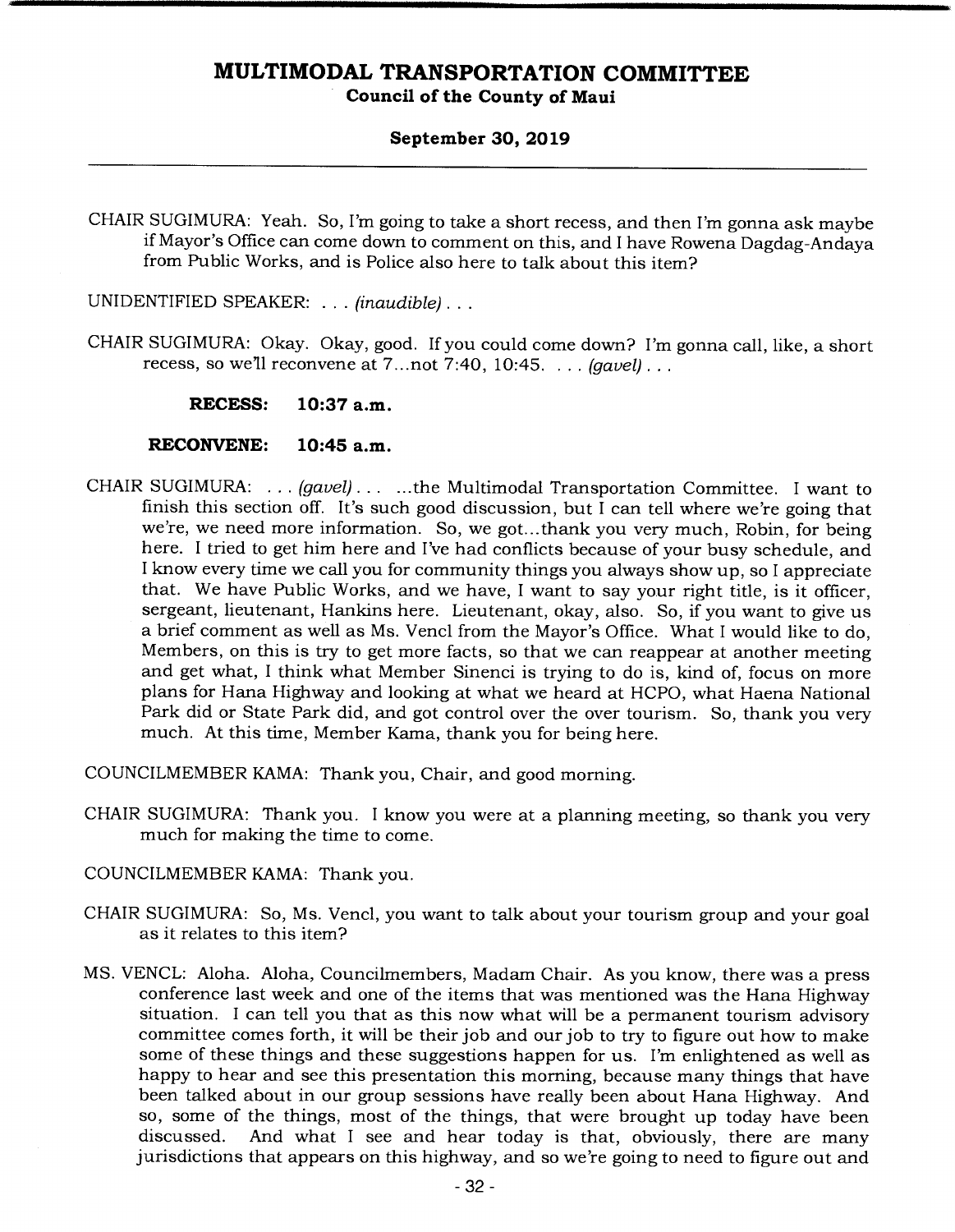#### **September 30, 2019**

work with the different agencies and State and County folks in order to make this better for not just the residents but visitors and all of us. So, we will be delving much further into this particular situation as we move forward. But I can tell you that it's, it rises to the top --

CHAIR SUGIMURA: Thank you.

MS. VENCL: --of one of the most important things that we need to do and to work on.

CHAIR SUGIMURA: Thank you. Very important. Next, Rowena Dagdag-Andaya.

MS. DAGDAG-ANDAYA: Thank you, Chair. And I appreciate the comments that were made today. My... coming into this meeting I wasn't quite sure how to prepare for it, but I get a better understanding of what the issues are being experienced in East Maui, and I just wanted to also support the ideas that are coming from this Committee. I picked up on what Councilmember Hokama had mentioned earlier as well about identifying the areas for the pullout, the turnout around areas, and how we could utilize Federal funds for Hana Highway and other areas that are qualified for Federal funding perhaps to work with the MPO and find ways to improve safety and parking in these highly, or high traffic areas. You know, while listening to the discussion, I remember or recall that there might be language in the existing Maui Island Plan and in the existing East Maui Community Plan about providing these types of areas for safety improvements, especially as it impacts or especially resulting from tourist impacts. So, I would like to be a part of that discussion and continue that dialog with community members. I'm happy that the Mayor had the press conference last week regarding the plan moving or a plan moving forward in addressing these impacts. So, meeting with community agencies, State agencies, law enforcement, we'll need a facilitator to, kind of, bring everybody together much like how I think that one State Representative from Kauai what she did in bringing the community together to discuss these issues. So, again, I hope to be a part of that discussion as well.

#### CHAIR SUGIMURA: Excellent. Lieutenant Hankins?

MR. HANKINS: Yeah. For the last four years, I've been the commander for the Hana District, so I know that roadway probably better than almost everybody in this room with the exception of Shane. Yeah, there's a problem out there. There's a definite problem and it's not so much the pulling over. It's a combination of volume, it's a combination of the parking in the turnouts and, of course, just the lack of education of how to drive that highway. You know, enforcement wise, I was talking to Councilmember Sinenci on the break, we used to put officers out there on special assignment when we had extra guys to go do parking enforcement and we would go out to Waikani Falls and we'd cite and then we'd wait and ten minutes later it'd fill back up and this is what's happening along the entire highway on multiple turnouts. I mean, there's places out there when I first started working in the district I didn't even know existed, and people it's all over social media now, and it's becoming a parking lot. So, we would support anything to make the highway safer. As far as education goes, I think that is the primary focus is to what needs to be done. People need to be educated on how to drive the highway, when the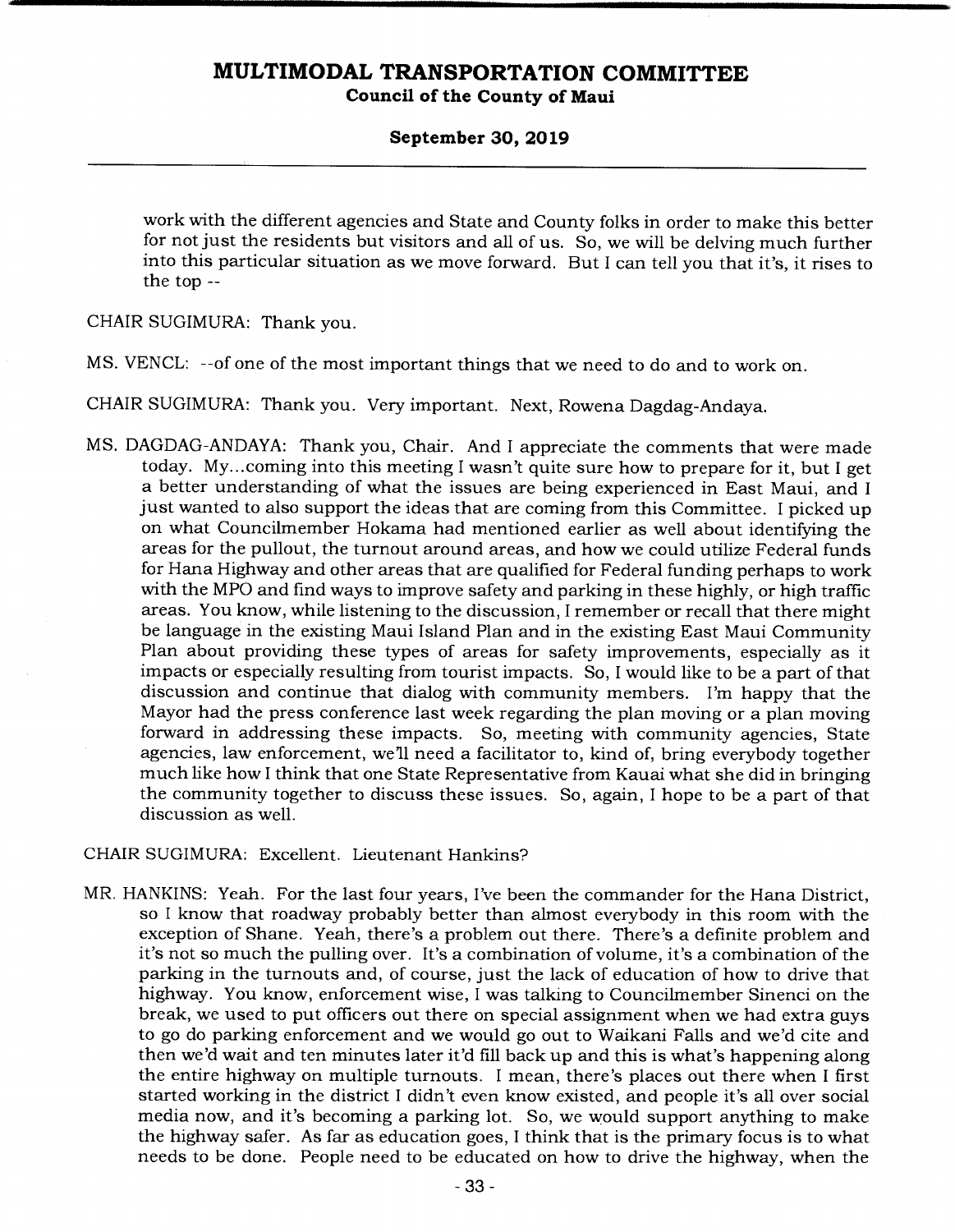#### **Council of the County of Maui**

#### **September 30, 2019**

best time is to drive the highway, most of the locals will come in and out. I used to come in and out three, four o'clock in the morning because there's nobody on the road. That might not be practical for somebody who has to come out of Hana, a lot the kupuna who have doctor's appointments and things like that, and then to add to that when there are special events or marathons or anything like that along that highway. It's... it become impassable. So, yeah, we would support anything that would make the roadway safer. Signage, it's a delicate balance between having too much signage up there, where you deter from the natural beauty of what's actually available. So, when we did the delineators out there, we talked to the community. And I think before we start putting a whole bunch more signs up, we need to make sure that the community's aware of what's going on and keep them in the loop.

- CHAIR SUGIMURA: Excellent. Okay. You're another valuable resource then. So, so far, we have one, two, three, four, Shane, five. Anybody else have any comments? Mr. Hokama?
- VICE-CHAIR HOKAMA: Yeah. I'd like their final recommendation by December. I think that's doable. By then, we'll know what to have Mr. Sinenci consider for any CIP requirements in his legislation as well as what we expect the Mayor to submit in his first budget.
- CHAIR SUGIMURA: Oh, excellent comment. Are you okay with that, Mr. Sinenci? So, Mister.. .Terryl, I think what is being asked is do you think by December your tourism group can get the players together who you decide and by December give us some kind of recommendations, so that we as the Council, in case we need to support any funding recommendations for the next budget, we would be ready. Is that something that you could possibly pull together and...
- MS. VENCL: I certainly hope so. We know budget's coming around the corner, and so there are things that may require budget. And if we find those things and we decide on those things, then certainly we need to get that information to you folks as soon as we can. So, yes, I hope that this Committee will be together very short order and this may be one of the things that we need to talk about first on the list.
- CHAIR SUGIMURA: Thank you. Thank you for your commitment. Mr. Sinenci?
- COUNCILMEMBER SINENCI: Thank you, Chair. And just to add that the Mayor will be coming out on October 28 for his budget hearings in Hana, so we could begin there.
- CHAIR SUGIMURA: Okay.
- COUNCILMEMBER SINENCI: Thank you.
- CHAIR SUGIMURA: You'll hear from the community also. So, Members, I'm gonna close out... Ms. Kama, do you have questions for this? No. Okay. I'm gonna close out this section and transition to the next item on the agenda. I think Lieutenant Hankins, you can stay, as well as Robin Shishido, if you don't mind. Rowena Dagdag, would you have input for the next.. .okay. So, thank you, Terryl, and thank you, Rowena. I'm going to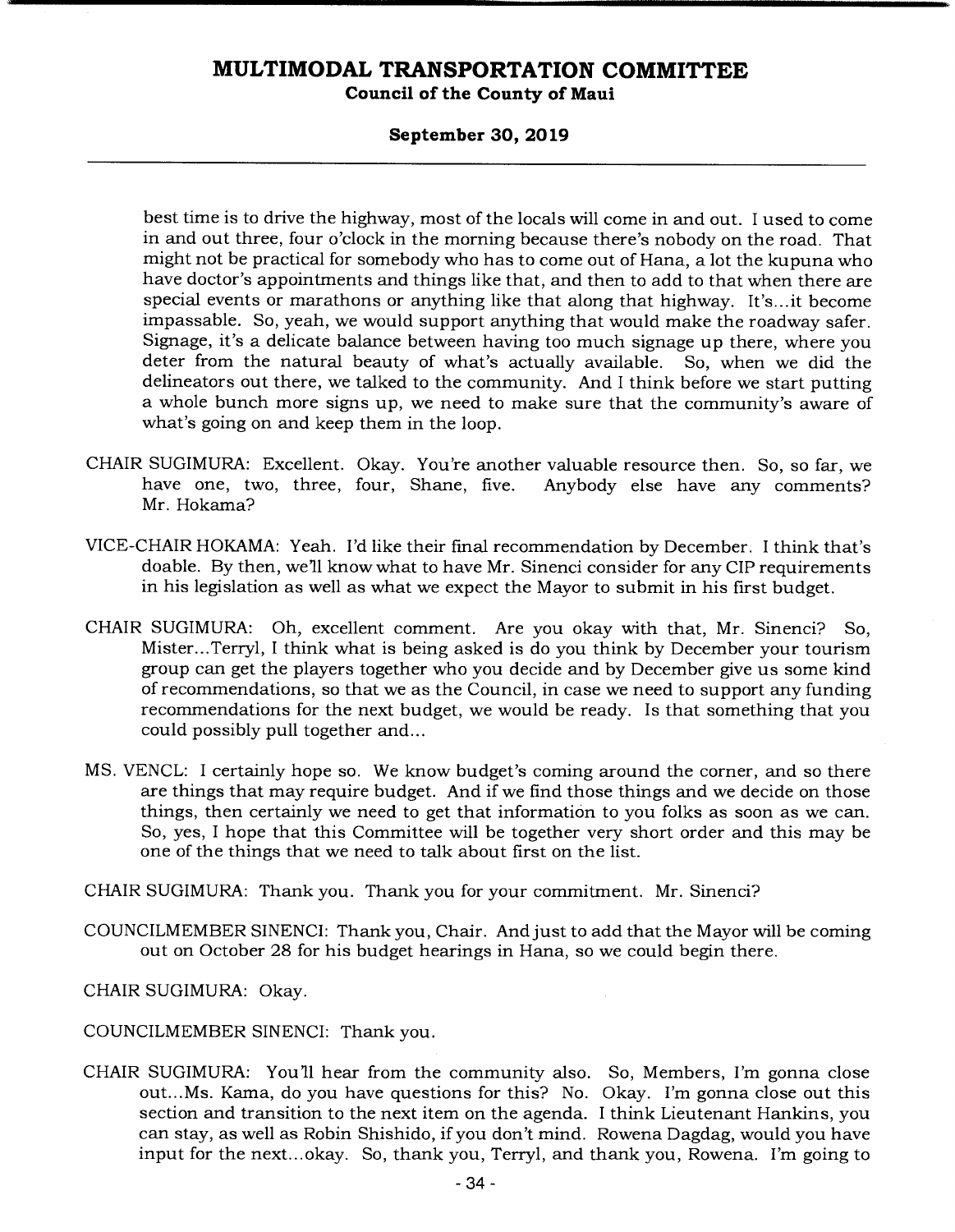#### **September 30, 2019**

close out this section. I'm going to defer it and we can talk about it again. But before I do and close, does Corp. Counsel have any comment about how our next steps should be?

- MR. GALAZIN: Thank you, Chair. Yeah, as I look at it, it sounds from the discussion what's being contemplated is something that's sort of still influx and may ultimately be somewhat fundamentally different than what's been proposed. So, as long as, you know, proposed legislation can be crafted and posted and put on, you know, an agenda for discussion, then that can be something that this body can look at. And hopefully, I think with a group meeting outside, we should discuss some of these concerns and try and figure out the best way to craft that language, that's something they can come back, and then you folks can act on it.
- CHAIR SUGIMURA: Okay, thank you. From the discussion I heard today from what Member Hokama was suggesting for legislative package, if we can change your resolution or revise it so that it'll reflect Hana Highway, and then, of course, you have Kalani English and Lynn DeCoite, who are your representatives at the Legislature who could support it, but let's recraft this so it actually says what you're trying to get to for your highway.

COUNCILMEMBER SINENCI: Thank you, Chair. Thank you to the Members.

- CHAIR SUGIMURA: Okay. Thank you. And then we heard from the Mayor's Office that they'll try to get together. The people here and look at that item for Hana Highway, and see if you can come up with recommendations so that we can support you if you need anything for the Hana Highway through the CIP budget.
- COUNCILMEMBER SINENCI: Yes, I believe Ms. Vencl will be addressing my community October 10th.
- CHAIR SUGIMURA: Oh, very good. Oh, okay. You already have things in motion. Very good. I really want to hear what Hasegawa General Store has to say about this too. So, if you could talk to Neil.

COUNCILMEMBER SINENCI: Yeah, I'll tell Neil.

CHAIR SUGIMURA: Yeah, please do, 'cause I think that they're ... like a First Hawaiian Bank is in your town or different fixed businesses that are there and I wonder, I just want to make sure that they're aware. So, I'm gonna defer this for later for more discussions, Member, and well get a revised bill from you. We can or cannot include it with depending on what we end up with, Ms. King, include it with the Maui Legislative Package. So, we'll wait to see what Member Sinenci comes up with.

COUNCILMEMBER KING: Yeah, we can certainly look at this for the Maui Legislative Package.

CHAIR SUGIMURA: Okay. Alright, Members, I'm gonna defer this item. Thank you, everybody, and we'll change out to the next item.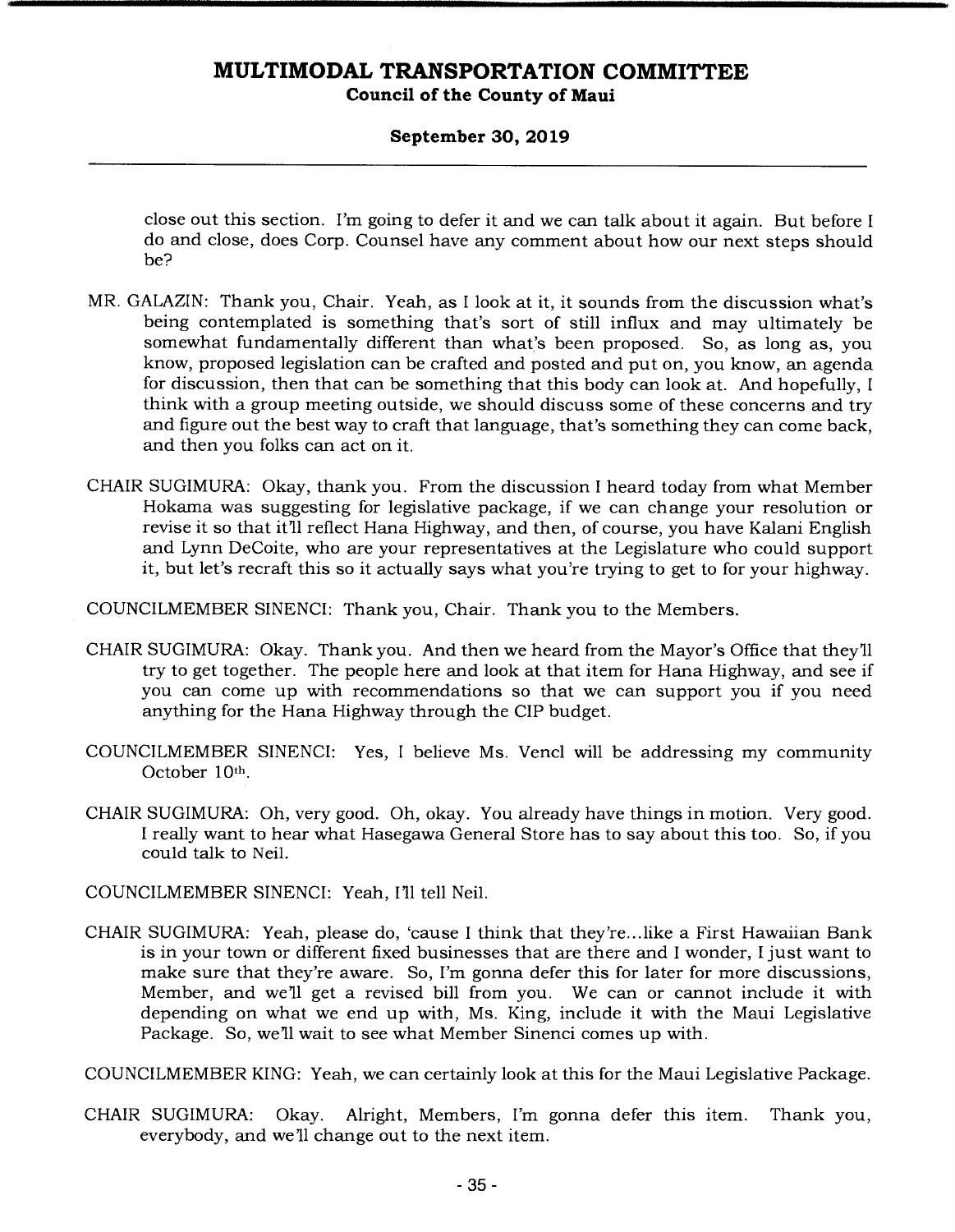**Council of the County of Maui** 

#### **September 30, 2019**

COUNCILMEMBERS VOICED NO OBJECTIONS

#### **ACTION: DEFER pending further discussion.**

#### **MT-10(8) ROADWAY SAFETY (RULE 7B)**

CHAIR SUGIMURA: So, the last item on our agenda is...

UNIDENTIFIED SPEAKER: ... *(inaudible)...* 

- CHAIR SUGIMURA: Yeah, so, Ms. Vencl, you...oh, I'm sorry. Do you want to stay? I guess they all fit in. We don't need this.. .you want to stay for this? Do you need to stay for the liquor portion? No, you don't, yeah. Okay. Thank you. The next item on our agenda is Roadway Safety, MT- 10(8). And this is the third meeting we're having on this, and today I said that I would invite Liquor to come before us. So, Georgette and Layne Silva, you want to come down here. Also, who.. .provided to us is proposed legislation for State, I guess, by Member King, and related to this though, not on the agenda. You want to just give a brief summary.
- COUNCILMEMBER KING: Yes. Chair, this is the legislation that came up in our last discussion that Lieutenant Hankins was talking about. So, we just basically brought this back up for discussion. Originally, it was proposed by Senator Josh Green, who's now our Lieutenant Governor, and we did, my office did check with the Lieutenant Governor, he still wholeheartedly supports this legislation and is willing to writing a letter of support to HSAC to include it, and so I just asked him if he wrote a letter with his signature and the Governor could sign it, I think that would be stronger. But that is.. .so, I just wanted everyone to see what it was. It's basically taking his legislation from a couple of years ago, and it's the bill that names .08 as our legal limit, we're changing to .05, that was the suggestion.

CHAIR SUGIMURA: Okay. Alright. So, no action to be taken on this. It's not...

COUNCILMEMBER KING: So, everybody has a copy of this.

- CHAIR SUGIMURA: Yeah, everybody got a copy, but you're not asking for any action because it's not posted?
- COUNCILMEMBER KING: No, if it makes it through the HSAC, this came, this went to HSAC along with some legislation about the cesspools and some of the other topics that came out of the Council, and then if it makes it out of the HSAC, the meeting with as part of the package, that package will come back to all the counties for ratification.

CHAIR SUGIMURA: Okay. So, we'll look at...this is just informational.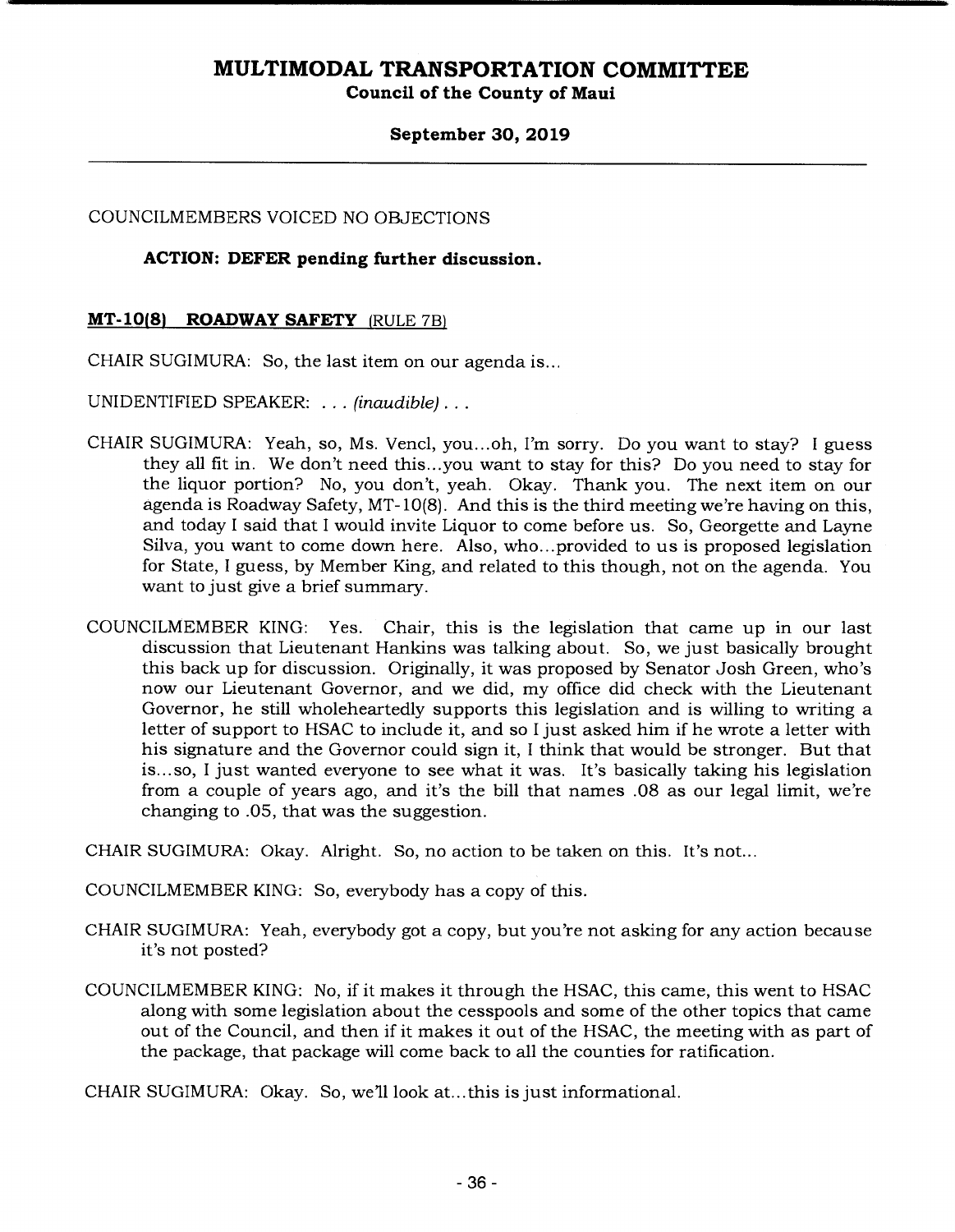**Council of the County of Maui** 

#### **September 30, 2019**

- COUNCILM EMBER KING: Yeah. If everybody can just.. .if anybody's got any issues with it, I'd like to know because, you know, I want to be able to represent the full Council at the HSAC meeting so.
- CHAIR SUGIMURA: Okay. So, previous meetings that we had, just for the Committee's information, I did say that I would ask Liquor to come at another date--so, thank you very much for coming and being here--as we had questions as you can hear, you know, there are questions that they need to ask you and I think you've addressed some in your rules, but it probably needs clarification from what the public thinks versus what Liquor enacted. The other items that were expressed is that, of course, they wanted Vision Zero, which is no more victims from traffic fatalities caused by overconsumption, prosecuting attorney, hiring a prosecuting attorney specializing in this area, implementing ordinances, ordinance that for confiscation vehicles after arrest, which is modeled after the Big Island, changing the intoxicant level, which is from .08 from .8 to 5.0 *[sic],* which Member King introduced, and there are questions relating to Liquor that you heard that still comes up regarding the 32 ounce serving for and what is the training and enforcement on that, do you have DUI classes for licensees, responsible beverage training, and overservice rules. So, those are the kind of questions that came up, and then the other one that came up that you heard today is could a committee be created that the Mothers Against Drunk Driving or the youth coalition can participate to look at some of the rules that come up as questions. Also, they wanted Nane Aluli, I guess, to come up, come also with Glenn Mukai one day to talk us, talk to us. So, you want, you have a few words you want to share with us on Liquor.
- MS. TYAU: Good morning, Chair.
- CHAIR SUGIMURA: Good morning.
- MS. TYAU: Good morning, Chair and Councilmembers. I'm Georgette Tyau, I'm the Deputy with Liquor Control. Here with me today is Acting LC-04, Layne Silva. I did hear their concerns. I wanted to address, we do have operations, policies, and procedures where enforcement staff is tasked with doing certain activities to ensure preventing overservice. One of the things that we also do is the liquor education certification program. It is required of all managerial supervisory personnel on any liquor licensed premises. But here with me today, I'll pass it on to Layne, who can go over in detail those items.

CHAIR SUGIMURA: Thank you. Layne Silva?

- MR. SILVA: Good morning, Ms. Chairman, Councilmembers. Is this, is it on? Yeah. Okay. Yeah, I'd be happy to answer whatever questions you guys may have in regards to what we're addressing today.
- CHAIR SUGIMURA: So, you're in charge of enforcement?
- MR. SILVA: I'm not in charge of enforcement, but I have experience with the enforcement division as well as with the licensing section. We deal with the education portion on the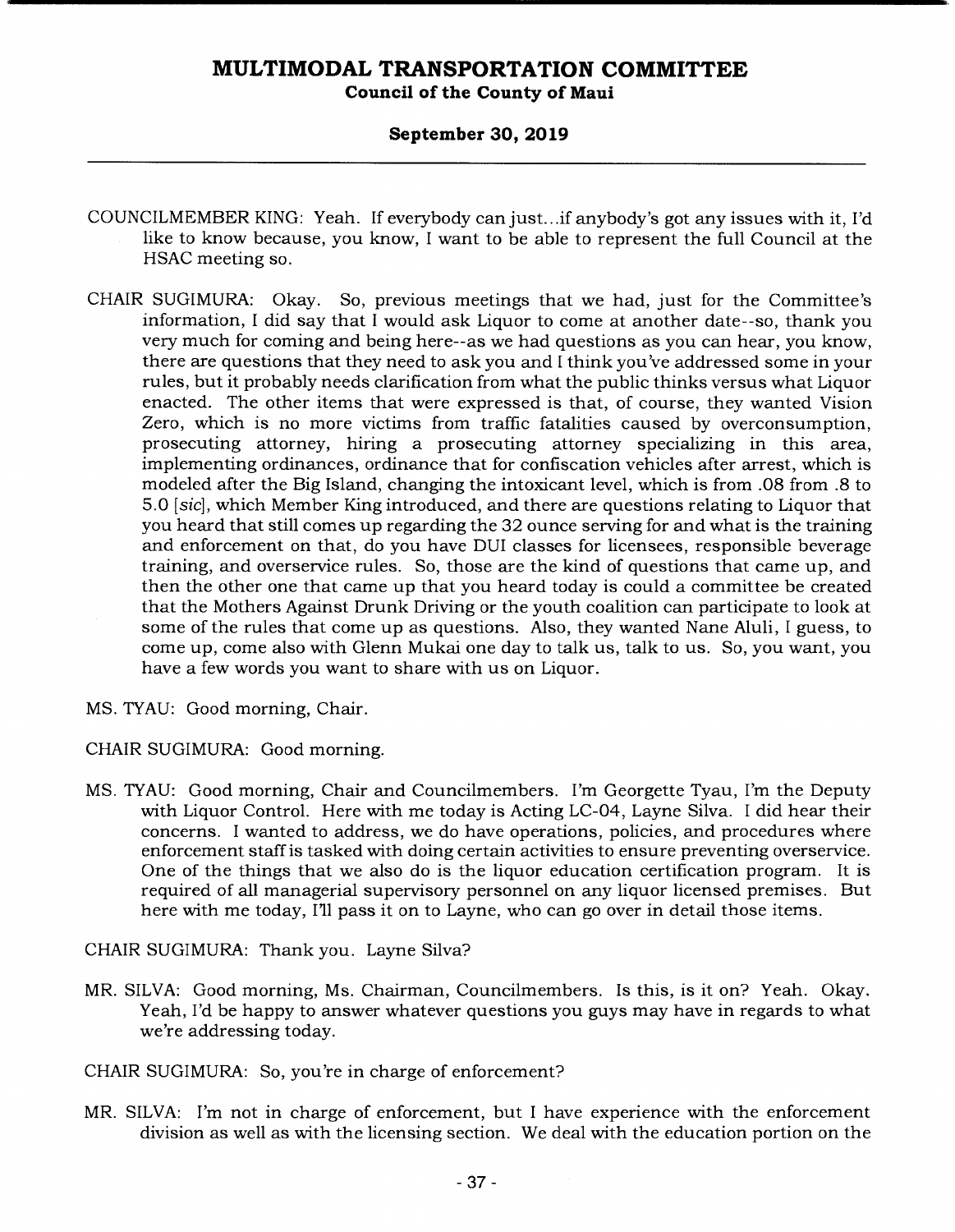**Council of the County of Maui** 

#### **September 30, 2019**

licensing section. But I could, because of my experience, answer whatever questions you may have.

- CHAIR SUGIMURA: So, do you have comments regarding, we heard from the first meeting and today about the 32 ounce. So, our idea is that now licensees can, you know, pour or serve a whole big container of liquor like one serving.
- MR. SILVA: Well, I think I can clarify that a little bit because I believe there's a misconception in what the rule actually allows. And the rule that was implemented was based on the change in State law that took effect on July 1st. A single person cannot order a 32-ounce beer. A 32-ounce beer can only be served to two or more people at one time, that's beer and wine. When they talk about the 32 ounces, it has to be broken down into flights, that's the only way a single person would be able to receive that amount of liquor in front of them at any one time. That's based on Section 08-101-84, preparation of drinks, it's Section B within the rules that limits that service.

CHAIR SUGIMURA: So, when you say flights --

MR. SILVA: Yes.

CHAIR SUGIMURA: --those are small containers for sampling only, right?

MR. SILVA: The samplers, yes.

CHAIR SUGIMURA: So, it wouldn't be 32 ounces.

MR. SILVA: Well, according to State law and what our rule adopted, it would allow up to that, yeah.

CHAIR SUGIMURA: And it's legal?

MR. SILVA: Yes.

- CHAIR SUGIMURA: Okay. Any other questions for Liquor? Mr. Sinenci?
- COUNCILMEMBER SINENCI: Thank you, Chair. Thank you, Mr. Silva, for being here. You know, one of the questions from the testifiers was about the proposed 24 hour alcohol sales. Right now, just for clarification, that's not, that is...

MR. SILVA: No, there is no 24 hour retail liquor sales allowed in Maui County.

COUNCILMEMBER SINENCI: Okay. And then the other testifier mentioned about, you know, even though, you know, their company is complying with the liquor laws, there may be violators that are, you know, like multiple violators that receive multiple violations. What you guys with those establishments that have multiple violations?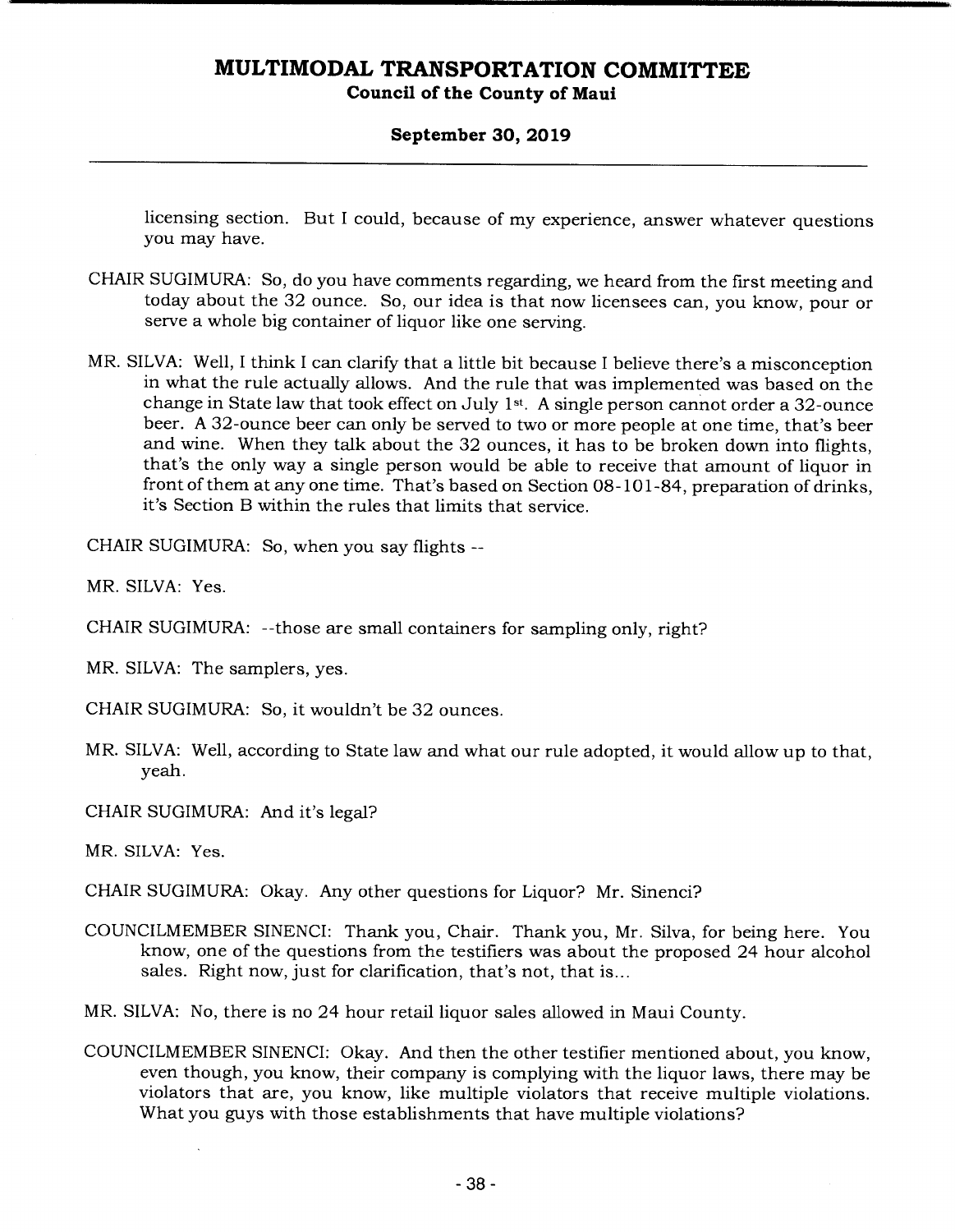**Council of the County of Maui** 

#### **September 30, 2019**

MR. SILVA: Well, we have preset standards as far as if they're violating and they're found guilty by our adjudication board. If a single premise is found guilty for over service three times, there's an automatic revocation, on the fourth conviction, it's a revocation. Prior to that, there are fines in place for the first two violations that are preset.

COUNCILMEMBER SINENCI: Okay. Thank you. Thank you, Chair.

- CHAIR SUGIMURA: Thank you. So, just, what was given to us as a initial correspondence in our Granicus, if you look at August 14th from Liquor, it talks about those violations. Ms. Lee?
- COUNCILMEMBER LEE: I just wanted to ask Mr. Silva, what is the current law with regard to liquor sales? What are the times? What are the limits? What are the days?
- MR. SILVA: Retail establishments can sell liquor for off premises consumption from 6:00 a.m. to 11:00 p.m., seven days a week. On-premise consumption licenses are allowed to sell retail, which would be specific to a carafe, are allowed to sell a retail sale from 6:00 a.m. On-premises consumption is restricted to 8:00 a.m. to 2:00 a.m., seven days a week, with the hotel being allowed to serve on premises consumption 6:00 a.m. to 4:00 a.m., seven days a week.

COUNCILMEMBER LEE: And it's your job to enforce this?

MR. SILVA: It's the Department's job to enforce this, yes.

COUNCILMEMBER LEE: How do you do that without being there?

CHAIR SUGIMURA: They are there.

- MR. SILVA: Well, we do have our enforcement staff that work on shifts. So, they are available 24 hours a day.
- COUNCILMEMBER LEE: I see. Is there a law being, a rule change being proposed for 24 hours sales of liquor?
- MR. SILVA: Not that I'm aware of, no.
- COUNCILMEMBER LEE: Okay, thank you.

CHAIR SUGIMURA: Thank you. Ms. King?

- COUNCILMEMBER KING: Thank you, Chair. So, I think there was a rule being proposed in the past, and then that didn't, like the testifier said, many people came out against that 24 hour. But all the rules that we're talking about today, those are all County rules?
- MR. SILVA: The rules that we are speaking about today are County rules that stem from the updated State rules --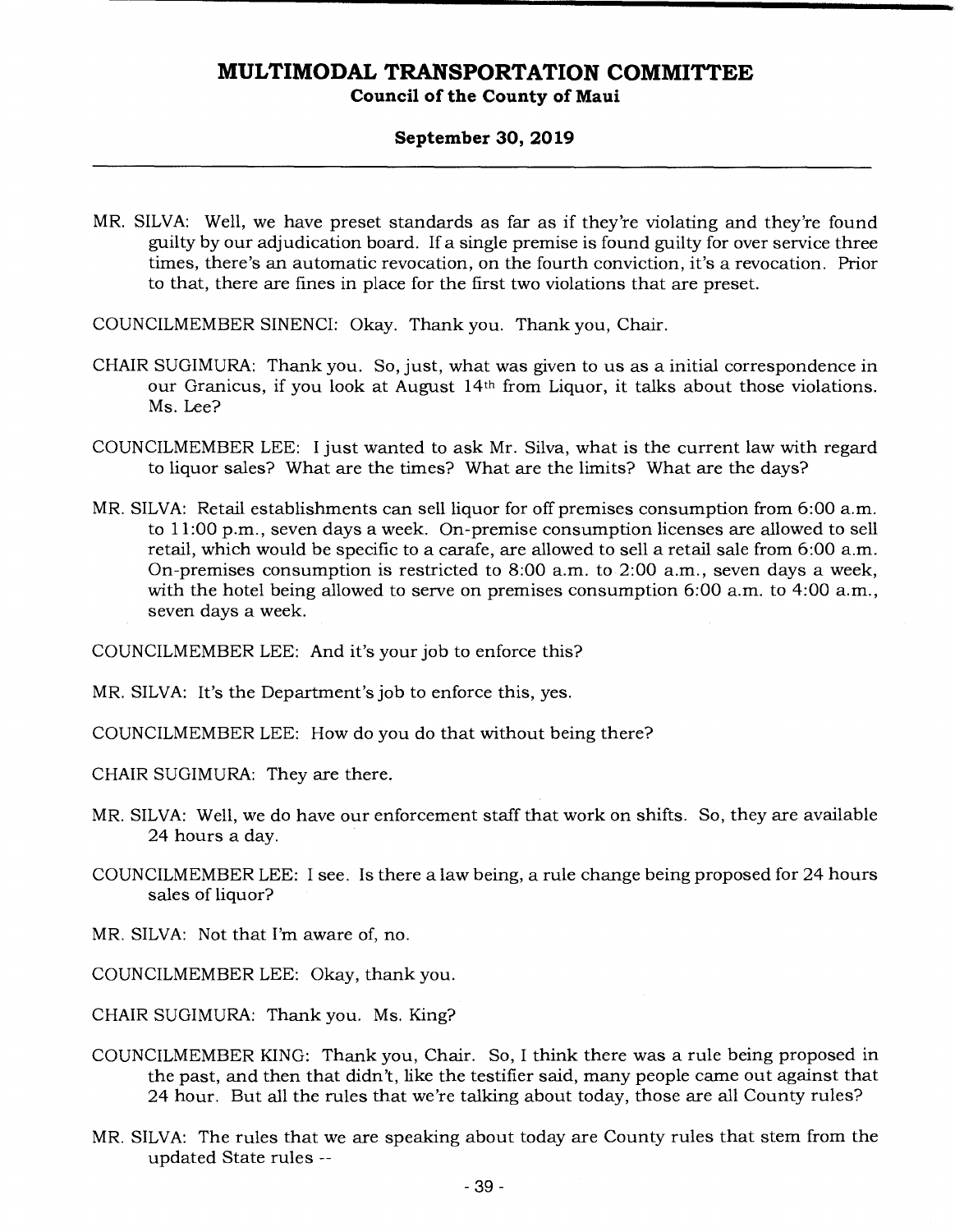#### **Council of the County of Maui**

#### **September 30, 2019**

COUNCILMEMBER KING: Okay.

MR. SILVA: --because our rules are based on the Hawaii Revised Statutes as well.

COUNCILMEMBER KING: Okay. But we as a County, do we have the ability to make stricter rules than what's in the State law? If we want to?

MR. SILVA: If it's allowed by the language in the State law, yes.

COUNCILMEMBER KING: Okay. Is there anything that's not allowed by State law for us to do? Like if we wanted to say put a restriction on the size of the flights or something like that, is there anything that's not allowed for us?

MR. SILVA: If the State law states that is must be, then we're not allowed.

COUNCILMEMBER KING: Do you know if it states that it must be 32, or was it 33?

CHAIR SUGIMURA: Thirty-two ounces. It's from the State law.

MS. TYAU: I can address that.

COUNCILMEMBER KING: Okay.

CHAIR SUGIMURA: Georgette?

MS. TYAU: So, Act 226, which stemmed from Senate Bill 772, specifically says, provided that any rules adopted by the counties related to the stacking of liquor shall specify that a standard serving size of beer shall be defined as not exceeding a total volume of 32 ounces before a customer at any one time. So, it did say shall, so we wouldn't be able to take it out, because it said provided that rules adopted by the counties related to the stacking of liquor shall specify that, and that is the specific language --

COUNCILMEMBER KING: Okay. So --

MS. TYAU: --but it's given in...

- COUNCILMEMBER KING: --it doesn't give us the authority to make stricter laws than what exist in the State.
- MS. TYAU: As far as not exceeding the 32 ounces, I don't believe so. Corp. Counsel would be able to maybe say as far as the sizes of the flights 'cause this is not exceeding 32 ounces, so they may have any amount of glasses, just not exceeding the 32 ounces.

COUNCILMEMBER KING: And that's at one serving? That's a single serving?

MS. TYAU: Yes, that would be considered a flight.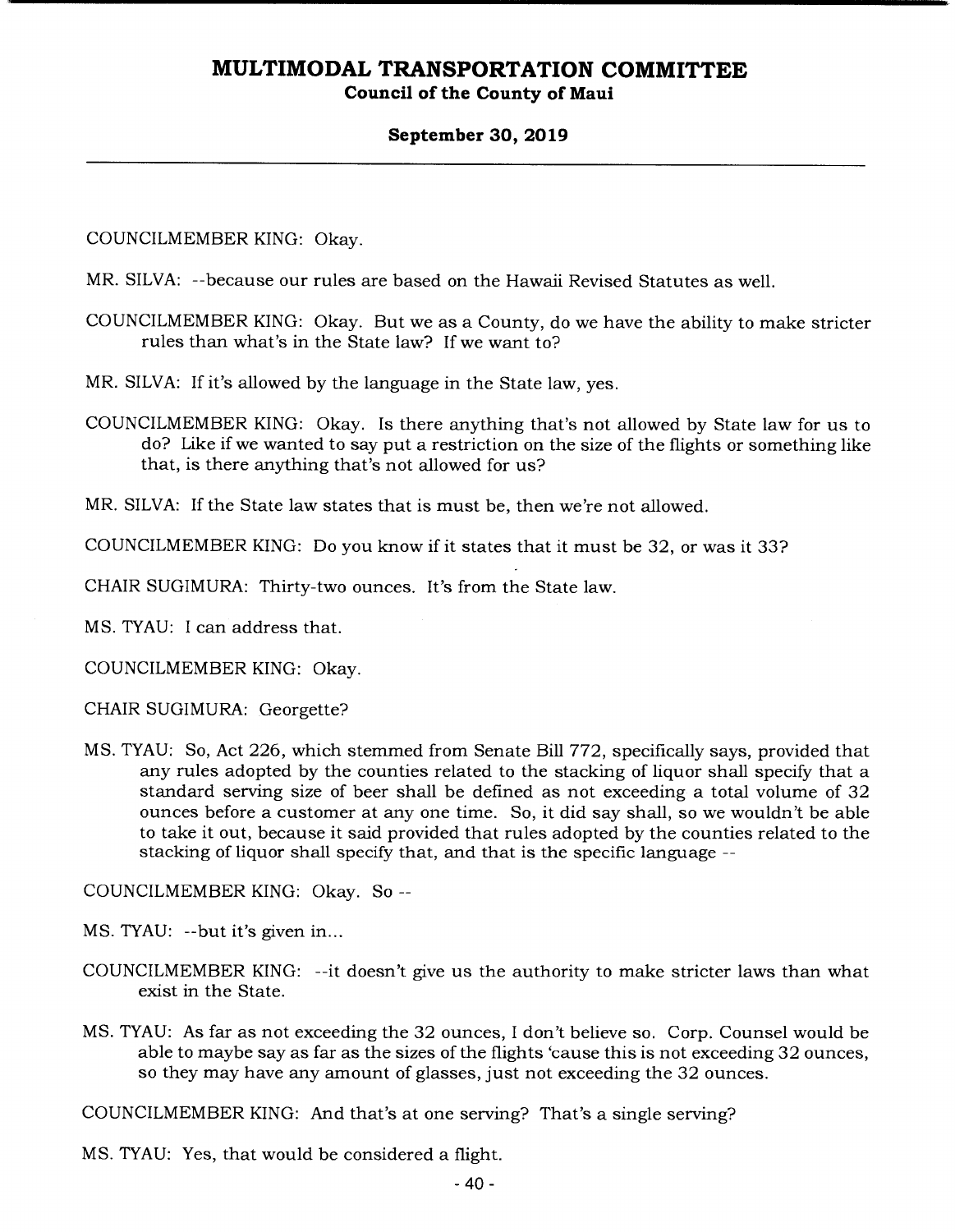**Council of the County of Maui** 

#### **September 30, 2019**

- COUNCILMEMBER KING: Okay. So, it might be good, Chair, if we could get a, you know, some of the things that we're talking about today, if we could get an analysis from Corp. Counsel on what we can effect at the County level, and what we can't, and then we may need to go to the State Legislature for some of these changes. I know the blood alcohol level is one of those things, so I'm just confused about what can happen at the County level. Thank you.
- CHAIR SUGIMURA: So, Mr. Galazin, maybe you could comment on that because they are mandated and governed by HRS, right, they're under us and can you explain to the Council what we can or cannot do?
- MR. GALAZIN: Sure. And this is, you know, with limited understanding, I don't generally deal with Chapter 2.81 in the Hawaii Revised Statutes. But, you know, generally speaking when the State has legislated in an area, if it's, you know, deemed preemption, either express preemption, implied preemption, or field preemption, that sort of takes away the authority of the County to do anything that differs that would conflict with the State statute. In a case where it, you know, they used the word shall, obviously, it's gonna mandate certain behavior on the legislative part of the County; however, if it's something where it says, you know, shall exceed a certain amount, then typically a county would be allowed to have a more restrictive, just not a less restrictive. I would have to, you know, you have to look at each portion individually to know for a specific one if that were indeed the case, but that's sort of the general sense of it is that typically if something is mandated to us, you know, we have to do it, we can't be looser in terms of the regulation of the State, but oftentimes we can be more restrictive in some places. Thank you.
- COUNCILMEMBER KING: So, that, the one that Georgette just read, that it didn't say not to exceed it just said shall be 32 ounces.

#### CHAIR SUGIMURA: Mr. Galazin?

MR. GALAZIN: Chair, yeah. And I haven't seen this before, so I wouldn't want to, you know, opine on that off the top of my head, but... shall be defined as not exceeding. So, it seems, you know, on the face of it that, you know, a standard serving size could be defined as something less than 32 ounces.

COUNCILMEMBER KING: By the County?

MR. GALAZIN: By the County as long as, you know, any rules shall specify that standard serving is defined as not exceeding, seems like it could be less. And that's sort of my initial take on it, but if you wanted a more firm answer, you could probably send something.

COUNCILMEMBER KING: I just got two differing opinions. I'll let that go for now. Thank you.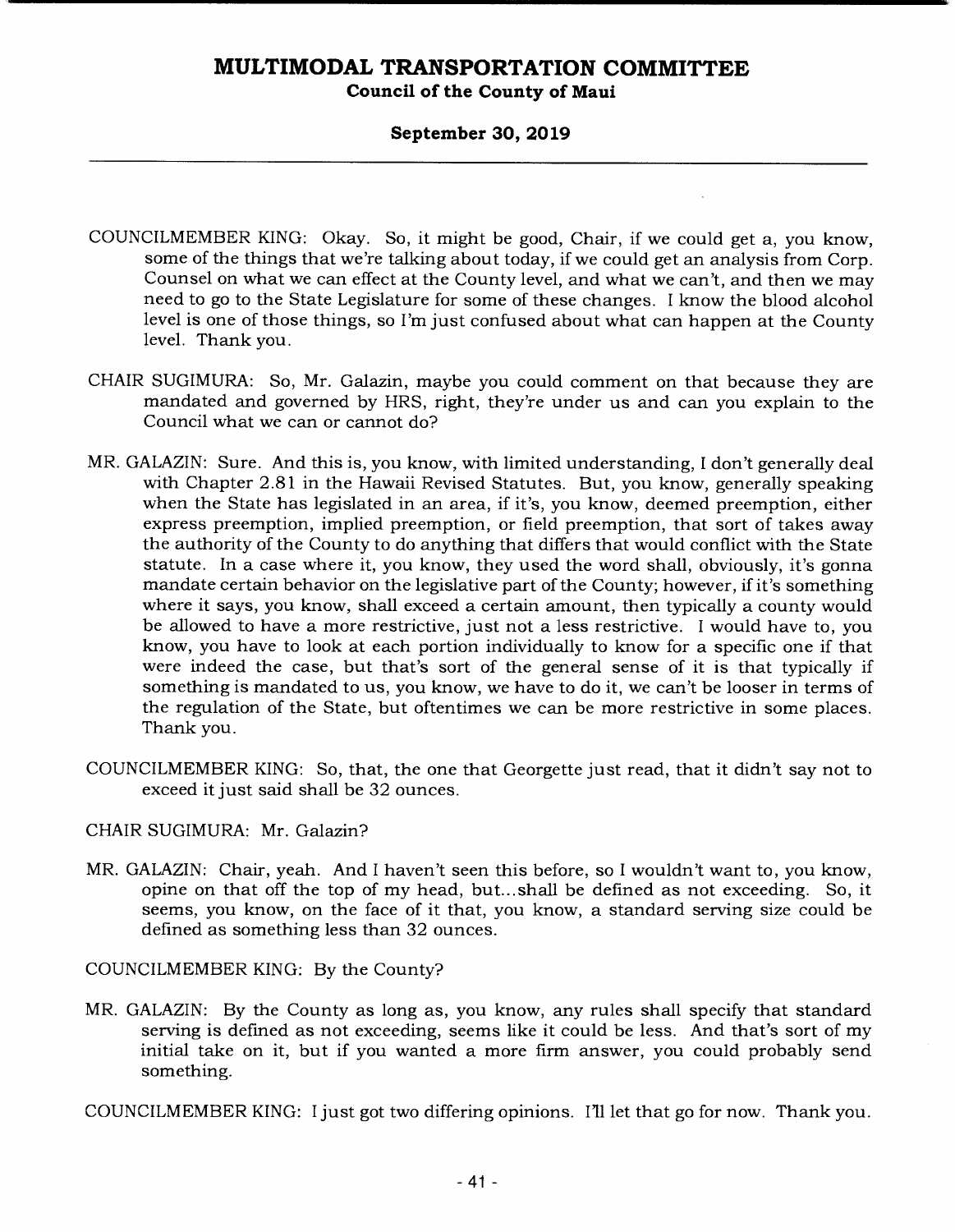#### **Council of the County of Maui**

#### **September 30, 2019**

- CHAIR SUGIMURA: Yeah. Before Ms. Paltin, so the other question that came up from the community was could there be a citizens group that could help provide input to the Liquor Department, or Liquor Commission? The mic...
- MS. TYAU: Just to clarify, yeah, that anyone can submit changes, recommendation to changes in the rules of the Liquor Commission at any time to the Liquor Commission. It wouldn't have to be something that we have to approve, whatever they want to present, they could present. As far as if they wanted the Department to be a part of it, I'm not sure how that would work or who would make that decision. But as far as anybody wanting to propose rule changes to the Liquor Commission 'cause they ultimately are the ones who would decide on any kind of rule changes.
- CHAIR SUGIMURA: Okay. So, in other words, the citizens group who we heard from some of them today could participate and then propose rule changes to you. The other thing about rule changes, for the last two budget sessions, we put in, the Council has put in \$25,000 to hopefully, so that the Commission would look at all your, or Department would look at all your rules and maybe take a look at it and rewrite so that we'll have consistency in terms of enforcement. Do you know of any update on that?
- MS. TYAU: Well, I do know our rule changes take place whenever State law gets changed, then we're mandated to update our rules to comply, and the other thing is if we do get rule change requests from other, from outside organizations or individuals that is what is presented to the Liquor Commission but the Liquor Commission is the ones who hear public testimony. I believe that last rule change with these 32 ounces, not exceeding 32 ounces and requesting a standard size. We went through, I believe, three public hearings. Three public hearings and ultimately the Commission decided it read exactly like State law, which they're required to do. Standard size drink definition was never put in because there was a lot of discussion, I assume, on alcohol by volume and the different sizes. There...a lot of testimony, but I cannot say how they came about their decision, but there was public testimony on both sides on defining a standard drink.
- CHAIR SUGIMURA: So, you would be open to a community group being formed by those that testified earlier to propose rule changes or rules review?
- MS. TYAU: Yes, they're more than welcome to submit rule changes.
- CHAIR SUGIMURA: Okay. And then the...what is the Department doing with the \$25,000 that we put into the budget so you could look at your rules again and do some overview of all your rules?
- MS. TYAU: Well, currently, what we're doing is we're just updating all the changes that is in the rules right now that was affected by the changes in State law came July  $1<sup>st</sup>$ . So...
- CHAIR SUGIMURA: Okay. So, what I'm asking you is, I hear what you're saying, but I'm asking you that the, what the Council put into the budget is a lump sum, so hopefully, do a RFP for a outsider to look at all your rules to make it so that it's consistent and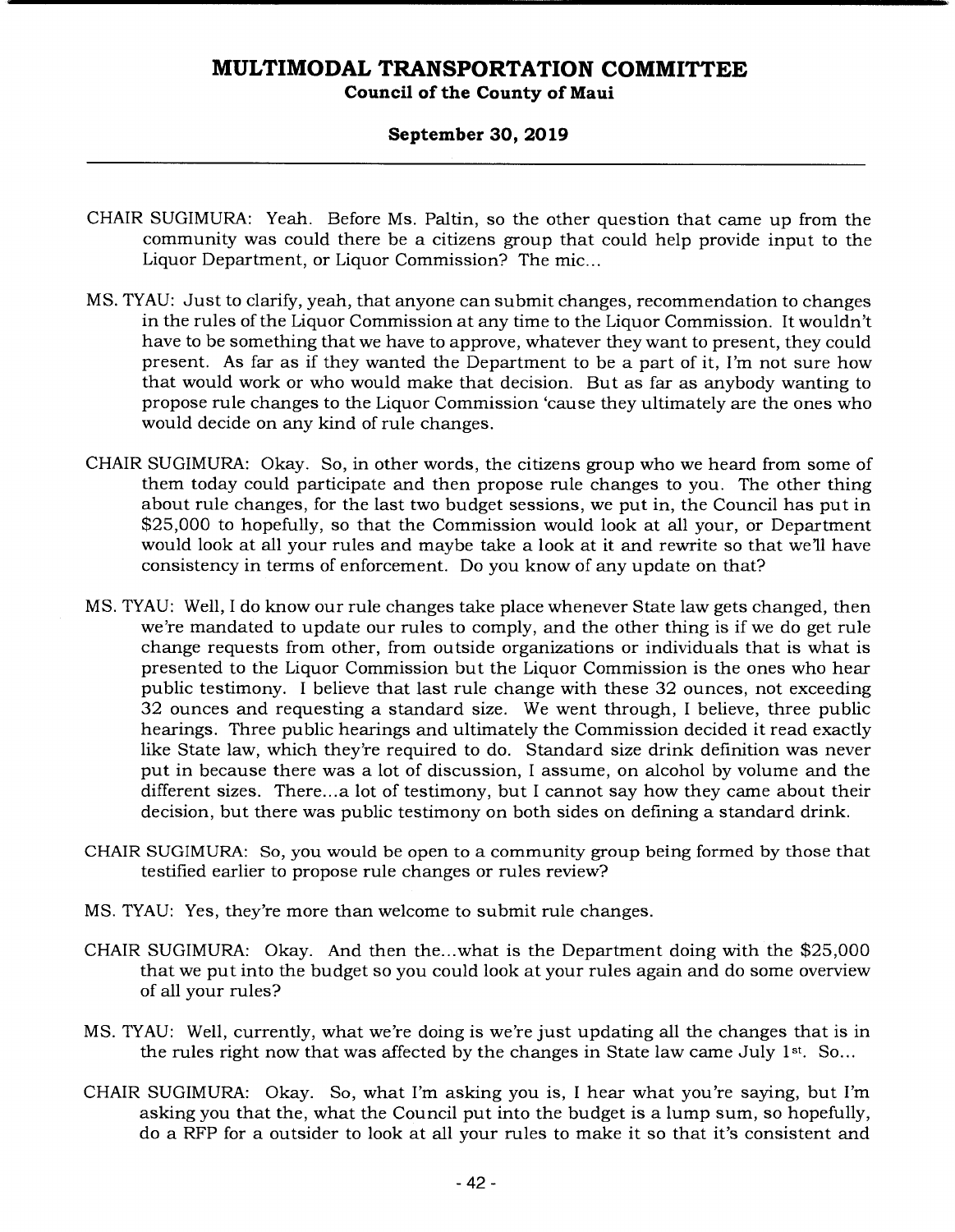#### **September 30, 2019**

easier for the community to understand what you're doing as a Department. Have you done anything with that?

MS. TYAU: No, not that I'm aware.

CHAIR SUGIMURA: Is the Department planning on doing anything with that?

- MS. TYAU: I can check into it and get back to you.
- CHAIR SUGIMURA: Okay. So, Staff, send a letter to Liquor on that. And then let's look into some kind of community organization that can do what the testifier said since you're open to it. So, thank you. Okay. I'm sorry. Tamara, your question?
- COUNCILMEMBER PALTIN: Oh, no problem. Thank you, Chair. I just had a few questions. I'm not super familiar with the Liquor Commission, and I was wondering if you could just briefly give me the mission or the purpose of the Liquor Commission?
- MS. TYAU: Well, the Department's mission is to regulate the liquor industry through the manufacturing and sale through licensing and permits and enforcement. So, that's pretty, in a nutshell, the Liquor Commission, Liquor Department's --

COUNCILMEMBER PALTIN: Mission.

MS. TYAU: --mission. Yes.

COUNCILMEMBER PALTIN: And the Liquor Commission is like a citizen group...

- MS. TYAU: The Liquor Commission is made up of nine people from the public appointed by the Mayor, approved by the Council, and they're the ones to propose rules, adopt rules, approve licenses, and so forth. So, our Department provides the staff to the Liquor Commission.
- COUNCILMEMBER PALTIN: And like you were saying, that anybody could propose rules to the Liquor Commission. I was wondering the level of transparency on that because some of the testifiers were saying they wanted to know who proposed these rules such as 24 hour liquor sales. So, when you propose a rule, is the public allowed to know who had proposed the rule?
- MS. TYAU: I don't know if it's ever said who proposed it, but normally it comes, like, from the public --

COUNCILMEMBER PALTIN: So...

MS. TYAU: --or like I said, anything that is being addressed in State law changes, but that would be another question for I guess Corp. Counsel or something. I don't know, I've never heard of anyone asking who proposed the rule changes.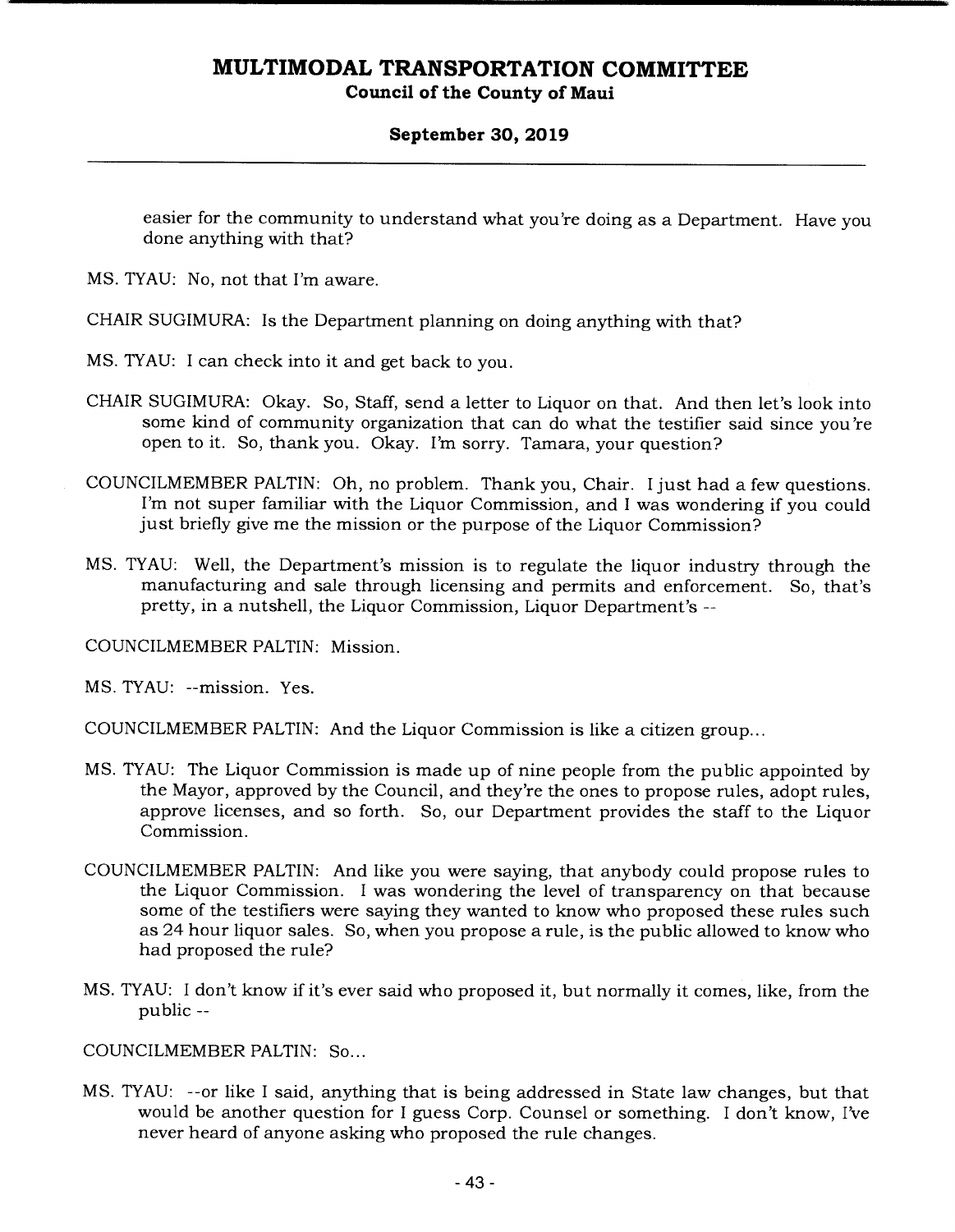#### **September 30, 2019**

COUNCILMEMBER PALTIN: Oh, they just asked.

- MS. TYAU: No, no, no, I know. So, I wouldn't.. .1 don't know the answer to that if they actually give it out or not.
- COUNCILMEMBER PALTIN: Oh, okay. Corp. Counsel, would that be like public information or some kind of transparency? Like, I mean, when you make a complaint about your neighbor about zoning, usually you have to put your name down for that, so why would this be different?

CHAIR SUGIMURA: Mr. Galazin?

- MR. GALAZIN: Thank you, Chair. To my knowledge, I'm not aware of anything that would preclude the Department from releasing that information upon request. I just don't think it's something that they routinely, you know, publish, but it wouldn't be, unless some other privilege attached. I can't think of why it wouldn't be a public record. It would be...
- COUNCILMEMBER PALTIN: So, they would just, like the testifiers would just need to make like an OIP request or UIPA or something?

MR. GALAZIN: Yeah, that's correct.

COUNCILMEMBER PALTIN: Oh, okay.

- MR. GALAZIN: That could be looked into, and if there were anything that needed to be redacted could be, but by and large I would imagine it would all be available.
- COUNCILMEMBER PALTIN: Okay. And then, if a, I think, besides a community group, they wanted a Small Business Advisory Committee to, or someone from the committee to have a seat at the Commission, but basically, they could make their own Small Business Advisory Committee themselves. I mean, anybody can make any committee.

UNIDENTIFIED SPEAKER: . . . *(inaudible)...* 

COUNCILMEMBER PALTIN: Oh. Is there currently a Small Business Advisory Committee?

MS. TYAU: Yes, there is a Small Business Advisory Committee. They were created to address the effects on small business per the Small Business Flexibility Act on how it affects small business economically and so forth. So, as I understand, this group wouldn't be a part of that because the target group is the small businesses, the licensees on the purpose as to how it affects licensees economically.

COUNCILMEMBER PALTIN: So, the Small Business Advisory Committee is currently in effect?

MS. TYAU: Yes.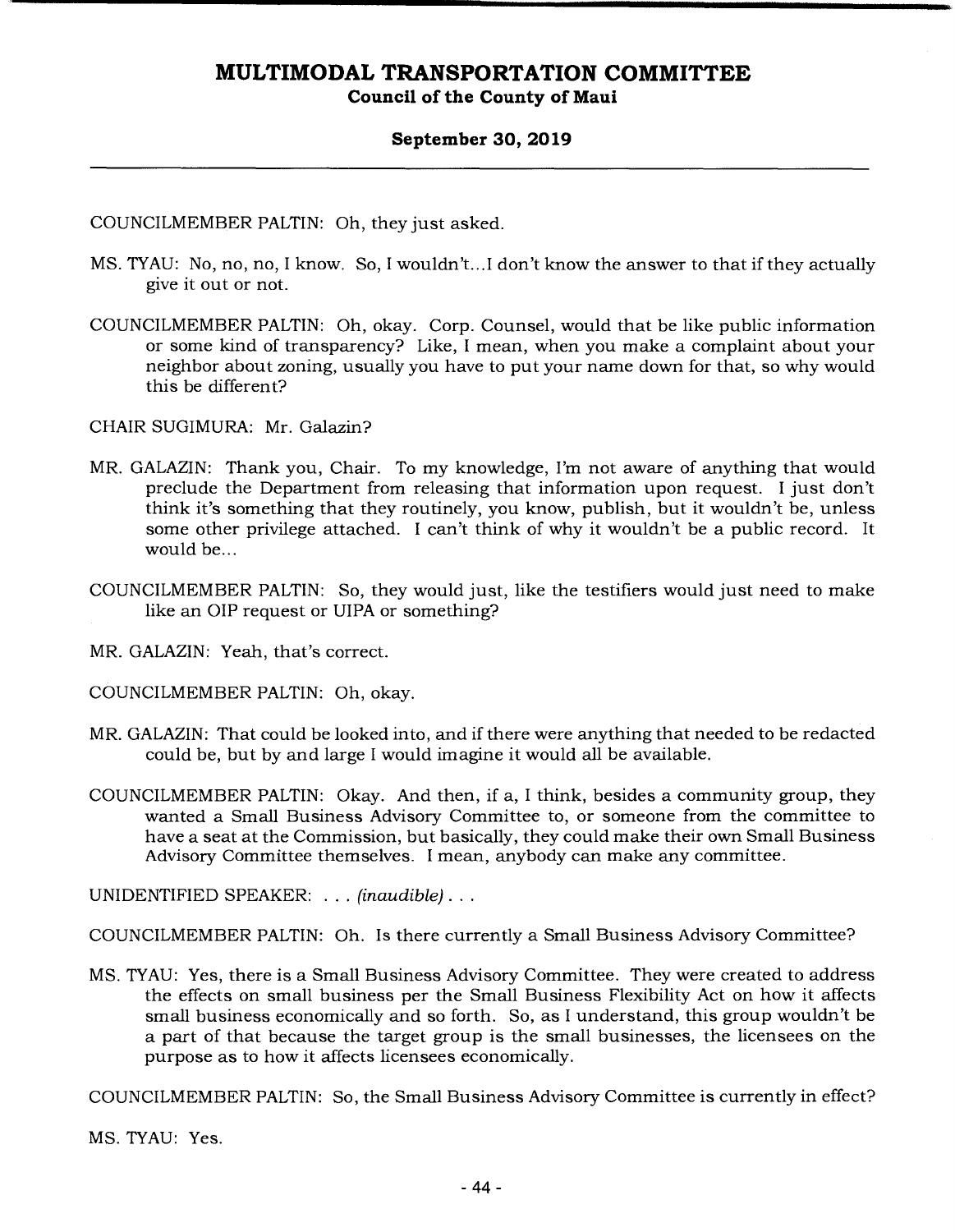#### **September 30, 2019**

COUNCILMEMBER PALTIN: I mean, there is currently one?

MS. TYAU: Yes.

COUNCILMEMBER PALTIN: And they do advise the Liquor Commission currently?

- MS. TYAU: They make suggestions on licensing, permit, you know, processes, what might help, or how it affects the liquor industry. They review rule changes also or they give their testimony also on how something is affecting small business.
- COUNCILMEMBER PALTIN: And so, anybody with a small business can be on that committee or are they appointed and approved? And is the Liquor Department oversee that Small Business Advisory Committee? Just trying to... I have no idea what the background is with that.
- MS. TYAU: Well, what it's been in the past is it's different members from the liquor licensees from industry and they represent different areas as far as like retail or hotel or manufacturers and so forth.
- COUNCILMEMBER PALTIN: So, how are the committee members selected? Anybody can be on it or anyone in the industry?

MS. TYAU: That I would have to get back to you.

COUNCILMEMBER PALTIN: Oh.

MS. TYAU: It's just been in existence since I came on.

- CHAIR SUGIMURA: So, we can get more information. I thought that the nonprofit director president was part of it, which is Debbie Cabebe at that time when I, but she's not a licensee, going back to your...
- MS. TYAU: No, but she represents special, like nonprofit organizations and they become our licensees.

CHAIR SUGIMURA: On a special permit?

COUNCILMEMBER PALTIN: Or special events --

MS. TYAU: Yes.

COUNCILMEMBER PALTIN: --like to have fundraisers and stuff. So, like, if MADD had a special event where they had liquor, then they could be on the committee?

MS. TYAU: I really don't know how they're chosen to be on it.

CHAIR SUGIMURA: We can find out.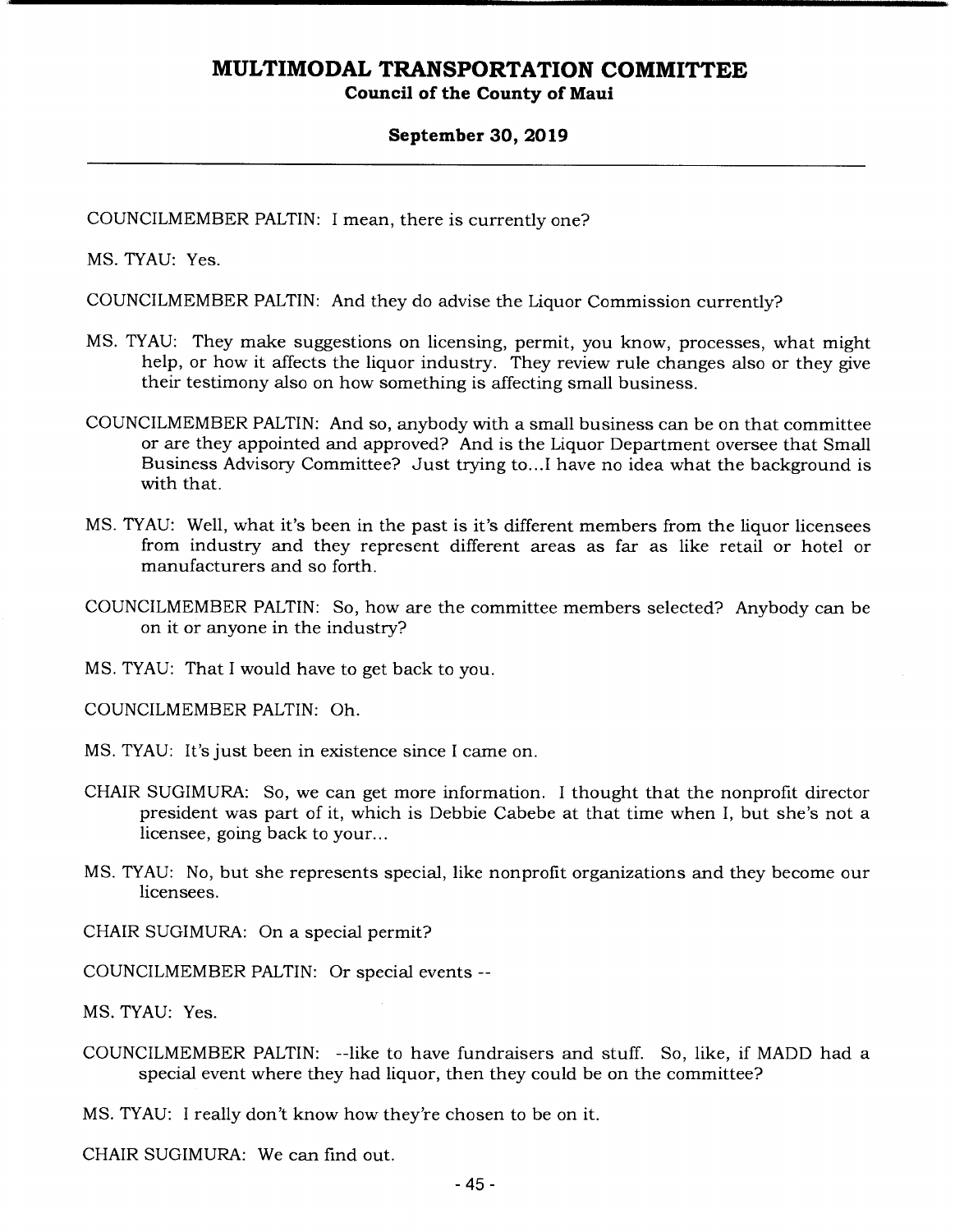#### **Council of the County of Maui**

#### **September 30, 2019**

- MS. TYAU: I'm sorry. I apologize. It was before my time that I started, but we could get back to you on that.
- COUNCILMEMBER PALTIN: 'Cause it seems like, you know, in the interest of like transparency and balance, if the small business licensees have a group that can comment on rules and advise the Commission, people that have lost a loved one due to alcohol-related things should also have an equal say to advise the Liquor Commission, and if it's not within the same group, maybe have their own group that does the same function as the small business. I mean, just the balance perspective of things, because, I mean, economics is important but life is also important, maybe more important, I don't know.
- MS. TYAU: No, definitely, it's just that, like I said, this group was part of the Small Business Flexibility Act and you're required to present any kind of rule changes. They don't present any kind of recommendation to the Commission, if anything, they just come in and testify during public testimony along with anybody else.

COUNCILMEMBER PALTIN: So, you're saying the group was created as a result of a State act?

MS. TYAU: Yes, I believe so.

- COUNCILMEMBER PALTIN: So, maybe have the State create a act to have another group for people who have been affected by liquor negatively or something like that.
- CHAIR SUGIMURA: Well, you know, we can ask them for more information on that.

COUNCILMEMBER PALTIN: Okay.

CHAIR SUGIMURA: Yeah. Mr. Hokama?

COUNCILMEMBER PALTIN: Before that --

CHAIR SUGIMURA: I'm sorry.

COUNCILMEMBER PALTIN: --I had asked another committee for more information, and then before the decision making came up, no information was asked of the people. So, how should I follow up to make sure that it actually gets asked?

CHAIR SUGIMURA: Oh, so, to be sure that we ask them that question. So, Staff...

COUNCILMEMBER PALTIN: Yeah. 'Cause I had another one in the Housing Committee that never got followed up on, and then we had to, like, take a vote or there was a vote and it never got followed up.

CHAIR SUGIMURA: So, we'll send, yeah, and --

COUNCILMEMBER PALTIN: Maybe CC me.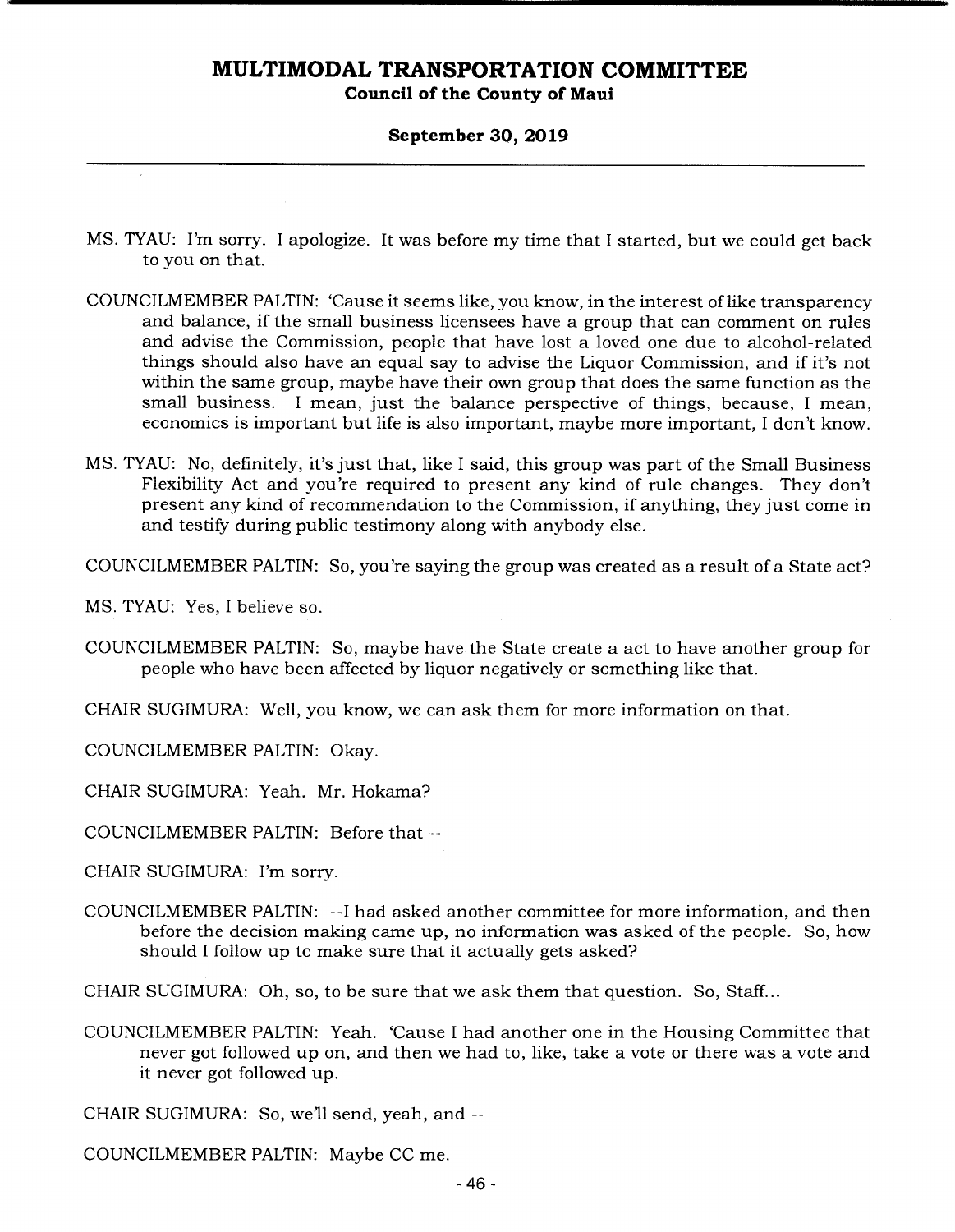**Council of the County of Maui** 

#### **September 30, 2019**

CHAIR SUGIMURA: --let Tamara know, yeah.

COUNCILMEMBER PALTIN: Okay. Thanks.

CHAIR SUGIMURA: Okay. Mr. Hokama?

- VICE-CHAIR HOKAMA: Couple things on this issue that I was, wanted to follow up on. I know we spending a lot of discussion on drunk driving and whatnot, but and it has its place. So, I find it kind of unique, yeah, that we have this gray, not gray area, we have this gap area, 18 to 21, you cannot drink but you can serve alcohol if you working for one establishment. That's the law, right? You can serve but you cannot drink, 18 to 21 year old. Why wouldn't we just make the law instead you cannot serve any alcohol unless you 21 years old? I mean, is that one, such a common sense solution that doesn't make sense?
- MR. SILVA: Well, what is permitted right now is for 18 to, 18, 19, 20-year-old minor can be employed in a licensed premise, which would include the service of liquor with the direct supervision of a certified employee, which basically means if you are hiring 18, 19, 20-year-old person to do this job to fulfill this duties, you're basically hiring two people to do the one job. I guess, the concept is it's a training situation where they're under the supervision of the certified employee, which is someone who has taken the liquor control exam and received the educational course, but that is how that is allowed. A 18, 19, 20-year-old minor is not allowed to come into any contact unless under those specific conditions.
- VICE-CHAIR HOKAMA: So, have we just thought about eliminating the minor completely from the picture? And say, to serve alcohol, you must be of a minimum age, 21. Just like we say to have a drivers permit, you must be, have be a minimum of 15 years or whatever is the law now.
- MR. SILVA: Absolutely.

VICE-CHAIR HOKAMA: Right?

- MR. SILVA: Like was alluded to earlier, any change to the rules, we're more than welcome to accept any proposal for any changes to the rules.
- VICE-CHAIR HOKAMA: Okay. That I know is State law, yeah, so we know where the battle is with the manufacturers and everybody else. So, that's why it's more kind of nuts to me because now we all agree 18 to 21, you cannot buy, you cannot drink. But how do we set one .02 limit on their alcohol if they cannot drink? Why would we even have just zero tolerance for minors?
- MR. SILVA: I don't believe that's a question for...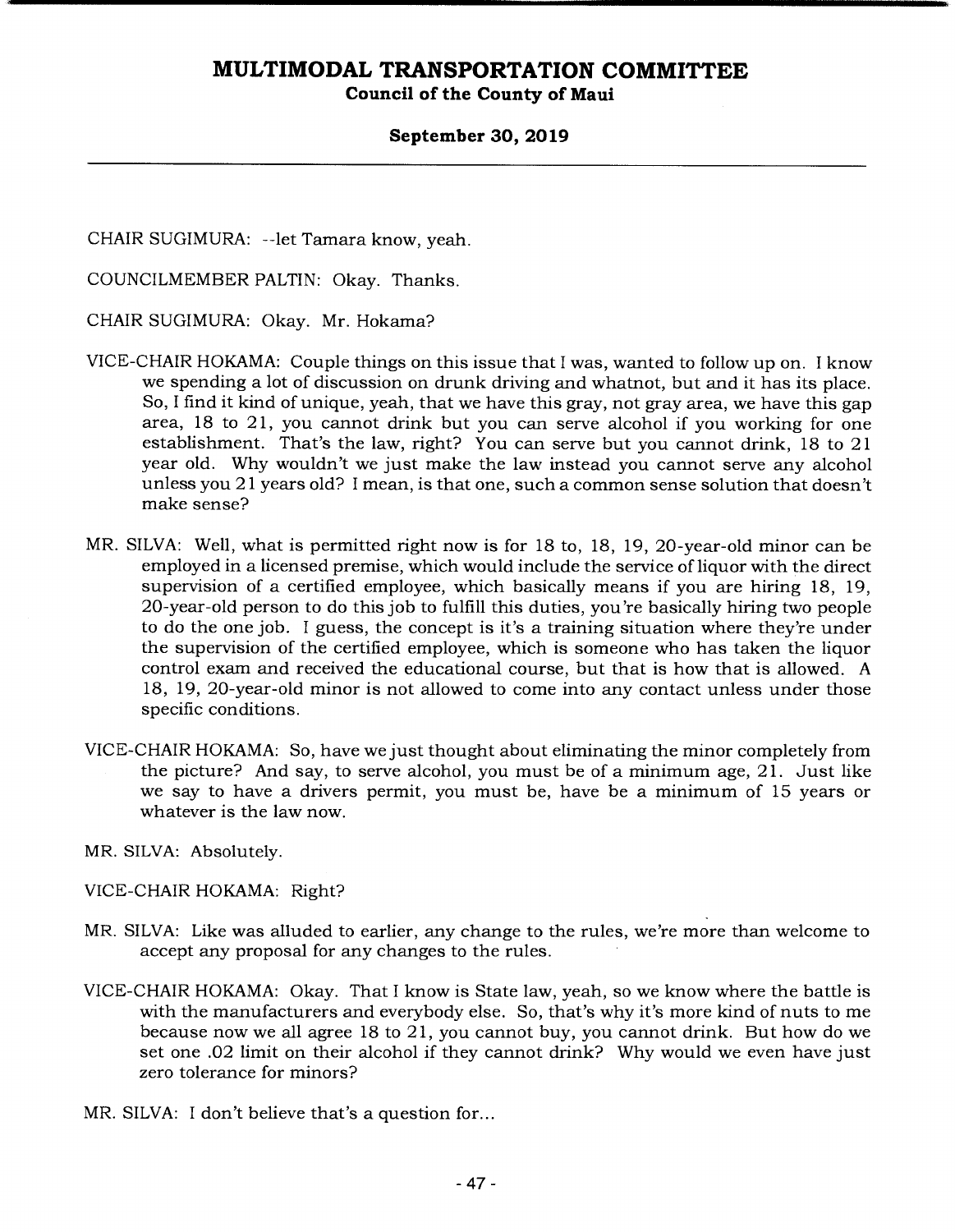#### **September 30, 2019**

- VICE-CHAIR HOKAMA: No, enforcement just enforces it. They not, they're not, you know, that's not the thing of .2, .3, .5, right. They just do what enforce the law says to enforce.
- MR. SILVA: Absolutely. From the point of view of the Department of Liquor Control because we don't have a way to measure those standards, we go specifically by on view. We're looking for clear signs of intoxication. Or in the case of a minor, is a minor in possession of alcohol or that shows any indication of alcohol consumption?
- VICE-CHAIR HOKAMA: Right, right, right. Okay. And I know my colleague had to leave, but, you know, she has a broader perspective and I appreciate she reminding us that. Do we focus on any other types of substances besides alcohol to the degree we do with liquor control? I mean, you guys are just focused on liquor, period, because you're liquor control and all other substances are upon police?
- MR. SILVA: Technically, the way the rule reads is it's liquor, drugs, or any combination thereof. So, what we're looking for is intoxication of any kind. But again, it stems and it leads back to the licensee, the industry members. We don't regulate the general public. We regulate the liquor industry in Maui County and whatever takes place on where their responsibility is in their license premises.
- VICE-CHAIR HOKAMA: I like you, Mr. Silva. You shoot straight. So, I got no problem with that. I appreciate that. I guess, you would be frustrated like us because for us it's just some of the solutions is just common sense for us. Yeah. But on a big, on another area though, yeah, Chair, I think one of the areas of road safety we should work on, but we don't have Ms. Andaya, but we have State highways is maybe the County should consider with, through Public Works and DOT, County DOT, that up to two to three jurisdictional issues a year we'll work to prioritize to get resolution, and I think that may help in road safety, because right now, what we sacrifice is maintenance and control, because we both saying, we both don't own the road between the State and the County. So, we can go on every district in this County and find one government road that the State and County fighting over that has some safety issues, 'cause I got 'em on Lanai too. So, I think that is something maybe Mr. Suzuki *[sic],* Police, our Public Works, maybe that can be one of your priorities, Chair. Get these jurisdictional issues, at least partially resolved by focusing on priority roads and make a decision, one or the other we'll take over and maintain it to safety standards. Thank you.
- CHAIR SUGIMURA: Yeah. Good point. I want to hear... thank you very much for being here. And I want to hear from Police if you want to add to this discussion. I think the last meeting that we had, the Committee meeting, you were saying that 66 percent of the traffic fatalities come from alcohol related. Was it?
- MR. HANKINS: Right now, as of today, we are at 66 percent fatality rate involving alcohol and/or drugs. It's too much, it's too high. There has to be some kind of changes that can be made to make this, make it safer. I definitely want to take a second and thank Councilmember King for really pushing .050 illegal per se law. I understand it's gonna be a long hard road battle, and I'm glad she's asking tough questions, especially of the liquor industry, he was here earlier. I knew the answer before he did that they're not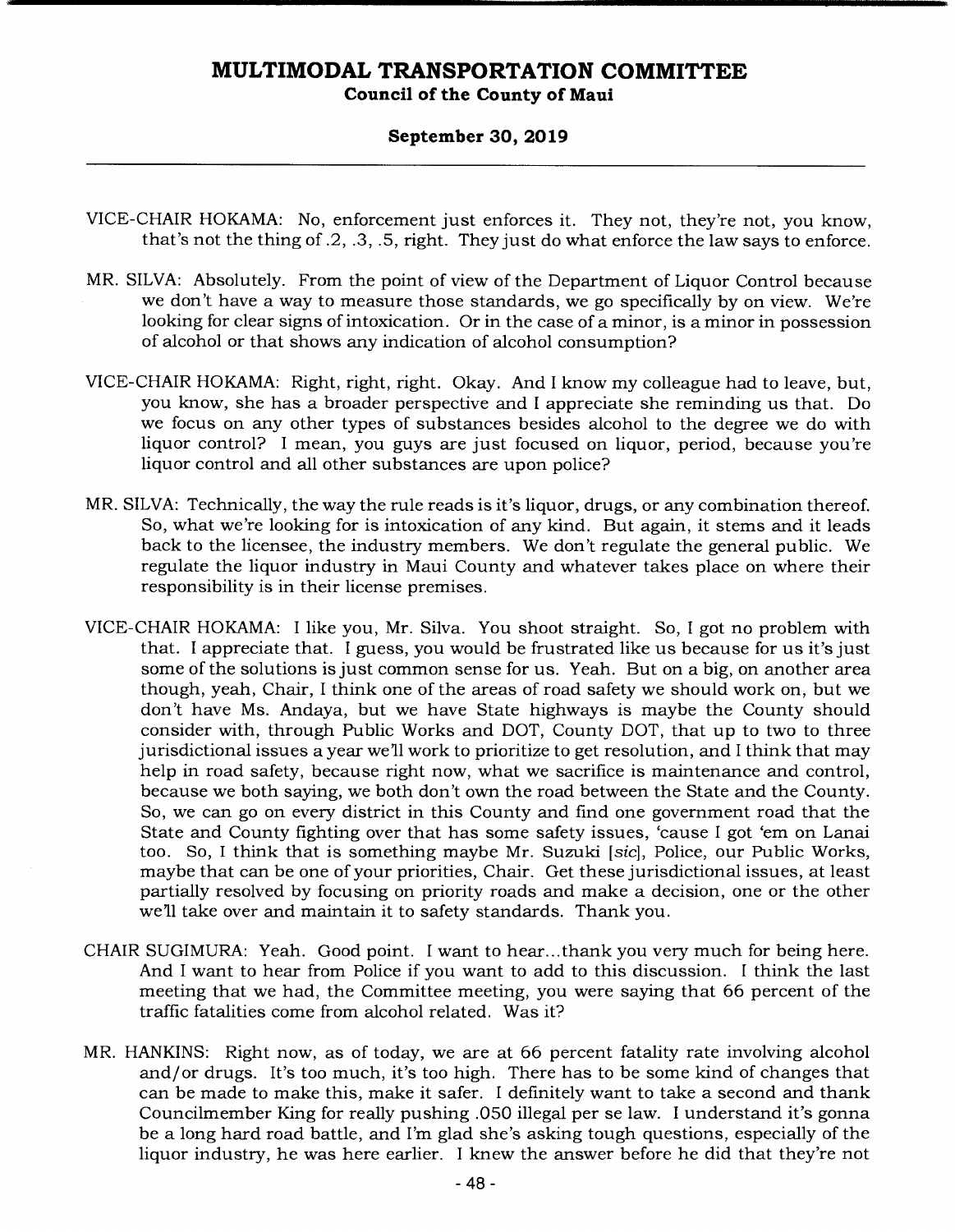**Council of the County of Maui** 

#### **September 30, 2019**

gonna support it, but, you know, some of the things that he touched on I want to highlight. And, yeah, this was discussed with my counterparts in Utah, at the conference I was at, they were throwing things out, you know, come to Utah and vacation, leave on probation, and it's a scare tactic. It's a scare tactic to think about, you know, you're gonna lose money, you're gonna lose business, you're gonna lose this. Well, when we shut the road down because of an alcohol-related crash tourists are sitting in their cars not able to get to the airports, that's affecting business. There's a whole compound here that needs to be understood between the balance between economics and life, and I take life anytime, you know. I have no problem going into a liquor establishment and relaxing and maybe having a drink or so with my family when I go out to dinner, but I wouldn't want them to have to go knock on somebody's door, the way I have to do, to tell somebody someone's dead because of an alcohol-related fatality, and right now, we have far too many of them. Again, the gentleman that spoke earlier from the liquor industry was talking about that the numbers aren't in yet. Well, he's wrong. The numbers are in, the numbers are in that we just came back from. They're talking about a 40 percent reduction in alcohol-related crashes in Utah in the first 3 months. That's the first three months. Okay, 40 percent. So, right now, we're at 66. I'll take a 40 percent reduction. That's that many more numbers of people that'll still be here that we don't have to have crosses on the road or some other kind of memorial for.

CHAIR SUGIMURA: Thank you. Sergeant Kihata, you have anything you want to add?

- MR. HANKINS: You know, there one other thing I do want to throw out there too is recently we just had a recruit class that went through and part of the training that we do for field sobriety training is an alcohol drinking lab. We have two drinking labs. So basically, we have subjects that come in under a controlled environment. It's a double blind study where the person comes in, they don't know what their blood alcohol content is, and then, of course, the recruits who are doing the field sobriety testing or learning how to do the field sobriety testing, they don't know what the blood alcohol content is. Sergeant Kihata was the one that was maintaining that lab and he knew what the blood alcohol content was. For these last two labs we did last week, he got these individuals to around a .05 level and he asked them specifically, would you drive right now, and every single one of them said no.
- CHAIR SUGIMURA: Thank you. Mr. Shishido, do you have any comments as far as it relates to your State highways, do you have any comments regarding traffic safety or roadway safety?
- MR. SHISHIDO: I mean, kind of echoing what Lieutenant Hankins said, you know, we look at a lot of our accidents, I mean, over 90 percent is, you know, human error and as you mentioned majority are drivers under influence. And so, you know, when a lot of these accidents do happen, you know, we get calls that, you know, the road is unsafe and really, you know, it's the drivers that are unsafe. You know, if a lot of these accidents are happening at various locations, you know, they're not concentrated where it's something, okay, we can go look at and do, but with that, you know, we have been putting, you know, traffic measures Statewide including on Maui, you know, like the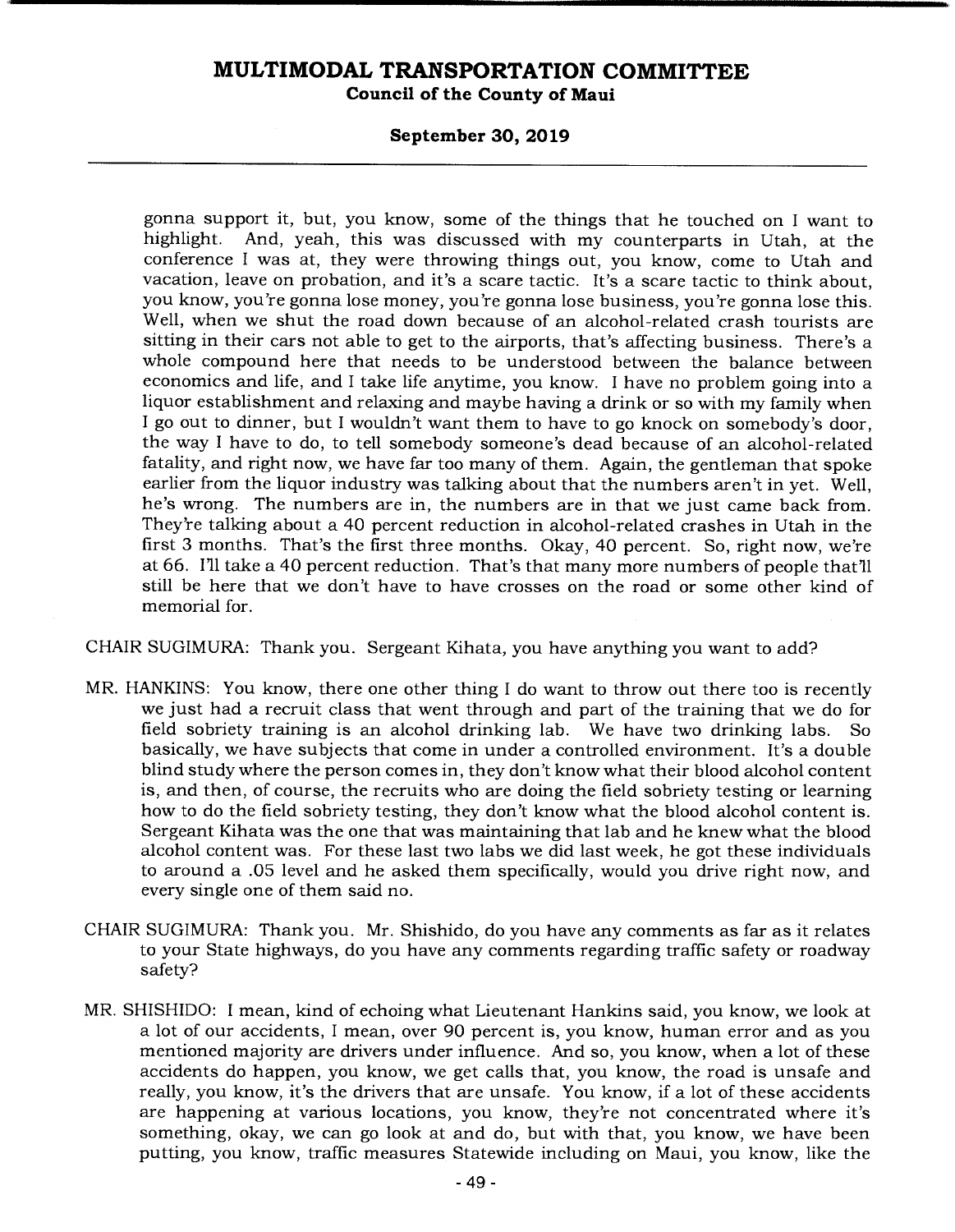**Council of the County of Maui** 

#### **September 30, 2019**

rumble strips, speed feedback signs, and so forth to, you know, address the traffic safety where we can.

- CHAIR SUGIMURA: Thank you. Ms. Kama?
- COUNCILMEMBER KAMA: Thank you, Chair. You know, I really appreciate what Lieutenant had to say. And I want to know how do we get to 40 percent?
- MR. HANKINS: How do we get to...

COUNCILMEMBER KAMA: How do we get there? How do we get to...

MR. HANKINS: To lowering?

COUNCILMEMBER KAMA: Yes.

MR. HANKINS: To lowering, we need to get people to... basically, there needs to be some consequences for drinking and driving. As I talked about before in the last meeting, a special prosecutor that would come in and only handle DUI-related trials is what Don Guzman is asking for and we fully support that. consequence for DUI-related offenses. That's why we have so many drunks out on the road. We've stepped up enforcement. We've worked with MADD. We've worked with these families and we've doing a big push through the media to try and bring awareness to this. But these simple little things, you know, and I understand that the .050 legal per se law is not going to come from County Council, but a resolution to our State Legislature supporting it sure would make a big impact to them. And by lowering these limits, you're gonna have less people on the road that's impaired. You know, it was testified earlier that, you know, oh, the alcohol arrests are gonna go up, well, that's not necessary is being shown in Utah right now. The numbers are coming down because there's less impaired drivers. Because there's less impaired drivers, there's less fatalities, that's what we need to do. If we're truly gonna look at a Vision Zero, we need to make some kind of significant changes to the alcohol laws that are out there.

COUNCILMEMBER KAMA: Thank you. Thank you, Chair.

- CHAIR SUGIMURA: Thank you, Ms. Kama. You know, do we need a resolution to attach to this to send to HSAC or just fine, or Legislature, or what is your idea regarding your proposed legislation?
- COUNCILMEMBER KING: Okay. So, well, this legislation was sent to HSAC as part of our County's, you know, because it's on a list of concerns, and so all the HSAC represent board members were tasked with sending in the legislation for their island's concerns by last Friday. So, I was able to... because we had this meeting two weeks ago, Chair, I was able to send the legislation in as a potential, to potentially be supported. I was going to ask the DOT and Police and maybe SHOPO if they could send in a letter of support for this legislation to HSAC, the Hawaii State Association Counties, before our October  $10<sup>th</sup>$  meeting. So, we have a meeting at  $10/10$  at  $10:00$  a.m., so easy to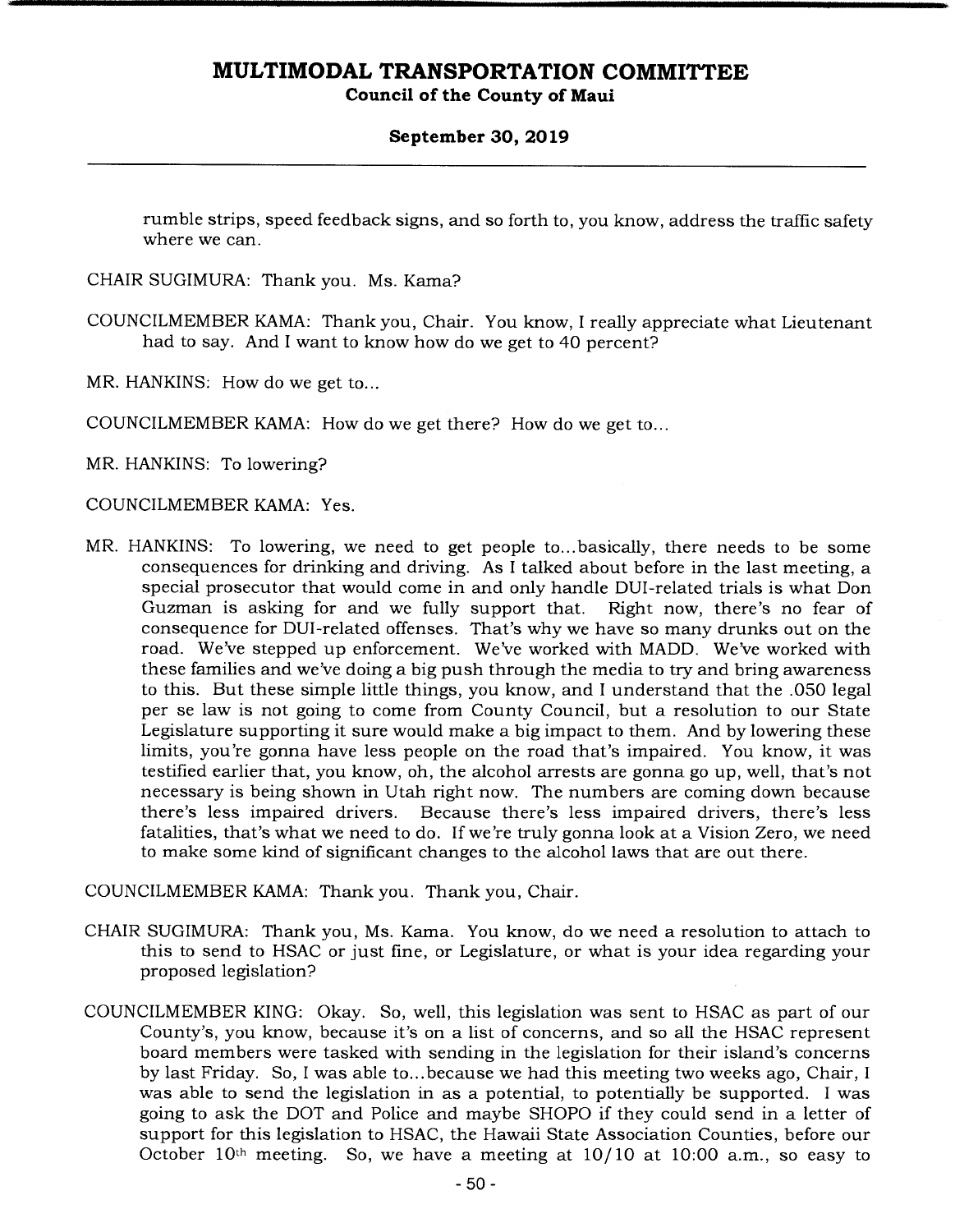#### **September 30, 2019**

remember, if you could send in support for that so that HSAC can take this up as a Statewide concern and we will ask as HSAC, we will ask the State Legislature from all of our counties if we all support it to pass this legislation. So, this will be part of a package. It comes back to our County Council --

CHAIR SUGIMURA: Okay.

COUNCILMEMBER KING: --and all the county councils to ratify after the 10th

CHAIR SUGIMURA: So, you need letters of support before 10/10 at 10:00.

- COUNCILMEMBER KING: Right. To the HSAC Board, so that all the other, all the counties know that it's being supported. Well, we already know it's being supported by the Lieutenant Governor, because he wrote the original legislation, and he did tell my office, he wholeheartedly supports it. And then, you know, to know that SHOPO supports it and all the police departments from all counties support it, DOT supports it, MADD supports it, the student, at least the ones from Maui who are here support it. All the groups that support this, if we can get letters of support to the Hawaii State Association of Counties, I think that'll help greatly get it through that October 10th session, and then it'll come back to this Council.
- CHAIR SUGIMURA: Thank you. So, Shelly, maybe we can send a letter or something to then State DOT, if it's appropriate, and then the Police, the community groups.
- COUNCILMEMBER KING: And also, you know, if we can ask would our Liquor Commission support this change.

CHAIR SUGIMURA: Yeah, so.

COUNCILMEMBER KING: Do you... do you have an opinion Liquor Commission?

CHAIR SUGIMURA: And if you could also get...so, we could ask them that question, too, and see they have to probably ask. But, Kelly, can you give to Shelly, later, the address that it has to go to or --

COUNCILMEMBER KING: Sure. She has it.

- CHAIR SUGIMURA: --e-mail address that it has to.
- COUNCILMEMBER KING: She's actually my support person on the HSAC Board, so she has all that information.
- CHAIR SUGIMURA: That's true. So, if you could send out a reminder to everybody. Ms. Paltin?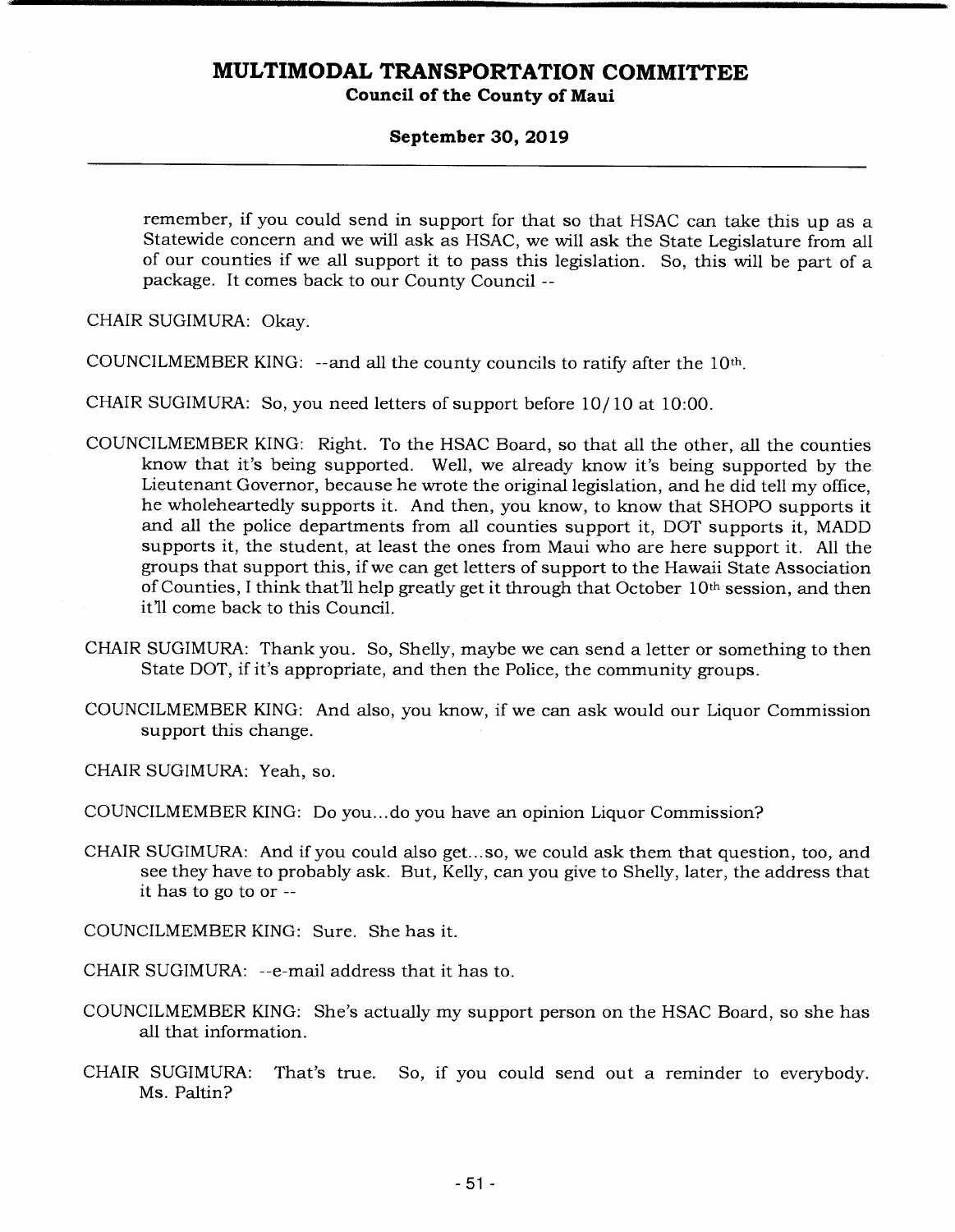# **Council of the County of Maui**

#### **September 30, 2019**

CHAIR SUGIMURA: Okay. You want us to announce it now? Do you know what the...

COUNCILMEMBER KING: You can actually send it to my address kelly.king@mauicounty.us and because I'm the HSAC Board Representative, so --

CHAIR SUGIMURA: Okay.

COUNCILMEMBER KING: --send it to me, and it'll get to the committee.

CHAIR SUGIMURA: Kelly.king@mauicounty.us, okay  $-$ 

COUNCILMEMBER PALTIN: Thank you.

CHAIR SUGIMURA: --for that meeting. Thank you.

COUNCILMEMBER KING: Thank you, Member Paltin.

CHAIR SUGIMURA: The other thing that I wanted to find out if we could create a resolution asking the Liquor Department for a community group, like you have your small business, you know, community group for input. I think.. .I'm not too sure, you know, what the... how the Department will receive that, but you probably have to go ask somebody right? You have to ask Glenn or somebody, Mr. Mukai?

MS. TYAU: That wouldn't be my decision, but I would suggest to pose the question, yes.

CHAIR SUGIMURA: Okay. So, Shelly, let's start off with a letter to the Department asking that question, and then look at the community groups to maybe find some substance for the letter and why they want the input, because what the Department is saying that anybody, which is you, me, and everybody can send things to the Liquor Department. So, what is it that they're looking for that they're not receiving? I will tell you, Ms. Paltin, to your question about transparency. I submitted a rule change during my first term and my name was there. So, it's not... I'm not too sure how they normally handle things, but my name was physically on the proposal for the rule change, which passed.

COUNCILMEMBER PALTIN: So, sometimes it's there and sometimes it's not?

CHAIR SUGIMURA: I don't know if they have different policies for different circumstances, but we can ask that question for transparency, Shelly, --

COUNCILMEMBER PALTIN: Okay, cool.

CHAIR SUGIMURA: --to Liquor Department, yeah.

COUNCILMEMBER PALTIN: Yeah. I just was wondering, I mean, maybe we can announce it on the air, so everyone can, watching, can draft their letters now and send them in right away, the e-mail address.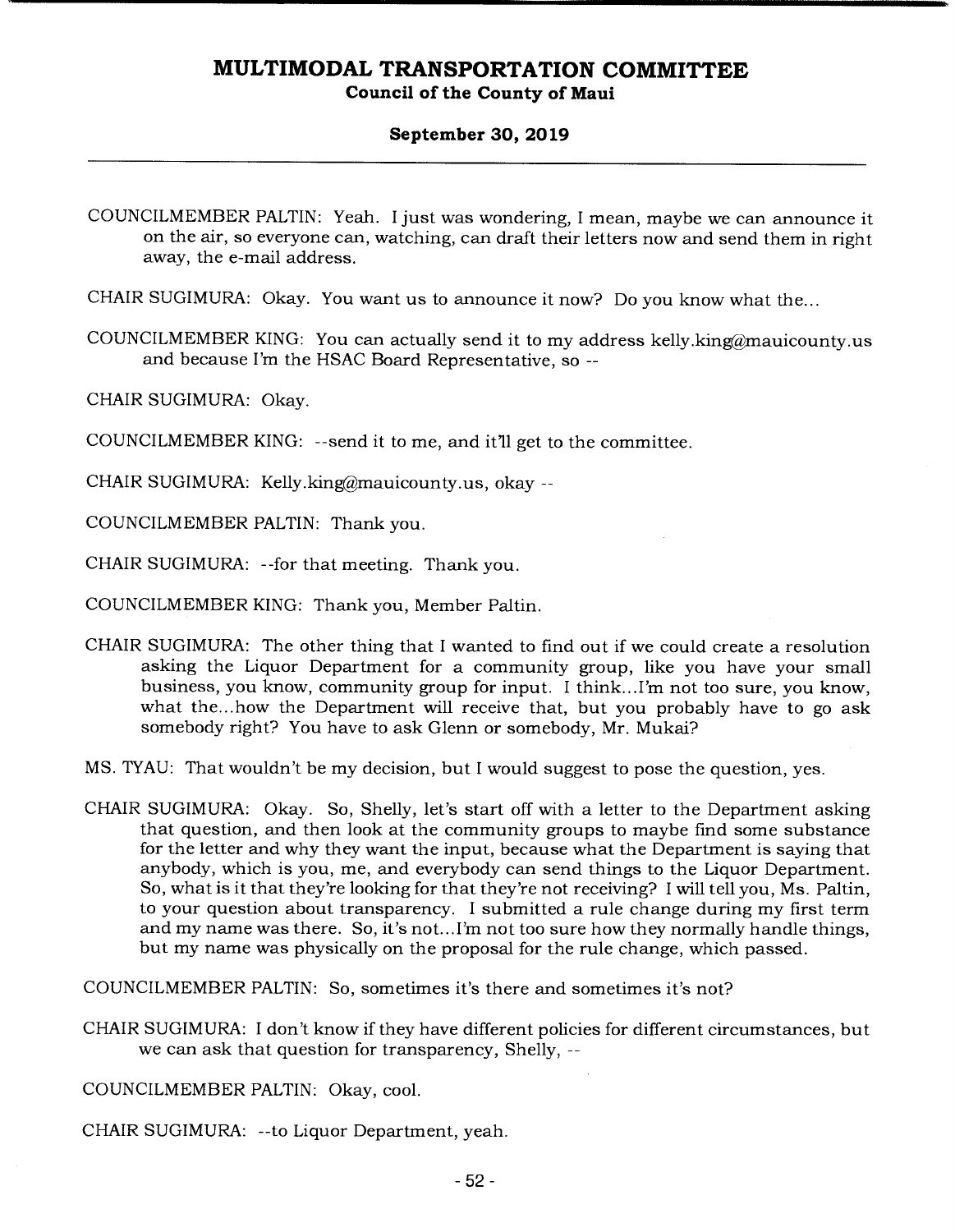**Council of the County of Maui** 

#### **September 30, 2019**

COUNCILMEMBER PALTIN: That's good information.

CHAIR SUGIMURA: Yeah because my name was definitely on the proposal. I think there was mine and there was another proposal similarly. And could you also send a question to the Liquor Department regarding the, what are they doing in terms of possibly looking at review change and the budget amount that we put into the budget for that, Shelly?

COUNCILMEMBER KING: So, Chair, can I make a suggestion?

CHAIR SUGIMURA: Yes.

- COUNCILMEMBER KING: I think the groups that came before us today were asking if the Council would pass a resolution requesting that the Liquor Commission create a working group, advisory working group and that might be rather than just sending a letter asking them why they're not doing it or asking them to do it. It might be quicker to just pass the resolution, because if we send them a letter and they send something back saying they're not gonna do it, then are we gonna drop it or are we going to still push for the resolution, so maybe the thing to do is to just get the resolution out there in the next Committee meeting.
- CHAIR SUGIMURA: Okay. So, we can work on that, and if I could reach out to the community groups to help me get substance for it, because it sounds like an option that's already available to you, which I know that you have lobbied, you know, for rule changes, so let's stand together and figure out how we can strengthen that. Is that okay? Ms. Kama?
- COUNCILMEMBER KAMA: Yes. So, thank you, Chair, for that because my thought was that if the working group or the community group wanted to have some kind of relationship or an attachment to the Liquor Commission, then we should as a Council, I think, take some action to be able to allow that to take place. Because I think they are wanting more than just to be a voice on the outside, I think they actually want to have some kind of a relationship and connected to the Liquor Commission, so that they can actually be more than just a voice, but actually maybe actually have some continuity, have some relationship that gives them a little bit more authority than the voice out there in the wilderness crying. So, I'd like to help you work on that if you wouldn't mind.

CHAIR SUGIMURA: Yes.

COUNCILMEMBER KAMA: Thank you.

CHAIR SUGIMURA: Perfect.

COUNCILMEMBER KAMA: Thank you.

CHAIR SUGIMURA: Thank you. Mr. Galazin, would you like to say something?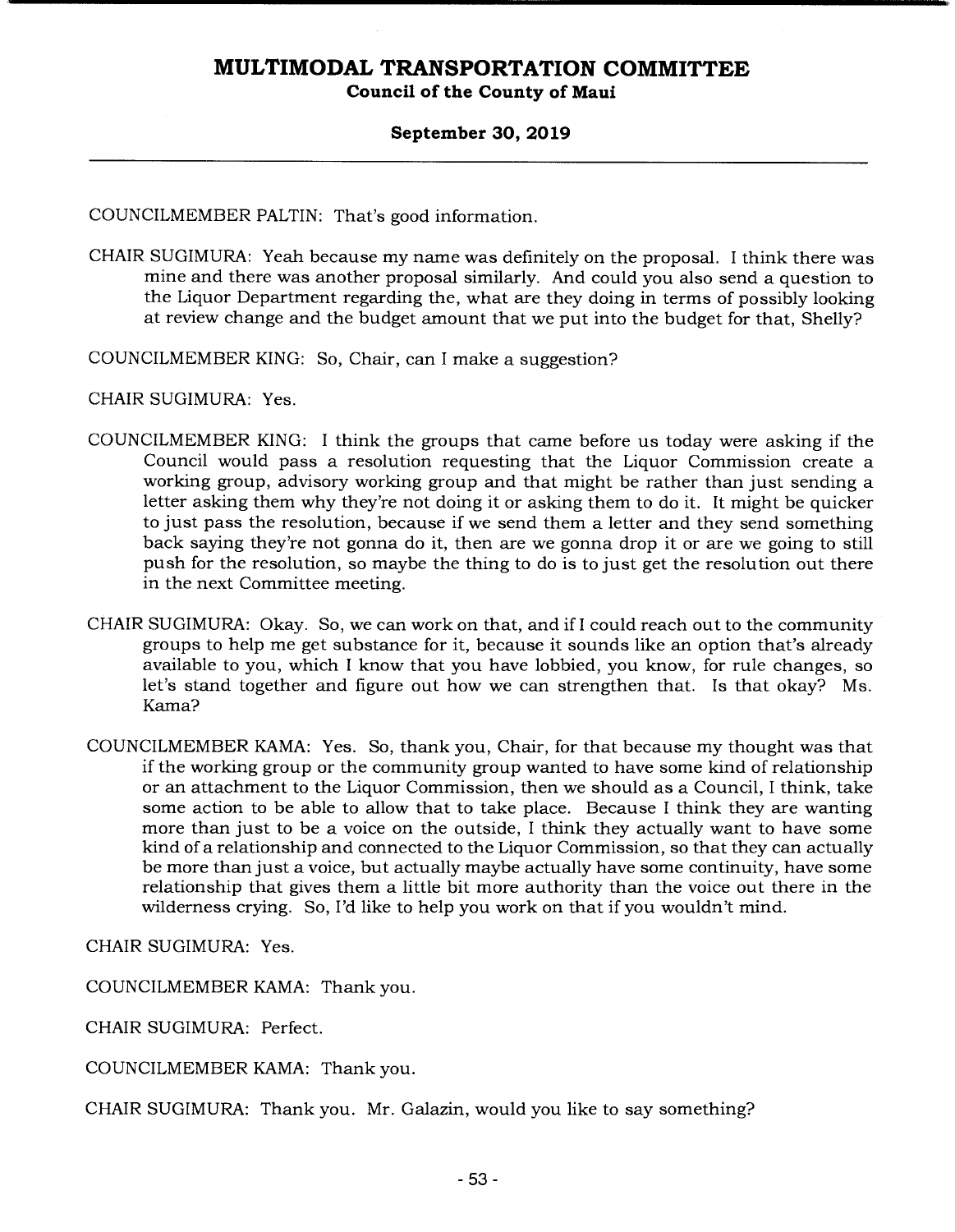#### **Council of the County of Maui**

#### **September 30, 2019**

- MR. GALAZIN: Thank you, Chair. I just wanted to circle back to Council Chair King's question about sort of the scope and authority of this body when it comes to State law. One other thing about preemption, too, is you've got to consider something within its statutory scheme. And so, specifically as your question about that serving size, while it sort of makes that definition as a not exceeding within 281-78.5 itself, it says that, you know, the Liquor Commission, each Liquor Commission in the counties shall adopt specific rules provided that any rules adopted by the counties related to the stacking of liquor shall specify that those things. So, it's actually, I would look at it more as a, what is mandatory is that we adopt this definition and that not exceed as something that looks more like it would upon a licensed, you know, a licensed premises to decide they could serve up to that amount. So, that's why, you know, it's probably more important if there are questions about where we have the flexibility to, you know, check with the Commission, the Commission can consult its regular attorney, and they probably would have a quicker idea of that, but that's, you know, another thing that you need to consider in the calculus. So, thank you, Chair.
- CHAIR SUGIMURA: Okay. Thank you for that clarification. Members, any other questions we have for anyone here? I really appreciate this discussion. Liquor, we've been waiting for you to come. I know the first meeting, Mr. Mukai wasn't available, and the second meeting we had, we didn't invite you, so, thank you for coming.
- MS. TYAU: I apologize they couldn't, I'm sorry, they couldn't be here today. They're at a State conference on Oahu, the chair, commissioners, and the director.

COUNCILMEMBER KAMA: Chair?

CHAIR SUGIMURA: Yeah. Yes?

COUNCILMEMBER KAMA: I'm sorry, one last question. I forgot.

CHAIR SUGIMURA: Yes.

COUNCILMEMBER KAMA: How many enforcement staff does Liquor Commission have? 'Cause I was thinking about the question that Councilmember Alice Lee asked about how you're going to enforce it, especially between the hours and you go to 4:00 a.m., it's like.., so, how many people do you have to do that?

CHAIR SUGIMURA: What is your personnel count?

MS. TYAU: The Enforcement Division currently has an LC-04 and 10 positions, 10 Liquor Control Officer positions.

CHAIR SUGIMURA: With vehicles?

COUNCILMEMBER KAMA: With vehicles?

MS. TYAU: Yes.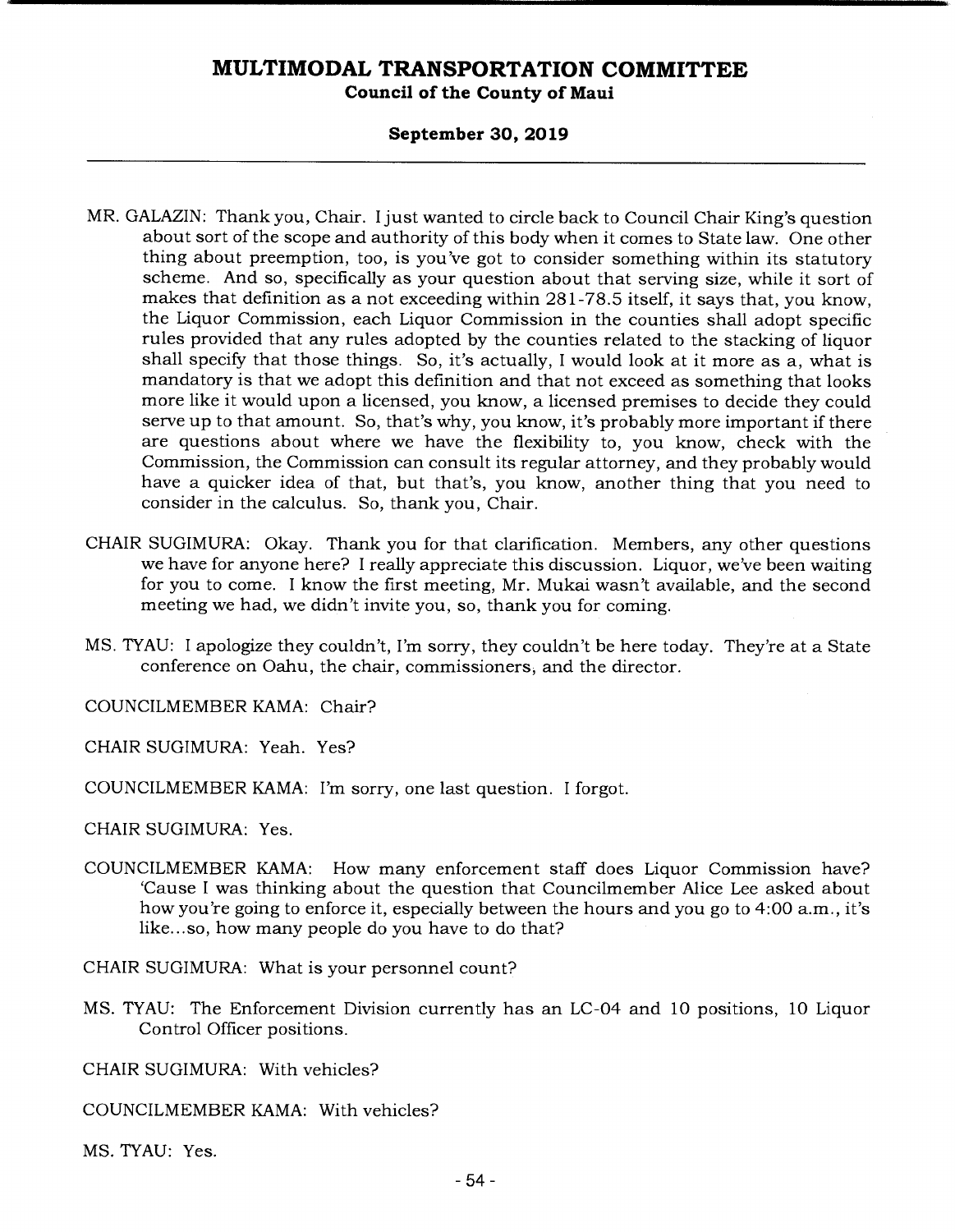#### **Council of the County of Maui**

#### **September 30, 2019**

COUNCILMEMBER KAMA: Okay, thank you.

MS. TYAU: This has pretty much been the standard since I joined the Department back in the early '90s.

COUNCILMEMBER KAMA: Is that sufficient?

MS. TYAU: I believe so, but right now, we actually have, I think, one vacancy.

COUNCILMEMBER KAMA: Okay. So, you have ten positions, nine filled, but one vacant.

MS. TYAU: No, I think we have...we may have two vacancies in there. I'm not sure of the exact count right now. The issue has always been that Liquor Control Officers has always been the pay, which we don't have control over, but that is why we always have that turnover because coming in as a trainee is only an SR- 14, so that's always been our challenge. So, at this time, I mean, the amount seems sufficient, because we need to fill it.

COUNCILMEMBER KAMA: Okay. Thank you for that.

- CHAIR SUGIMURA: Okay. Okay, thank you very much. So, Members, I'm going.. .we're gonna send correspondence to Liquor Department and all of, anybody in the public, besides sending an e-mail to Kelly King's e-mail, Hawaii State Association of Counties address is 530 South King Street, Honolulu, Hawaii, 96713, and the president is from City and County of Honolulu Joey Manahan, so and Ms. King is a member of that... are you an officer also? Ms. Kama?
- COUNCILMEMBER KAMA: Can you spell Joey's last name please?
- CHAIR SUGIMURA: Manahan is M-A-N-A-H-A-N.
- COUNCILMEMBER KAMA: Thank you.
- CHAIR SUGIMURA: Yeah. Okay. Members, we have still work to be done on this, and I look for some solutions in it as we.. .we stand by you in trying to get down the deaths that are caused by alcohol. I want to just make a general statement, and I know that just by reading the correspondence that Liquor has sent to us on penalties, and I'm gonna support that they have been working really hard to enforce the liquor laws with licensees. And I think licensees don't want to get their licenses taken away, so I think that they've been pretty open to learning and making sure that laws are being followed. There is the private parties that happen, and I think that also contributes to the deaths on the highway, which I don't know if we have stats on that, whether it comes from licensees or from, you know, private parties. Do we have that, Police? Do we know? I think last time you said if you...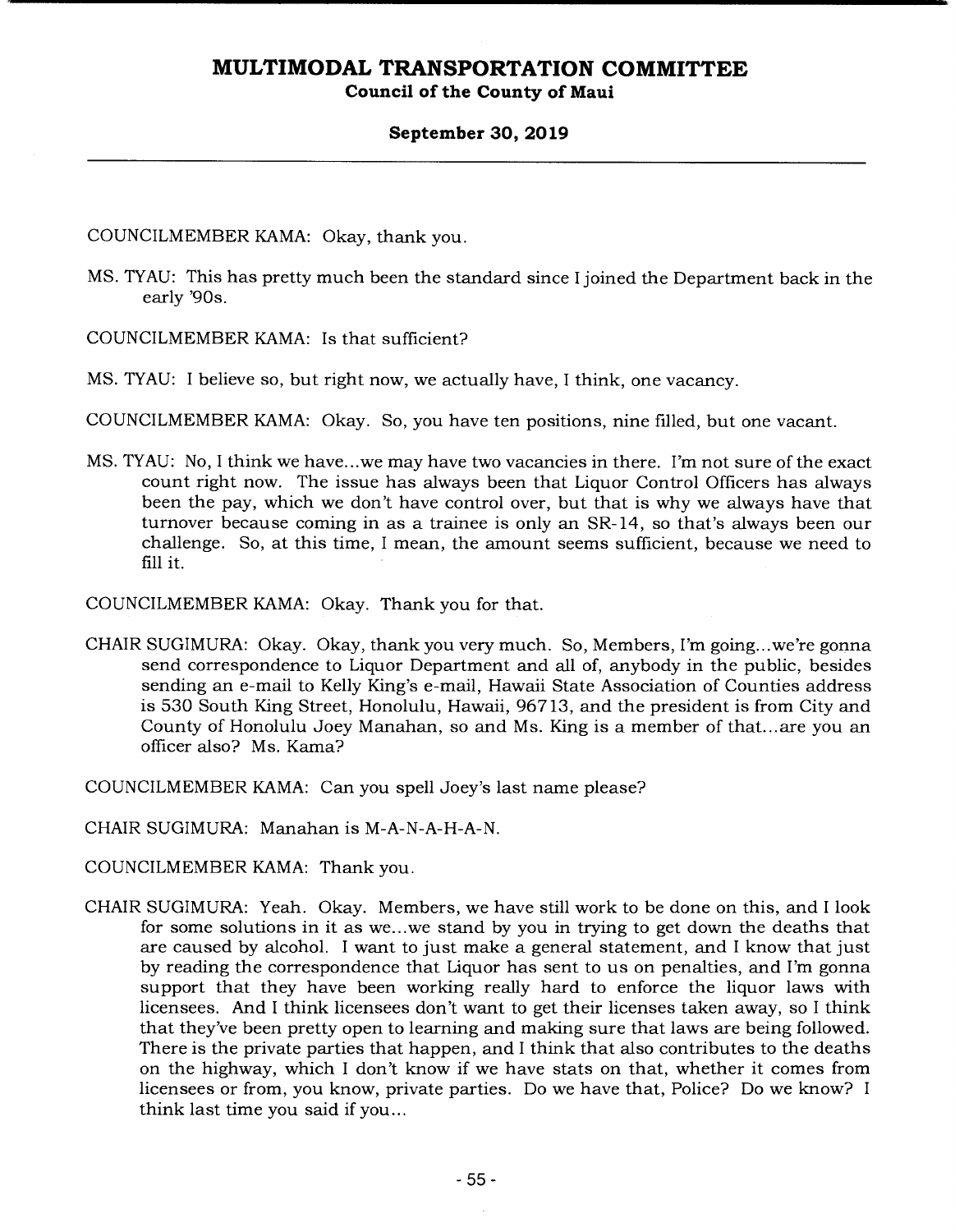#### **Council of the County of Maui**

#### **September 30, 2019**

- MR. HANKINS: Sometimes we can tell through our investigation or interviewing where they were coming from, and that information is forwarded over to the Liquor Department and then they do follow-ups from there, see if there's any liquor rule violations. Sometimes, we just don't know where they came from.
- CHAIR SUGIMURA: Okay. As much as you can, right? I think you said if you knew that for everyone that would be unusual. Member King, before I...
- COUNCILMEMBER KING: Yes. Thank you, Chair. I was just wondering if we could also have the Committee send a letter to the Vision Zero folks and ask them to support that reduction.

CHAIR SUGIMURA: Oh, good one.

COUNCILMEMBER KING: Yeah.

CHAIR SUGIMURA: Yeah, so Vision Zero. Okay. So, Lauren Armstrong with MPO, if we could also do that. At this time, I'm gonna defer this, so we can continue discussions, defer, this is MT-10(8). We're gonna work on a resolution, and if I could reach out to the community groups to help me create that and... any other questions, Members? Okay. So, well be sending out letters based upon this discussion, appreciate all of you for being here and spending the morning with us.

COUNCILMEMBERS VOICED NO OBJECTIONS. (Excused: TK, SS)

#### **ACTION: DEFER pending further discussion.**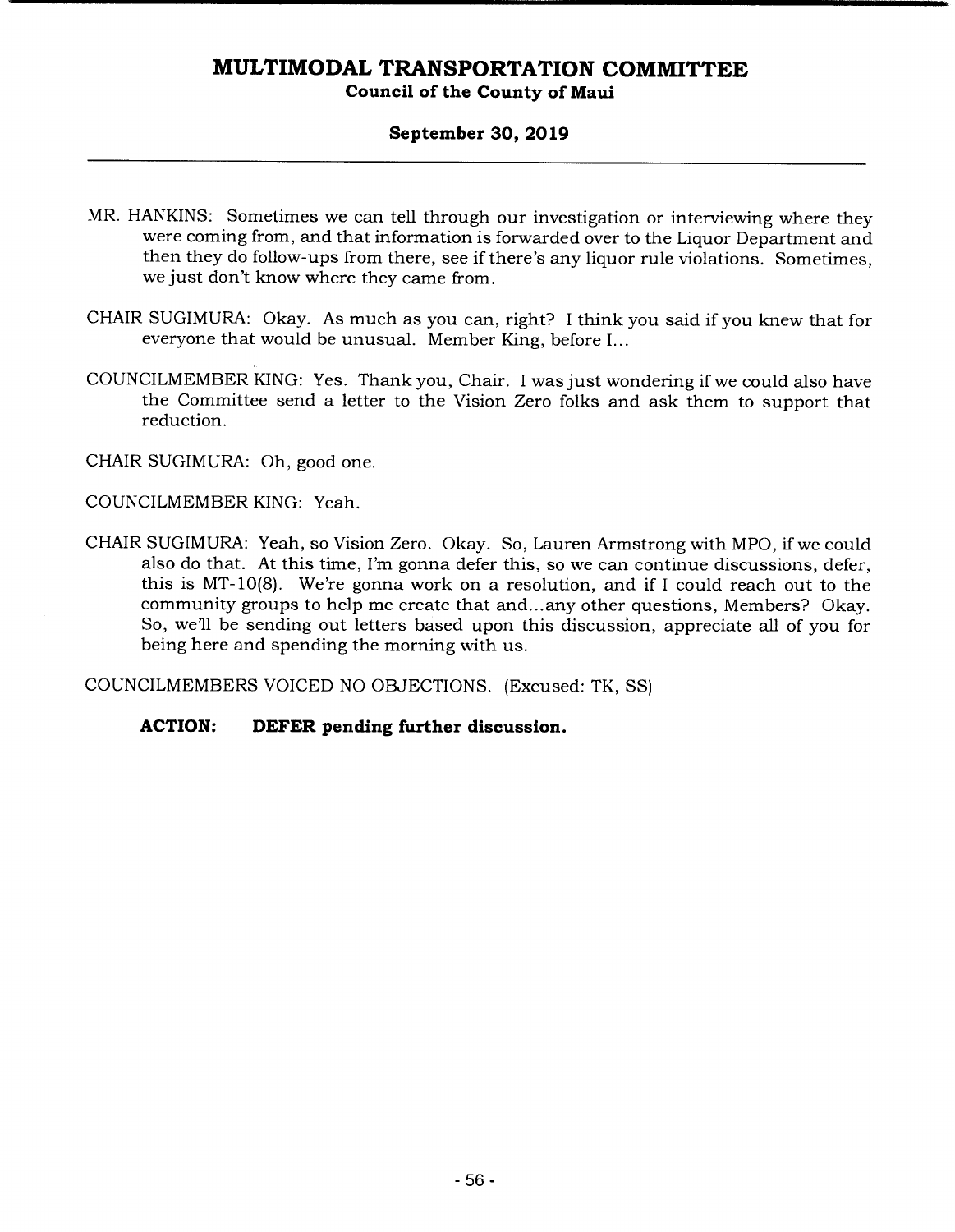#### **September 30, 2019**

CHAIR SUGIMURA: Thank you very much, Robin, for being here. And, Police, thank you very much. I will say that--do I have it here--Police is doing a promotion to support breast cancer. I got this on Lanai. So, you're selling these for \$10 apiece, I think, to raise money for cancer awareness. So, thank you, everybody. This meeting is now adjourned. *(gavel).* 

**ADJOURN: 11:52a.m.** 

APPROVED BY:

**NUKI LEI K. SUGIMURA, Chair<br>ultimodal Transportation Committee** 

mt:min: 190930:mb Transcribed by: Michelle Balala